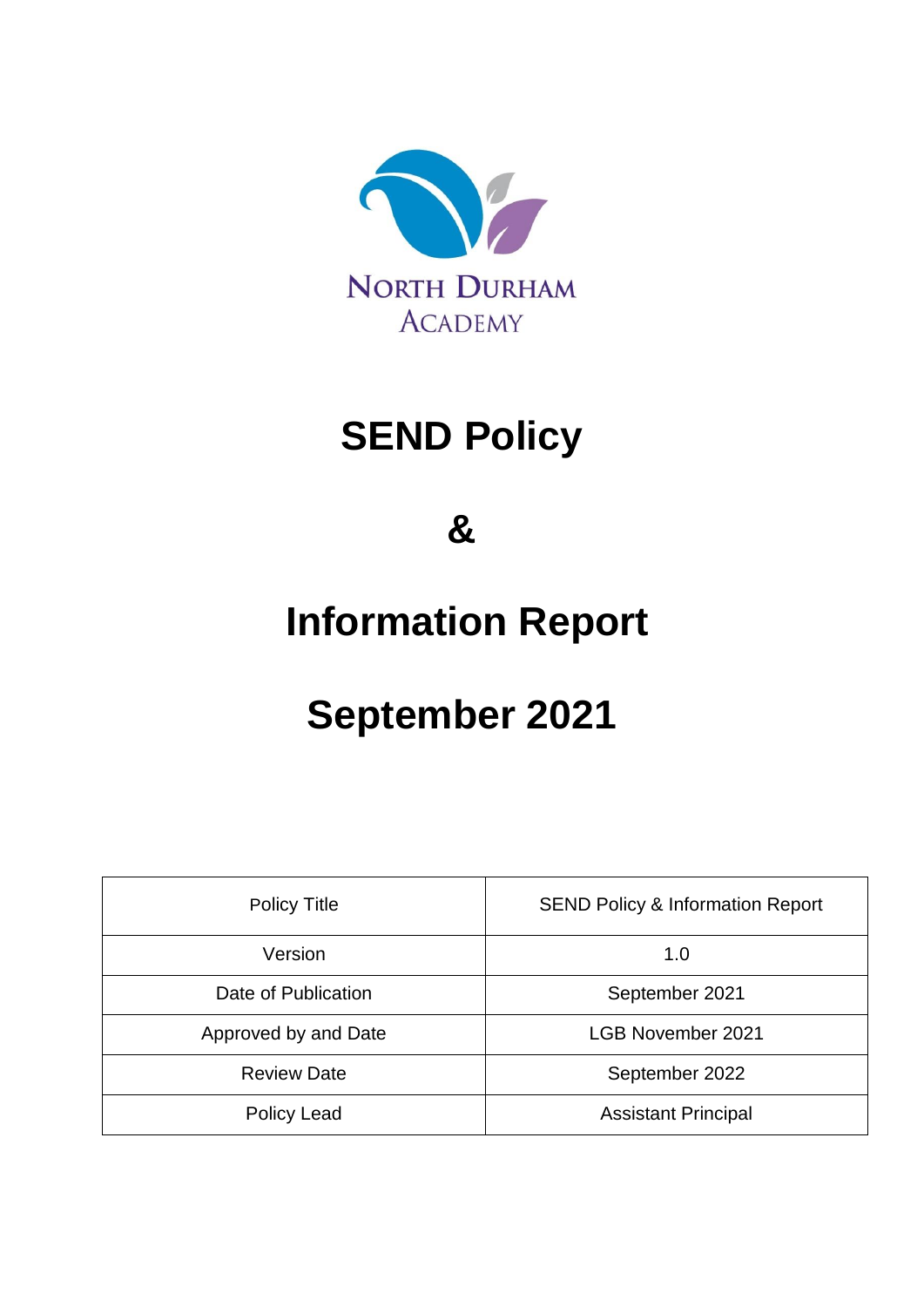# **Contents**

| 1. | Rationale and Aims of Special Educational Needs and Disability (SEND) 3                    |  |
|----|--------------------------------------------------------------------------------------------|--|
| 2. |                                                                                            |  |
| 3. |                                                                                            |  |
| 4. |                                                                                            |  |
|    |                                                                                            |  |
|    |                                                                                            |  |
|    |                                                                                            |  |
|    |                                                                                            |  |
| 5. |                                                                                            |  |
|    |                                                                                            |  |
|    |                                                                                            |  |
|    |                                                                                            |  |
|    | 5.4 Supporting students moving between phases and preparing for adulthood  14              |  |
|    | 5.5 Our approach to teaching students with SEN- Quality First Teaching:  15                |  |
|    |                                                                                            |  |
|    |                                                                                            |  |
|    |                                                                                            |  |
|    |                                                                                            |  |
|    | 5.10 How have we made this school accessible to children with SEN? (including after school |  |
|    |                                                                                            |  |
|    |                                                                                            |  |
|    |                                                                                            |  |
|    |                                                                                            |  |
| 6. |                                                                                            |  |
| 7. |                                                                                            |  |
| 8. |                                                                                            |  |
|    |                                                                                            |  |
|    |                                                                                            |  |
|    | Appendix 3 - Weekly Feedback: Harbour and Curriculum Support Workers36                     |  |
|    |                                                                                            |  |
|    |                                                                                            |  |
|    |                                                                                            |  |
|    |                                                                                            |  |
|    |                                                                                            |  |
|    | Appendix 9 - Harbour Regulation Room Procedures and Recording: Procedure53                 |  |
|    |                                                                                            |  |
|    |                                                                                            |  |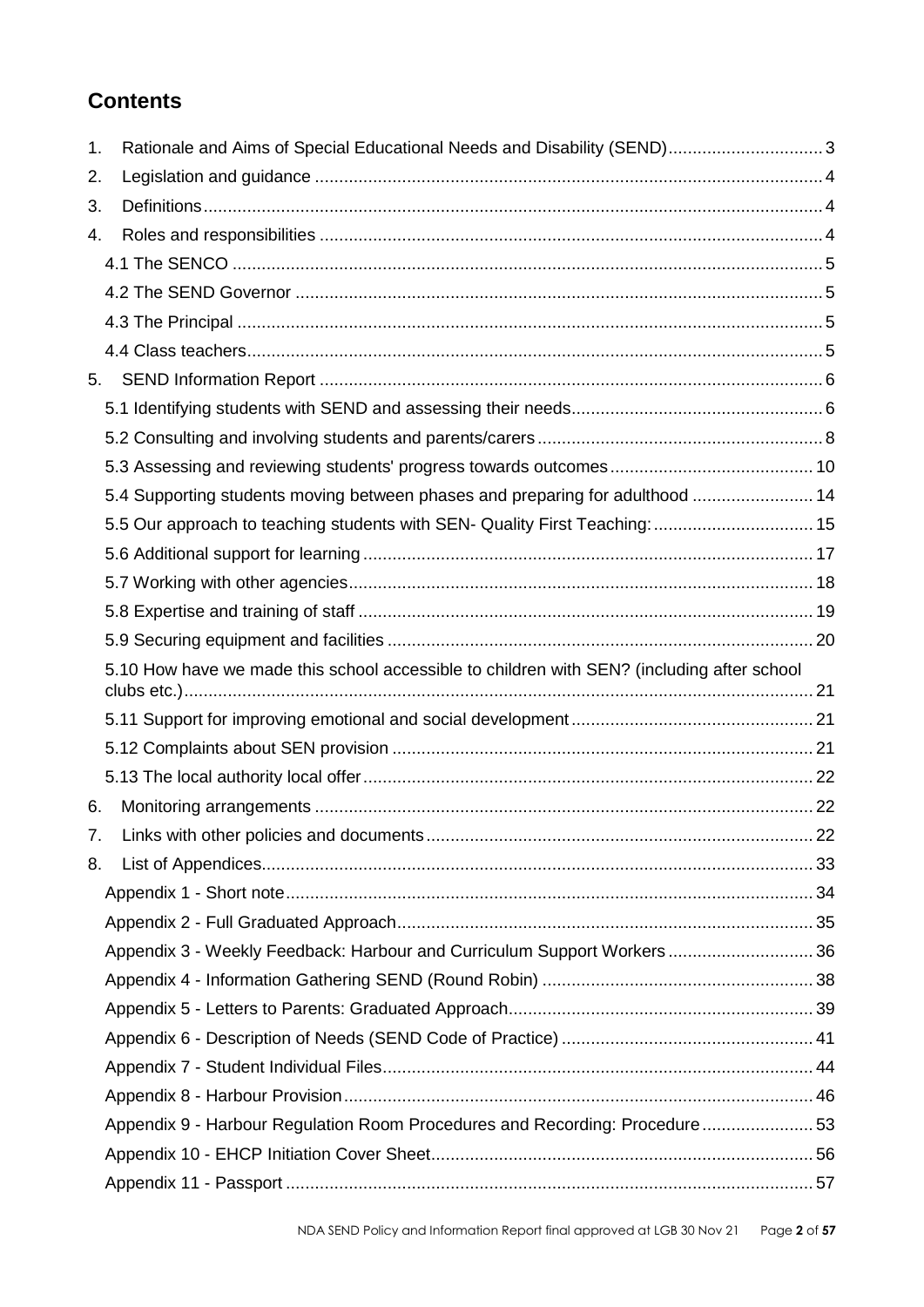# <span id="page-2-0"></span>**1. Rationale and Aims of Special Educational Needs and Disability (SEND)**

At North Durham Academy we are committed to the equal inclusion of all students in all areas of academy life. We believe that all children are entitled to a quality of provision which will enable them to achieve their potential and improve their well-being through:

- being healthy;
- staving safe:
- enjoving and achieving all they do:
- making a positive contribution and becoming confident individuals living fulfilling lives;
- and making a successful transition into adulthood, whether into employment, further education or training

We believe in positive intervention; removing barriers to learning; raising expectations and levels of achievement and working in partnership with other agencies in order to provide a positive educational experience for all SEND students.

Our SEND Policy and Information Report aims to:

- Set out how our school will support and make provision for students with special educational needs and disabilities (SEND);
- Explain the roles and responsibilities of everyone involved in providing for students with SEND;

Some students at North Durham Academy have special educational needs which fall into four main categories;

- **Moderate Learning Difficulties (MLD)**; This includes children with Specific Learning Difficulties, Moderate Learning Difficulties, Severe Learning Difficulties and Profound and Multiple Learning Difficulties:
- **Social, Emotional and Mental Health (SEMH);** This includes any students who have an emotional, social or mental health need that is impacting on their ability to learn. Social, Emotional and Mental Health Difficulties includes students whose ability to learn and manage is affected by these difficulties which may be due to trauma they have experienced in their lives, how they are feeling at a certain period in their lives that they need support with, Attention deficit disorder (ADD) or Attention deficit hyperactivity disorder (ADHD);
- **Speech, Language and Communication Needs (SLCN)** This area of need includes children with Autism Spectrum Disorder (ASD) and those with Speech, Language and Communication Needs;
- **Physical Difficulties (PD).** This area includes children with hearing impairment, visual impairment, multi-sensory impairment and physical difficulties.

## **Enhanced Mainstream Provision (EMP) for students with a SLCN**

North Durham Academy currently has an extended SEND provision for SLCN students through the Enhanced Mainstream Provision (EMP). This represents a significant commitment between the school and the Local Authority, to work in partnership to effectively include students with complex speech, learning and communication needs.

This provision is for some of our most vulnerable students, who will often have a combination of Special Educational Needs, in the areas of Communication and Interaction, and Cognition and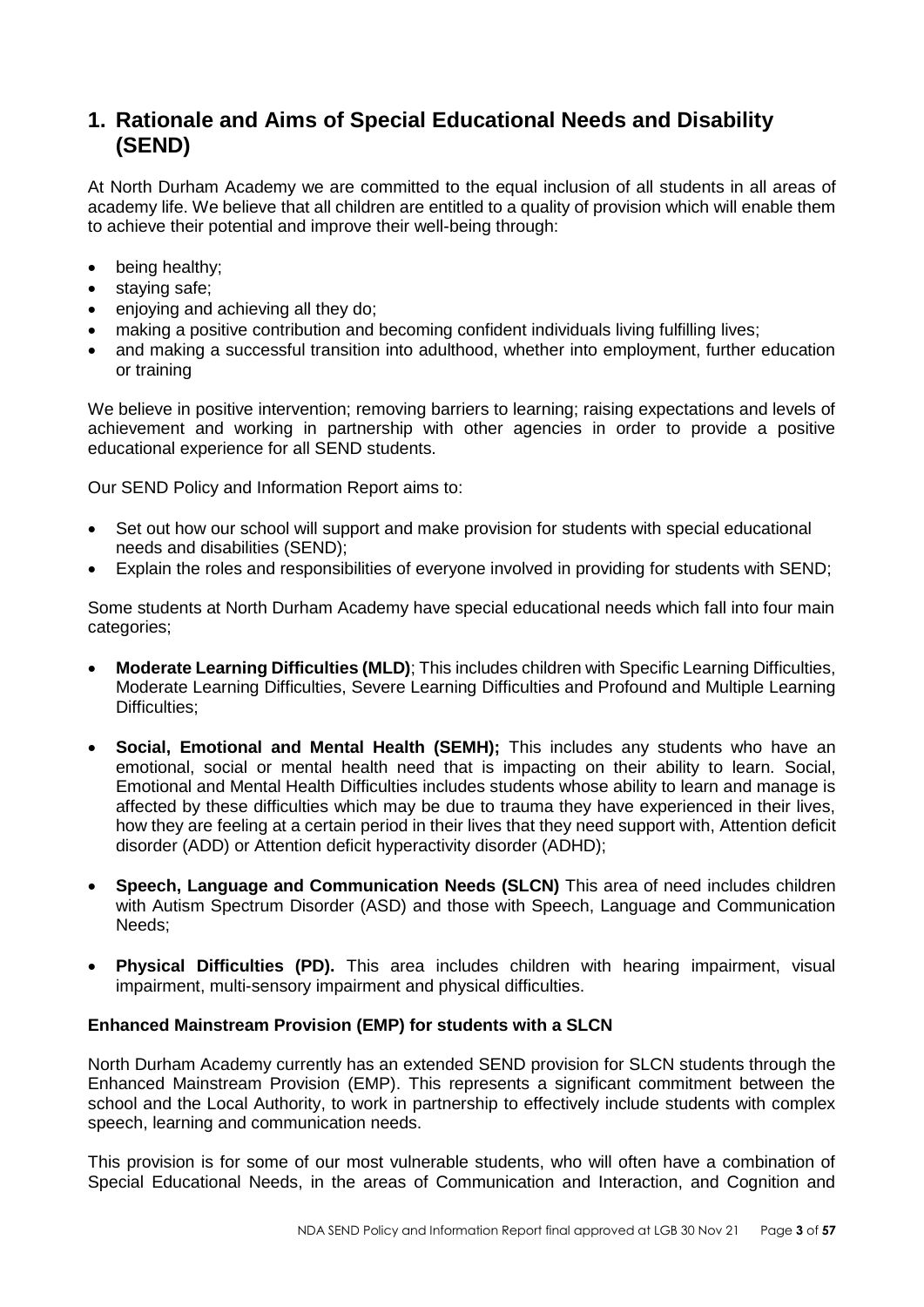Learning. This will include many students with complex communication difficulties and Autistic Spectrum Disorder (ASD).

The provision consists of a personalised and flexible programme of support, which can be updated regularly, and will vary from child to child according to their specific needs. This includes individual support, social groups, alternative places for social times, they also all have an identified key worker as well as differentiated resources and timetables in some cases. Our aim is to ensure that students are fully integrated into the mainstream curriculum with tailored support, secure in the knowledge that the Harbour is always available should they require additional support. These students are also given 1:1 career advice and additional visits to colleges where needed to aid their transition onto further education.

# <span id="page-3-0"></span>**2. Legislation and guidance**

This Policy and Information Report is based on the statutory Special Educational Needs and Disability (SEND) Code of Practice and the following legislation:

- Part 3 of the Children and Families Act 2014, which sets out schools' responsibilities for students with SFN and disabilities:
- The Special Educational Needs and Disability Regulations 2014, which set out schools' responsibilities for education, health and care (EHC) plans, SEN co-ordinators (SENCOs) and the SEN Information Report.

This Policy also complies with our funding agreement and articles of association.

The Local Authority's Local Offer can be found at www.countydurhamfamilies.info. This site contains details of all the support offered to families by Durham County Council. Additional support for parents of students with a SEND is also provided by Durham SEND Information Advice and Support Service at http://www.durhamsendiass.info. Further information about how County Durham supports adults (including young adults) is also available at [www.durhamlocate.org.uk.](http://www.durhamlocate.org.uk/)

# <span id="page-3-1"></span>**3. Definitions**

A student has SEND if they have a learning difficulty or disability which calls for special educational provision to be made for them.

They have a learning difficulty or disability if they have:

- A significantly greater difficulty in learning than the majority of others of the same age, or;
- A disability which prevents or hinders them from making use of facilities of a kind generally provided for others of the same age in mainstream schools.

Special educational provision is educational or training provision that is additional to, or different from, that made generally for other children or young people of the same age by mainstream schools.

# <span id="page-3-2"></span>**4. Roles and responsibilities**

Staffing Structure and Overview:

- Deep Support Assistant Principal and SENCO: Mrs Clare O'Keeffe
- Head of SEND: Mrs Imogen Dickson
- Harbour Manager: Mrs Jill Hope
- Personalised Learning Manager: Miss A Holiday
	- o ASD/ SEMH (Harbour based) Curriculum Support Workers: x3
	- o PLC Curriculum Support Workers: x2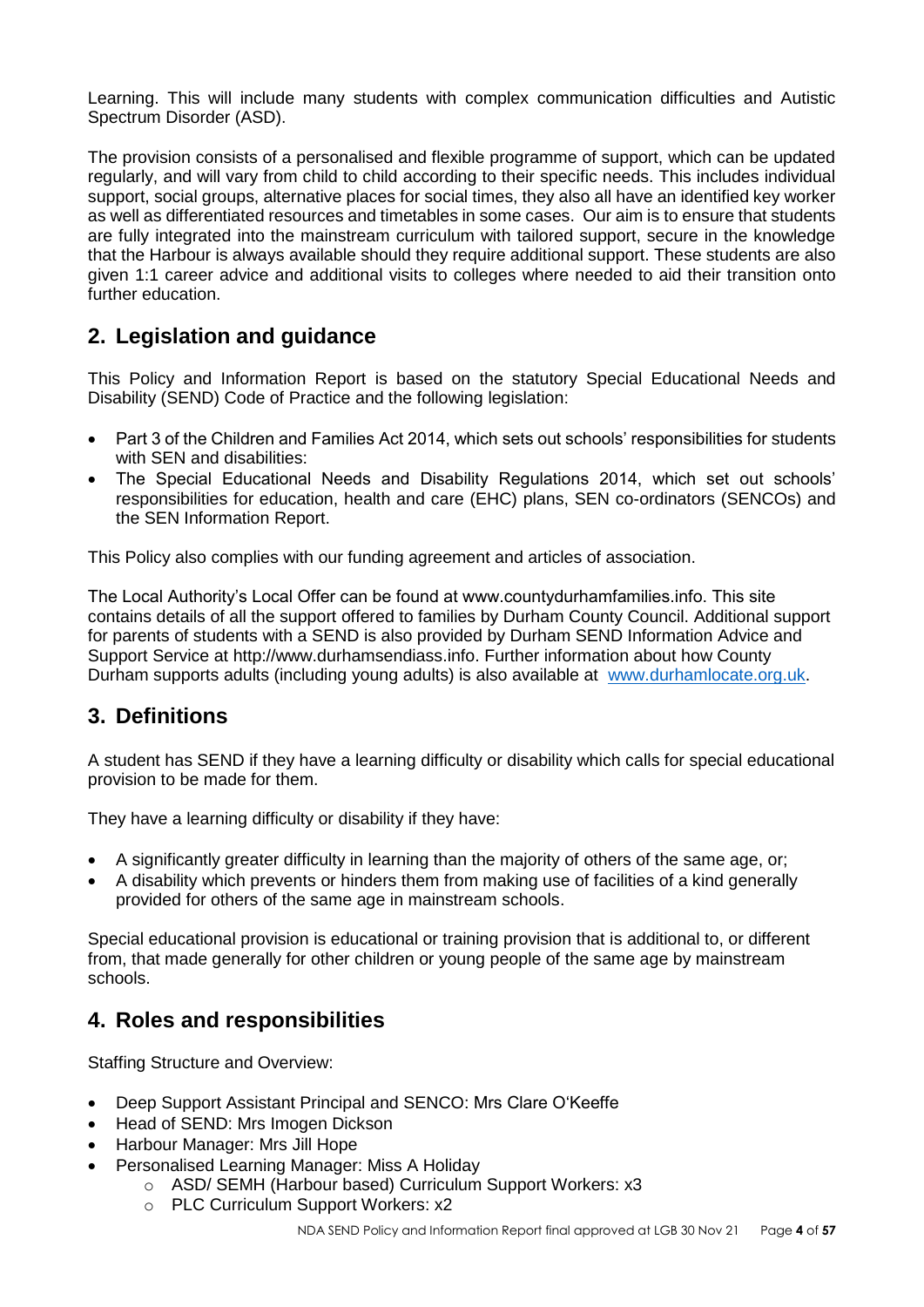o In class Curriculum Support Workers: x5.5

To develop expertise and knowledge of the primary needs of the students with Special Educational Needs at North Durham Academy and to develop the depth of knowledge and understanding of the curriculum for students with SEND each Curriculum Support Worker (CSW) has a designated 'specialism'. This increases the opportunities for teaching staff to seek specific advice and guidance on an area of need and enhance the professional development of CSW's through access to additional CPD, resources and liaison with external specialists.

## <span id="page-4-0"></span>**4.1 The SENCO** is Clare O'Keeffe and will:

- Work with the Principal and SEND Governor to determine the strategic development of the SEND policy and provision in the school;
- Have day-to-day responsibility for the operation of this SEND policy and the co-ordination of specific provision made to support individual students with SEND, including those who have EHC plans;
- Provide professional guidance to colleagues and work with staff, parents, and other agencies to ensure that students with SEND receive appropriate support and high-quality teaching;
- Advise on the graduated approach to providing SEND support;
- Advise on the deployment of the school's delegated budget and other resources to meet students' needs effectively;
- Be the point of contact for external agencies, especially the local authority and its support services;
- Liaise with potential next providers of education to ensure students and their parents are informed about options and a smooth transition is planned;
- Work with the Principal and Governing Body to ensure that the Academy meets its responsibilities under the Equality Act 2010 with regard to reasonable adjustments and access arrangements;
- Ensure the Academy keeps the records of all students with SEND up to date. The Academy uses a range of methods to identify these needs including the use of diagnostic/planning tools, work scrutiny, direct observation etc. Sometimes it may be that there is no specific need, just a gap in learning. Depending on the outcome of diagnostics on a student, a range of steps may be taken to provide support. Some students with more complex SEN needs may also be supported by the Harbour or PLC;
- The SENCO is also our designated Looked After Children (LAC) lead and oversees these students in the Academy and is responsible for their Personal Education Plans (PEPs).

## <span id="page-4-1"></span>**4.2 The SEND Governor** - The SEND Governor Phillipa May will:

- Help to raise awareness of SEND issues at governing board meetings;
- Monitor the quality and effectiveness of SEND and disability provision within the Academy and update the Governing Body on this;
- Work with the Principal, and SENCO to determine the strategic development of the SEND Policy and provision in the Academy.

## <span id="page-4-2"></span>**4.3 The Principal** - Mrs Sweeten will:

- Work with the SENCO, the Head of SEND and the SEND Governor to determine the strategic development of the SEND Policy and provision in the Academy;
- Have overall responsibility for the provision and progress of learners with SEN and/or a disability.

## <span id="page-4-3"></span>**4.4 Class teachers** - Each class teacher is responsible for:

- Providing quality first teaching:
- Tracking the progress and development of every student in their class:
- Working closely with any Curriculum Support Worker or specialist staff to plan and assess the impact of support and interventions and how they can be linked to classroom teaching;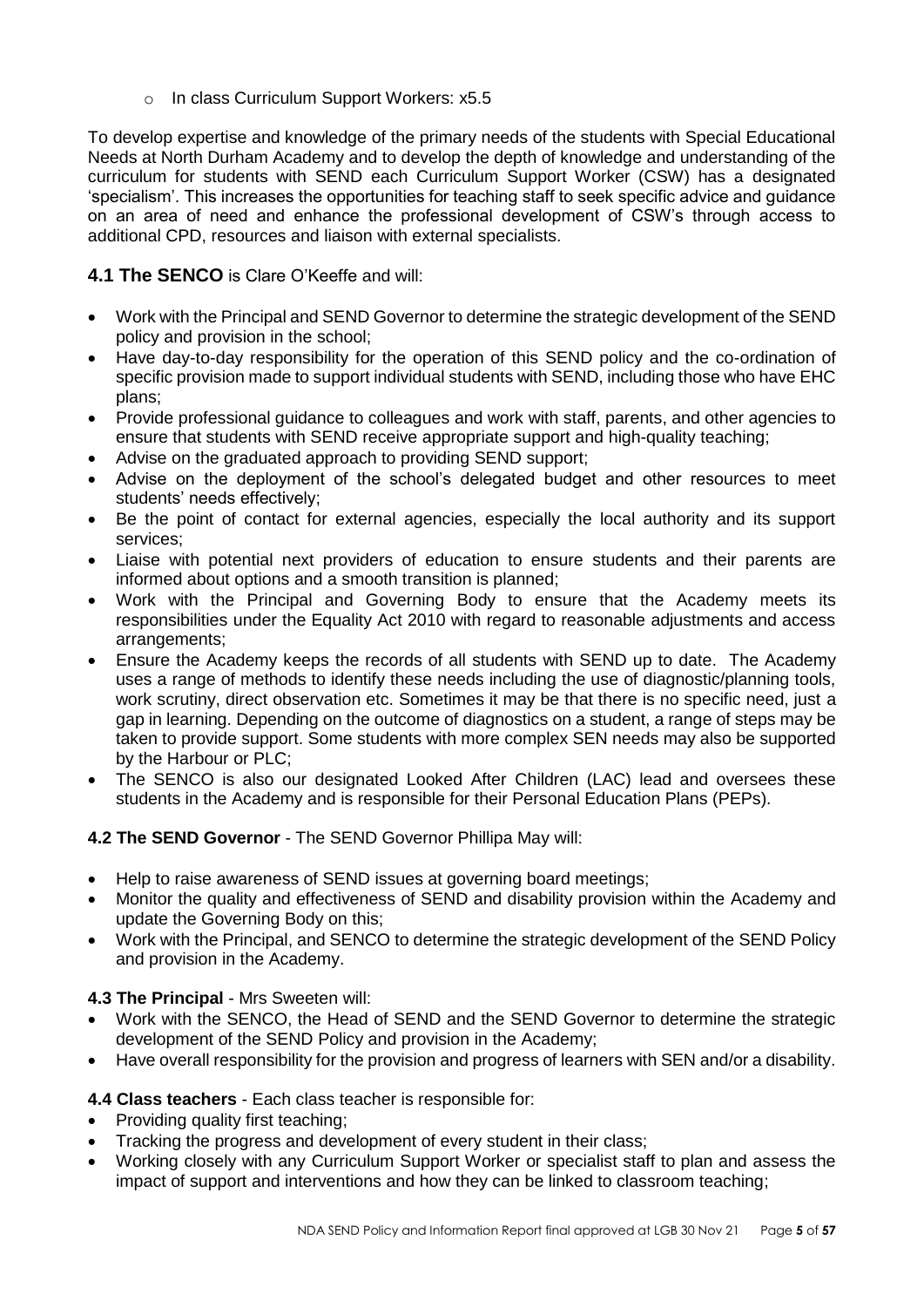- Working with the SENCO and Head of SEND to review each student's progress and development and decide on any changes to provision;
- Ensuring they follow this SEND Policy.

# <span id="page-5-0"></span>**5. SEND Information Report**

<span id="page-5-1"></span>5.1 Identifying students with SEND and assessing their needs

We will assess each student's current skills and levels of attainment on entry, which will build on previous settings and Key Stages, where appropriate. During transition contact will be made with primary headteachers, SENDCo's and class teachers to share any concerns they may have. Class teachers will make regular assessments of progress for all students and identify those whose progress:

- Is significantly slower than that of their peers starting from the same baseline;
- Fails to match or better the child's previous rate of progress;
- Fails to close the attainment gap between the child and their peers;
- Widens the attainment gap.

This may include progress in areas other than attainment, for example, social needs which Year Managers and Curriculum Support Workers may raise concerns during their weekly meetings. There are three pathways of identification and assessment:

## **Pathway 1: Via Transition**

The Transition Team consists of:

- Assistant Principal: Mrs Clare O'Keeffe
- Head of SEND: Mrs Imogen Dickson
- Academy Lead for Transition: Mr Jonathan Lee
- Year Manager for Year 7
- Harbour Manager: Mrs Jill Hope

## **Applying for a Place at North Durham Academy (EHC Plan)**

Children and young people with an Education, Health and Care Plan (or Statement of Special Education Needs) follow a different admission and transfer process for a new placement. Parents should complete the Durham County Council's parental preference form, as part of the admission process to a new school. You will continue to have a right to request a particular Academy or school and this will be considered alongside the information that we have about your child's special educational needs. This information would have been provided as part of the Education, Health and Care assessment or following the review meeting.

Applications for North Durham Academy must be made via Durham County Council's parental preference form:

<https://www.durham.gov.uk/article/2193/Apply-for-a-secondary-place> <https://education.durham.gov.uk/SynergyWeb/Parents/default.aspx>

#### **Applying for a Place at North Durham Academy (SEN Support)**

Applications to the Academy should be made via the Academy website. We would ask parents to discuss the identified needs with the Academy prior to applying and/or starting so that appropriate intervention and support can be planned and implemented. Advice from Durham County Council or other agencies may be requested to ensure the Academy can meet any needs appropriately.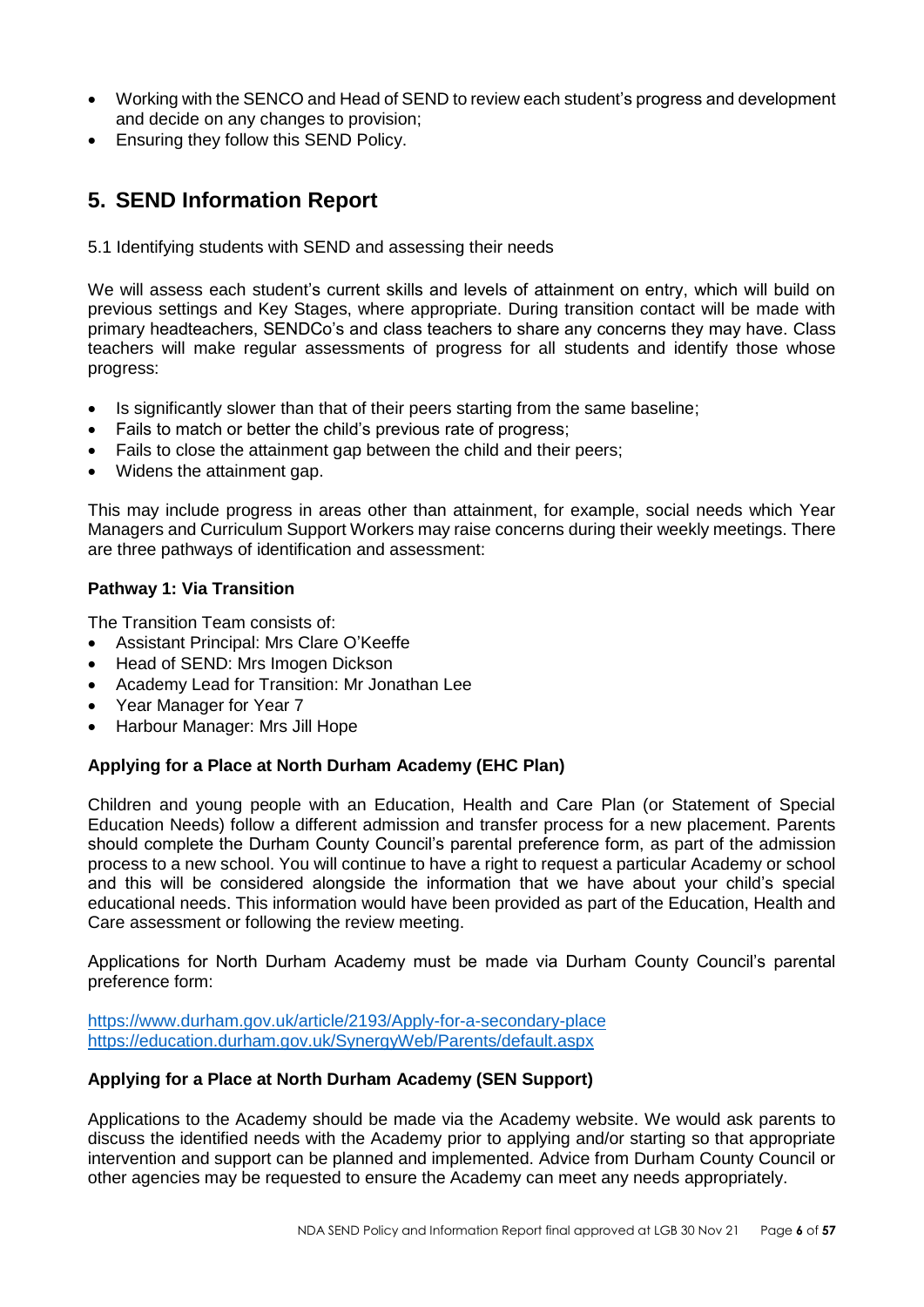Throughout the year the Transition Team liaise regularly within primary feeder schools regarding any students already on the SEND register and/or any students that may find the move from primary to secondary particularly challenging.

Additional layers of support are offered depending on the student and their needs, for example parental meetings, individual visits to the Academy, liaison with external agencies and professionals etc. A member of the Transition Team can attend review meetings held in primary schools.

Transition for students with Education Health and Care Plans is managed through the consultation process with the Head of SEN. Visits to and from their primary schools, as well as time spent in the Academy, is built in throughout Year 6, so relationships and needs are clearly identified and intervention and support plans developed. We also have transition days in the Academy where the students orientate themselves around and get to know their teachers.

The admission process for North Durham Academy means that any mid-year transfer applications that indicate a Special Educational Needs are highlighted to a member of the SEND Transition Team, and they attend any further transition meetings to identify any additional transition and the level of provision that will be required.

When deciding whether special educational provision is required, we will start with the desired outcomes, including the expected progress and attainment, and the views and the wishes of the student and their parents. We will use this to determine the support that is needed and whether we can provide it by adapting our core offer, or whether something different or additional is needed.

In regards to any advice about our SEND provision, any member of staff, parent, or outside agency can speak to the SEN Team regarding a student at North Durham Academy. Staff can be contacted on the Academy number: 01207 292180 or through the school email address: info@ndacademy.co.uk.

## **Pathway 2: Through DEEP Learning**

There is a robust cycle of quality assurance and assessment which is ongoing through the year. This means students' progress is closely monitored by Teaching Staff, Subject Leaders and the Senior Leadership Team after each assessment window (3 times throughout the year). There are also regular Achievement Meetings for Year 11. As part of this cycle any student that is not making adequate and relative progress and has become a concern regarding a particular Special Educational Need can be referred into the SEND Cycle via a Short Note [\(See Appendix 1\).](#page-33-0)

A Short Note requires evidence of suitable and relevant adaptations made within Quality First Teaching and must evidence parental involvement. The Short Note is then sent to Head of SEND and this will become part of the Graduated Approach cycle [\(see Appendix 2 'Graduated Approach'\)](#page-34-0) Slow progress and low attainment will not automatically mean a student is recorded as having SEN.

## **Pathway 3: Through DEEP Support**

• **Weekly Feedback** from CSWs provides a pathway of discussion around any non-identified student that they may have particular concerns over. Through further information gathering e.g. Assessment Window Data, Class Charts Information, Reading Ages, Information Gathering (see [Appendix 4\).](#page-37-0) Parental Contact will be necessary for the student to be placed on the SEND Register and enter the Graduated Approach Cycle.

## • **Deep Support Meetings**

Weekly meetings with the DEEP Support Team where students that have been raised as a concern can be referred to the SEND Team once they have reached the appropriate level of pastoral intervention. Sometimes concerns over a student escalate rapidly and therefore a student may need WAVE 2 or WAVE 3 Support without previous SEND involvement.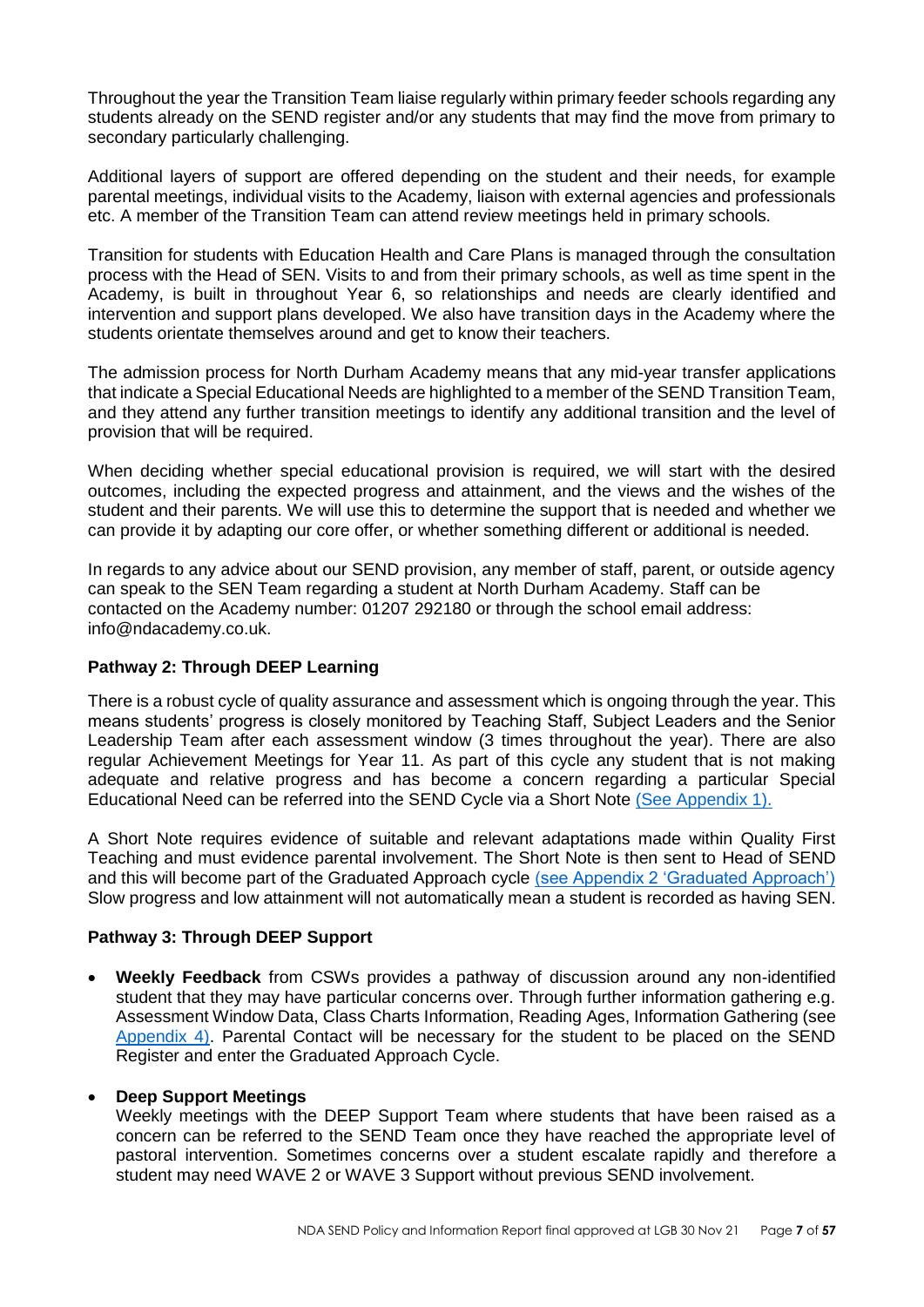## • **Personalised Learning Centre (PLC)**

A referral to the PLC can mean a student has a barrier to learning that requires something additional to and above Quality First Teaching (QFT). The duration of support from the PLC is determined by the success of the targets. Staff may consult with the SEND Team via DEEP support meetings to recommend input from the SEND Team. It is at this point further information gathering will take place and the student may or may not enter into the Graduated Approach. The WAVE at which the student is allocated is determined by the outcome of the information gathering. Further screening, assessments and referrals may take place.

#### <span id="page-7-0"></span>**5.2 Consulting and involving students and parents/carers**

From time to time parents may have questions about their child's needs and progress. We hope that together we can alleviate concerns and work together to make sure each child gets the best education they can. A positive and supportive relationship with parents is one of our most powerful resources and has a significant impact upon student progress. To these ends we always aim to respond to queries within 24 working hours.

There are many opportunities for parents to make contact with the Academy to discuss their child and their concerns for example; transition events, Parents' Evenings, Open Evenings; as well as emailing the SENCo or Head of SEN or via phone calls. If a parent or carer has concerns about their child's progress you should speak to your child's teacher or Year Manager initially.

## **Parent/Carer Partnerships**

We will formally notify parents when it is decided that a student will receive SEN support and involve them in the review and writing of any specific plans for their child. All parents are actively encouraged to be involved in their children's education, and are invited into the Academy when decisions are required to ensure their child is receiving the appropriate level of support to meet their individual needs.

Whatever the stage a student is in, parents will be encouraged to be full partners in all decisions made to help support their child, enabling them to progress towards the agreed outcomes. Positive parent partnerships offer an opportunity for parents/carers to discuss issues about their children and their education, and any problems that may be encountered throughout their educational lifetime. It strengthens links between home and Academy and builds confidence in making sure the needs of your child are at the centre of all the work we do.

Reviews are held three times a year for all students on SEN Support Plans or EHC Plans.

These conversations will make sure that:

- Everyone develops a good understanding of the student's areas of strength and difficulty;
- Student's progress across all curriculum areas will be reviewed, as well as other aspects of their progress such as social development, behaviour, attendance and pastoral care. The data will be measured against National Averages, with support being planned for the year ahead to ensure that any gaps identified can be bridged;
- We consider parents' concerns;
- Encourage parents to talk to class teacher and Year Managers regularly this will make sure that we are doing similar things to support your child both at home and in the Academy and can share what is working in both places;
- Homework will be adjusted as needed to your child's individual needs;
- Reports and information from external agencies are shared;
- Everyone understands the agreed outcomes sought for the child;
- Everyone is clear on what the next steps are.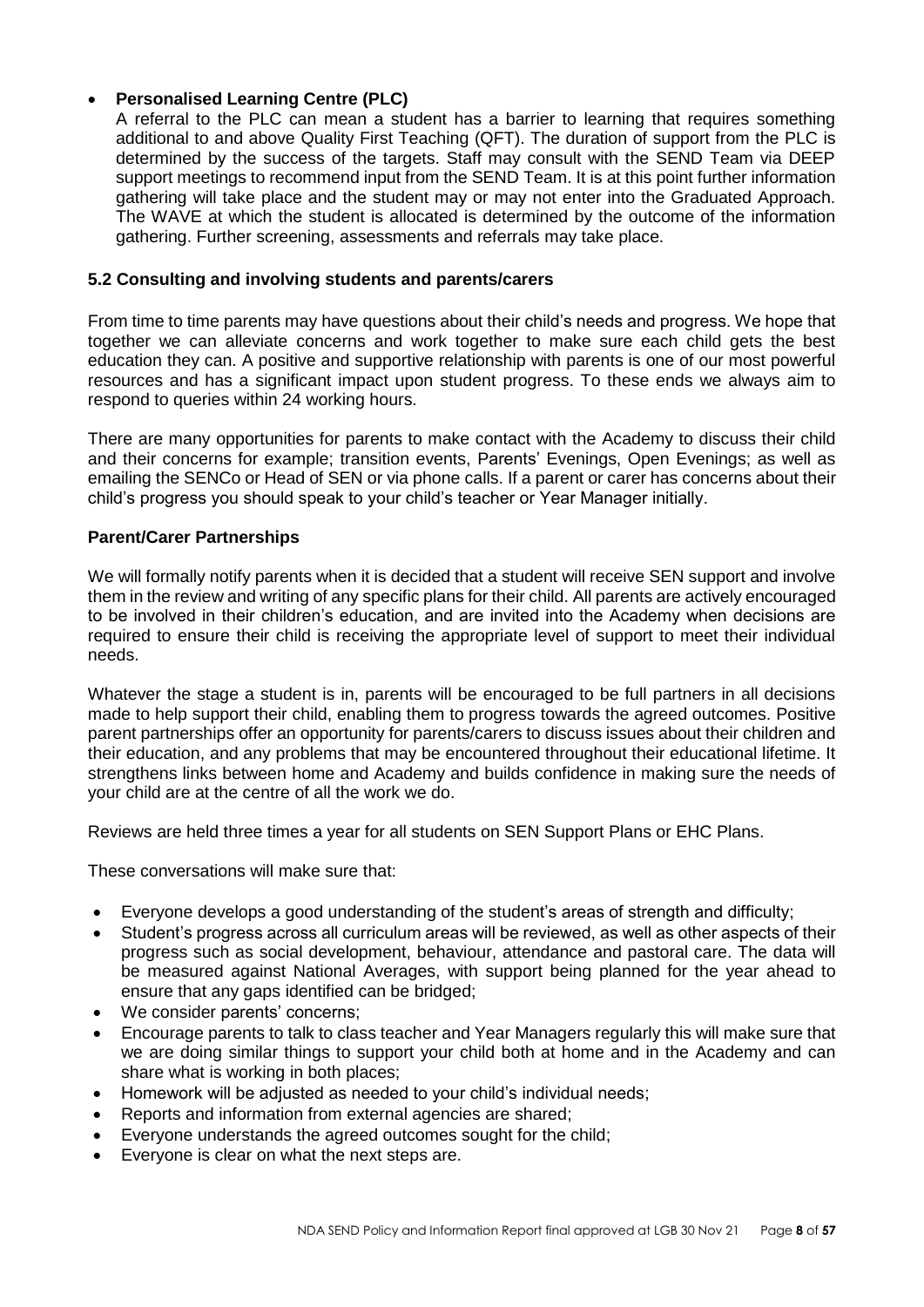In addition of meeting with parents/carers we will also arrange Multi-Agency Meetings. This allows us to bring a range of agencies including specialist teachers to deliver information to help with your child's education. This also allows the opportunity for parents /carers to work together, with their child, and be shown how to use resources at home;

Notes of these early discussions will be added to the student's record and given to their parents.

The Local Authority's Local Offer can be found at [www.countydurhamfamilies.info.](http://www.countydurhamfamilies.info/) This site contains details of all the support offered to families by Durham County Council.

Additional support for parents of students with a SEND is also provided by Durham SEND Information Advice and Support Service at [http://www.durhamsendiass.info.](http://www.durhamsendiass.info/)

**If you feel your child may have a SEND you can contact the school and request a meeting to discuss your concerns. Please either phone Mrs O'Keeffe (SENCO) on 01207 292180 or email [C.OKeeffe@ndacademy.co.uk](mailto:C.OKeeffe@ndacademy.co.uk)**

#### **Student Voice/Consultation**

The views of students with a SEND will be taken at all reviews, including annual reviews.

The SENCO Team respond to students views daily, on an informal basis. Some students spend considerable time working with members of the CSW and extended team, who meet daily and ensure that students' needs are being met. This includes students attending the Harbour whose needs often require a prompt response. Student voice indicates that students are confident in expressing their views/concerns and feel that staff will take them seriously and help them as required.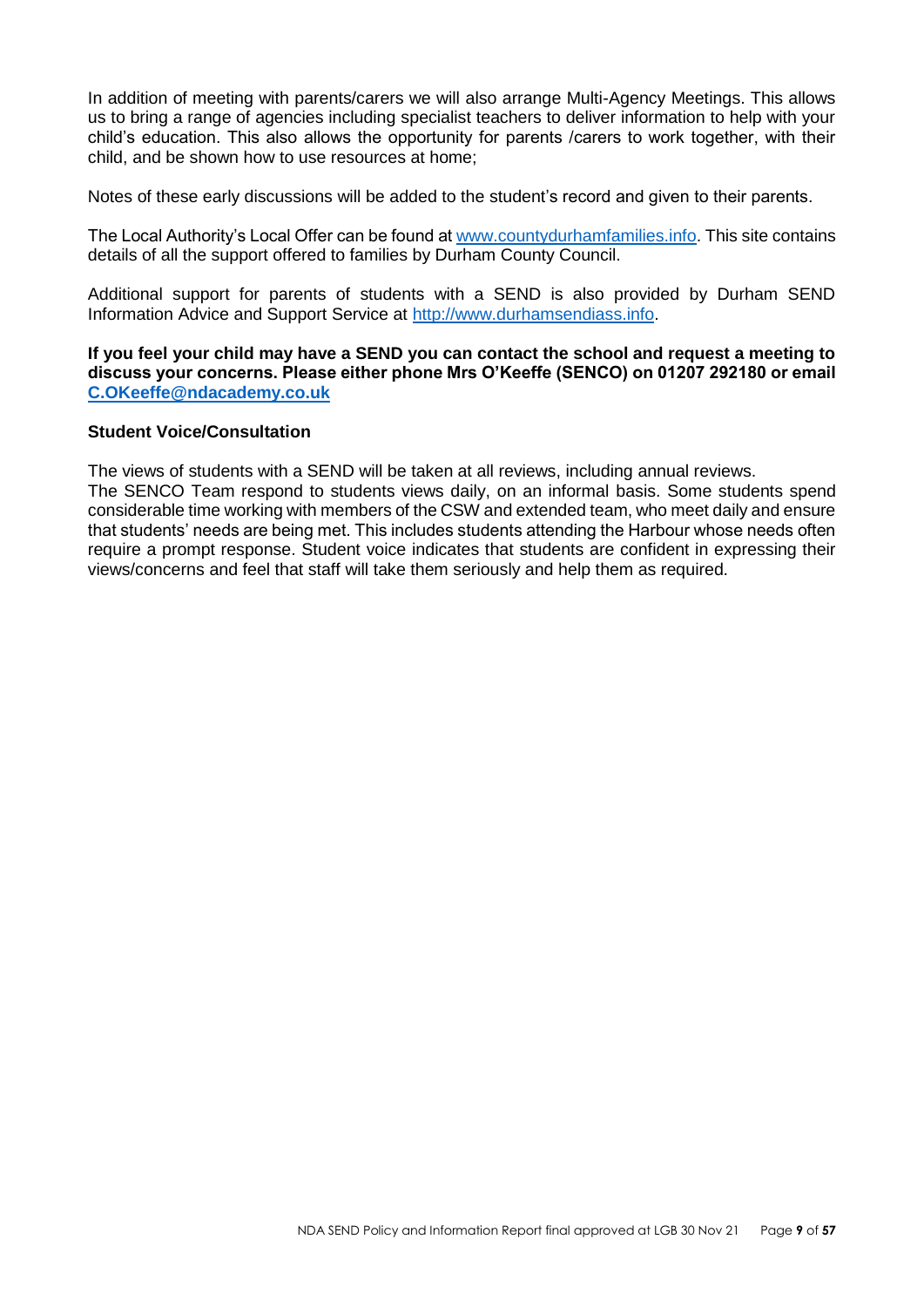## <span id="page-9-0"></span>**5.3 Assessing and reviewing students' progress towards outcomes**

We will follow the graduated approach and the four-part cycle of assess, plan, do, review:



The Graduated Approach is a four-part process of waves. Within each wave the Assess, Plan, do review cycle is applied; The class or subject teacher will work with the SENCO to carry out a clear analysis of the student's needs:

#### **Assess**

Assessing the student's special educational needs and gaining a better understanding of the barriers to a student's learning through working in partnership with the student, parents and other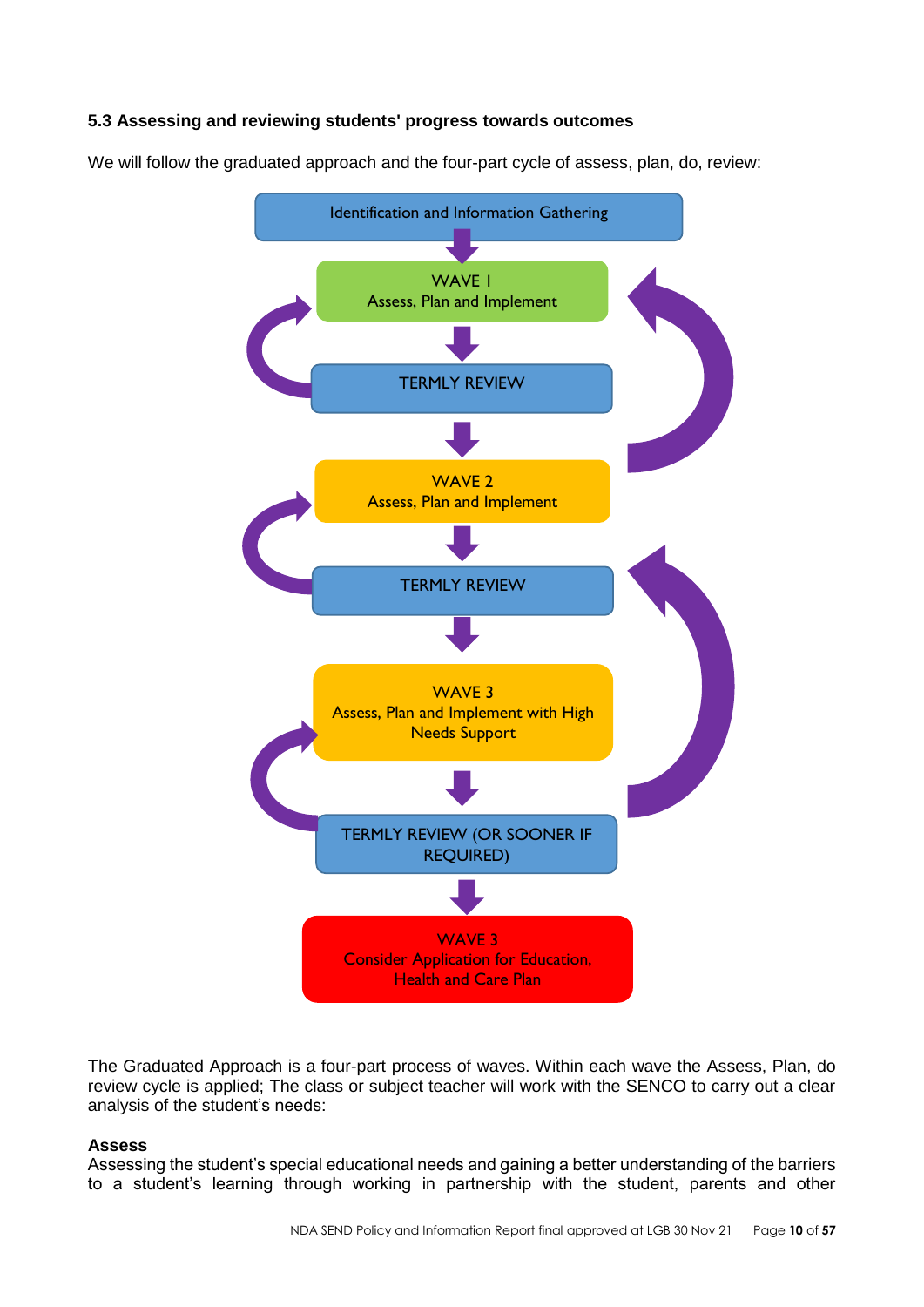professionals. This may also include observing a student in lessons and looking at their work, appropriate assessments as well as discussions with teaching and support staff.

- The teacher's assessment and experience of the student;
- Their previous progress and attainment and behaviour;
- Other teachers' assessments, where relevant;
- The individual's development in comparison to their peers and national data;
- The views and experience of parents/carers;
- The student's own views:
- Advice from external support services, if relevant.

#### **WAVE ONE**

Once a student has been assessed, a student is only identified as SEND if they do not make adequate progress despite having had all the intervention, adjustments and good quality personalised teaching.

Once a student has been identified as having a special educational need they will be informed as will parents/carers and allocated a key worker. A passport will be written with input from all parties to help teachers focus on the best way to help the student make progress and remove any barriers to learning. These passports are shared with all staff. The class teacher remains responsible for working with the child in class on a daily basis, even when the interventions involve group or one-toone teaching. The CSWs and SENCO will review the passport and support on a regular basis.

Students can come off the SEN register if sufficient progress is made and students' barriers have been removed.

#### **WAVE TWO**

Some students may continue to struggle and may need further support. This may include referrals to the Personalised Learning Centre, the Harbour, external agencies or support from a CSW outside of the classroom. Each student will have a highly individualised plan.

## **WAVE THREE**

If a child is still struggling to make sufficient age-related progress then further external agencies will be involved such as the Educational Psychologist, see Page 42 for the full list. This may lead to an EHC Plan application or further funding applied for to specifically support these students.

The application to initiate an EHCP should be made in conjunction with the parents /Carers, SENCO and/or SEND Manager. Please [see Appendix 10](#page-55-0) for a checklist of evidence required prior to an application.

#### **Following the assessment stage, a plan is devised:**

#### **Plan**

Planning involves working together to remove barriers to learning and identify the outcomes a student is working towards and the provision required to achieve these, this may include group work, support in a classroom or 1:1 support. A student's Year Manager will work with students, parents and the SEND team to set targets/ outcomes and put intervention in place so all views are taken into account when the plan is put in place.

The following may apply to WAVE 1 students:

• A passport on Edukey which is regularly updated and shared with all adults;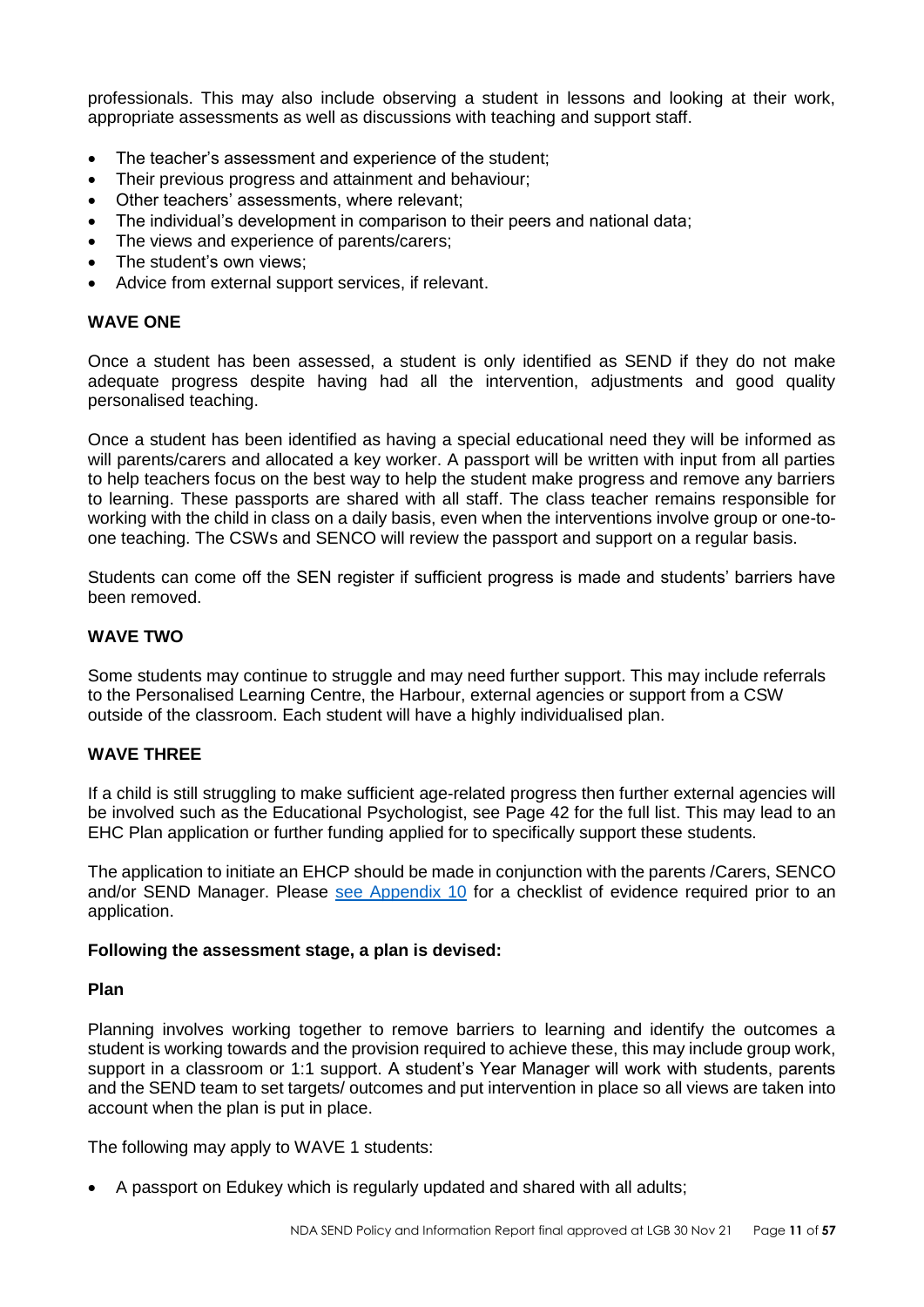- A range of suggested strategies that may impact on learning for example access to a laptop, an overlay, a choices pass, additional exam time or specialist equipment in the classroom;
- A 'Drop In' or Meet and Greet by the allocated key worker;
- Adaptations made to Quality First Teaching as suggested on the student's passport;
- Counselling sessions;
- Further screening or assessments e.g. Dyslexia Screening, Dyscalculia Screening.

A Student at WAVE 2 will benefit from some or all of these further support mechanisms:

- A Support plan on Edukey which is regularly updated and shared with adults;
- A time limited intervention withdrawal group;
- A referral to outside agencies with recommendations from any assessments implemented into passports and support plans;
- Spotlight sessions' in Whole School Briefings to raise awareness of the students' needs and successful strategies;
- Additional parental contact;
- Further Choices passes;
- In class support in some lessons;
- Access to the Harbour if appropriate;
- Access to PLC (through referral process):
- Risk Assessment and/ or Positive Management Plan if necessary.

A Students at WAVE 3 that does not have an existing Education Health and Care Plan will benefit from some or all of these further support mechanisms:

- A High Needs Support Plan on Edukey which allows more detailed information gathering and sharing regarding the students identified needs. There may be more than one area of need;
- A bespoke timetable which offers a range of in class support, group withdrawal session(s) and/or 1:1 sessions;
- Access to the Harbour Provision if suitable;
- Additional parental contact according to individual circumstances;
- Regular liaison with external agencies regarding support networks. This may include Team Around the Family Meetings, liaison with Educational Psychologist and medical specialists;
- Access to suitable and relevant Alternative Provisions;
- Regular in class support when required;
- Bespoke interventions.

## **WAVE 3 EHCP**

Students with an Educational Health and Care Plan and those in the EMP will benefit further from some or all of these further support mechanisms:

- Dedicated Curriculum Support Worker who oversees (in conjunction with Key Worker) students support plans and liaises with parents, external agencies and staff within the Academy;
- Annual reviews which are coordinated with the SEN Caseworker Team;
- Financial support through the use of bespoke Costed Provision Maps.

## **Do**

Targeted provision, decided at the planning stage, is put in place to allow the student to successfully meet their outcomes.

## **Review**

Progress is reviewed regularly with the student, parents, teaching and support staff as well as other professionals where appropriate. Provision and outcomes are amended as required.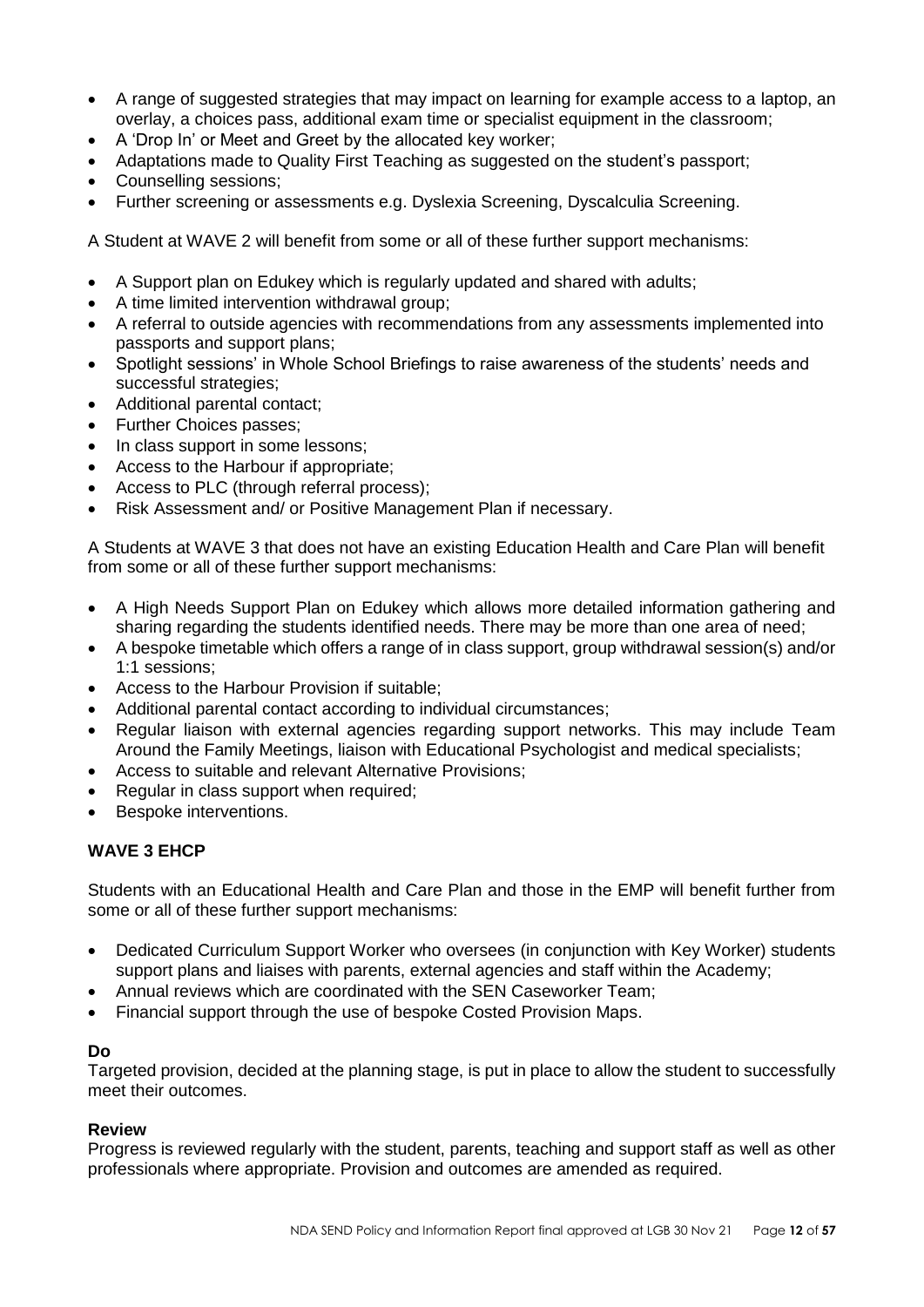All teachers and support staff who work with the student will be made aware of their needs, the outcomes sought, the support provided, and any teaching strategies or approaches that are required. We will regularly review the effectiveness of the support and interventions and their impact on the student's progress.

In some cases, a student may no longer require additional provision - or they may need more extensive support. Where a student's difficulties are severe and they do not make the expected progress, despite a range of interventions; an Education, Health and Care Plan may be considered.

#### **SEND Termly Reviews for Students Identified on the SEN Register**

At NDA, SEND termly reviews for students who have Support plans or an EHCP correspond with the termly Assessment Window data collection. The reviews are student centred and are held initially with the student, allocated key worker and Head of SEND. Parents/carers are contacted via telephone to invite them to be part of that process. If required any additional adults within the academy or external agencies may be invited to the review meeting. This is determined within the initial discussion with the Head of SEND. The outcome of the review is shared with the parents/ cares and any relevant adults.

**Preparation for a review** (to be completed by the key worker):

- Complete list of key students;
- Wave allocation for each student;
- Assessment window data for each student;
- Relevant Intervention data and books for each student i.e. if it is was an SEMH intervention have C4/ C5 information available pre and post information like Strengths and Difficulties Questionnaire (SDQ) or 5-point scale. If it was a cognition and learning intervention information would be provided through LEXIA reports as well as reading ages;
- Evidence of Impact in the classroom i.e. photocopies of good examples of impact, intervention books clearly showing progress, e- mails form staff indicating progress;
- Contextual information e.g. student absences, logistical difficulties, social care influences;
- Meeting log for each student;
- Student voice if the Student does not feel he / she would like to attend.

Prior to the review analysis of Assessment Window data will have taken place so impact can be discussed.

#### **During review**

Each student will be discussed and review completed on Edukey. A decision will be made if they are to remain at their current wave as it is effective or it may need more time to become effective or to increase to next wave as intervention / support is unsuccessful and next stage is necessary. Parents will then be contacted via telephone to be invited in to a meeting or to share any concerns or successes. This is recorded in Edukey. All updated support plans must be agreed and signed by parents.

At the annual review, students and their parents will be able to share their thoughts and will be fully consulted, as partners, on the level of support and type of provision the student has been/will be provided. There will be no surprises following an annual review and a copy of all relevant information, including fully costed provision maps, will be made available to parents and students as required. Parents and students will also be informed of any developments within the Academy Offer/LA's Local Offer at the annual review and their feedback will be recorded and sent to the SENCO where a central record will be maintained.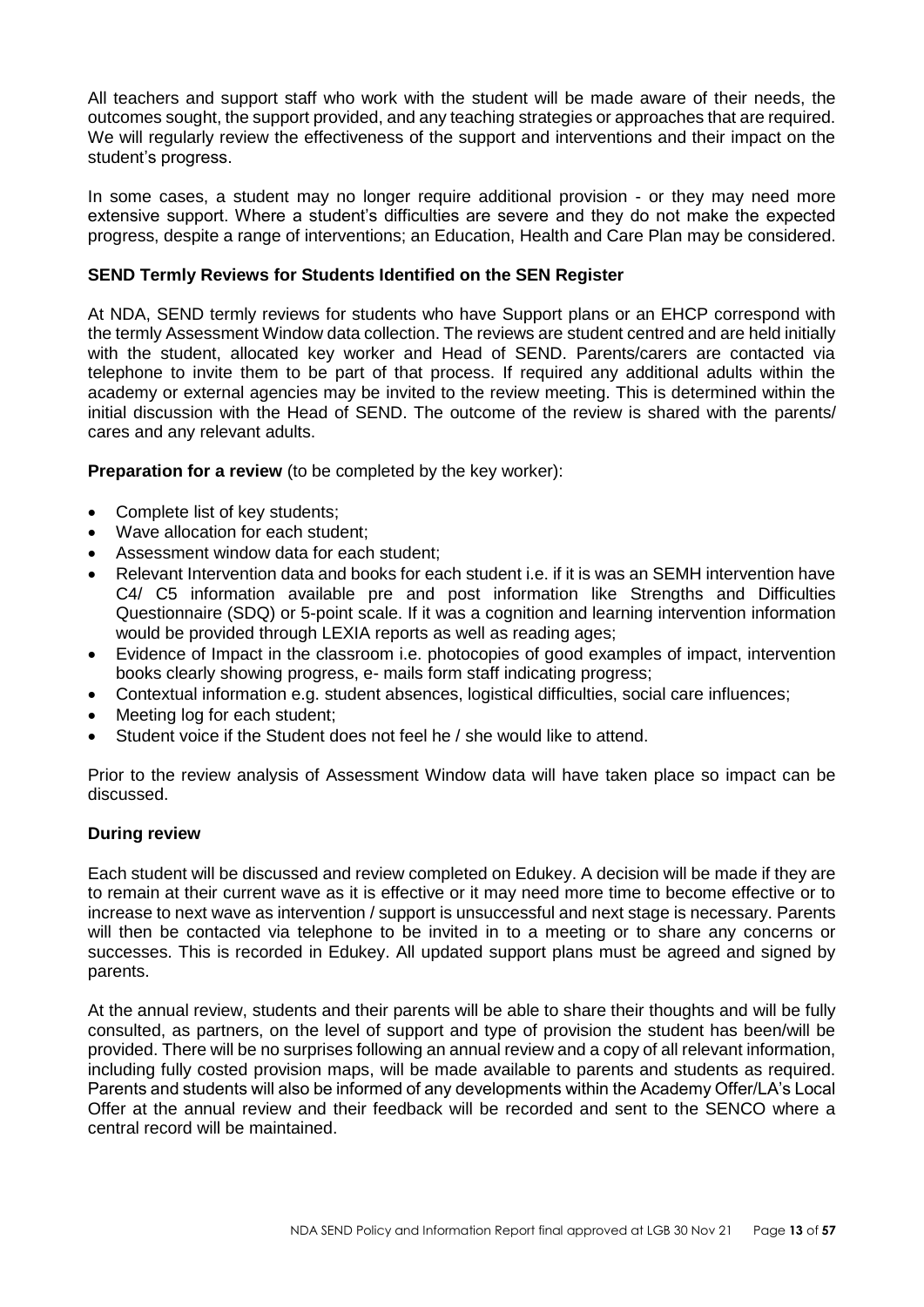#### **After the Review**

Relevant letters [\(see Appendix 5\)](#page-38-0) are sent to parents with copies of updates Passports or Support Plans. Parental signature gained.

Any referrals to relevant agencies are made by the most suitable person.

Edukey is fully updated with review and provision outcome, passport updated if necessary and support plan produced if required.

Relevant teaching staff are contacted to be given update on student if required interventions and support are integrated into Curriculum Support Workers timetable which is updated and distributed to all staff.

## **Reporting, Recording and Evaluating the effectiveness of SEN Provision**

The Special Educational Needs Register is regularly checked updated and shared by the Head of SEND and by The Assistant Principal (SENCO). It will indicate the students' status (K or E) and their need type. The register will also list the WAVE of support the students is at. The need type falls within the following categories stated in the SEND Code of Practices [\(see Appendix 6\).](#page-39-0)

How information is reported and recorded by the SEND team can be found in the procedural information and appendices on page 24.

## **We evaluate the effectiveness of provision for students with SEN by**:

- Reviewing students' individual progress towards their goals each term;
- Reviewing the impact of interventions at the end of each programme;
- Using student questionnaires and speaking to the students;
- Monitoring of all waves of provision by the SENCO through Deep Dives E.g. Shadowing a SEN student for the day across the curriculum;
- Using provision maps (Edukey) to measure progress;
- Holding annual reviews for students with statements of SEND or EHC Plans;
- Observations of the Curriculum Support Workers during Learning Walks.

The SENCO will review all feedback when updating the Local Offer (usually completed every Summer Term). The SENCO will ensure that information within the Academy Offer, as displayed on the school's website, is kept up to date and is appropriate to ensuring that the school meets the needs of all students.

#### <span id="page-13-0"></span>**5.4 Supporting students moving between phases and preparing for adulthood**

We will share information with the school, college, or other setting the student is moving to. We will agree with parents and student's which information will be shared as part of this.

A member of the Transition Team can attend review meetings held in primary schools (see transition information above) or Post 16 providers.

#### **Secondary to Post 16**

When students are moving on from us we can arrange additional visits with the students so they can get to know their new surroundings and we will host meetings with the new providers so they have all the information about the students that they will need to be successful. In terms of our students picking where to move onto they will have visits to different providers and they will also have a 1:1 independent careers interview to help them choose the best provider for them.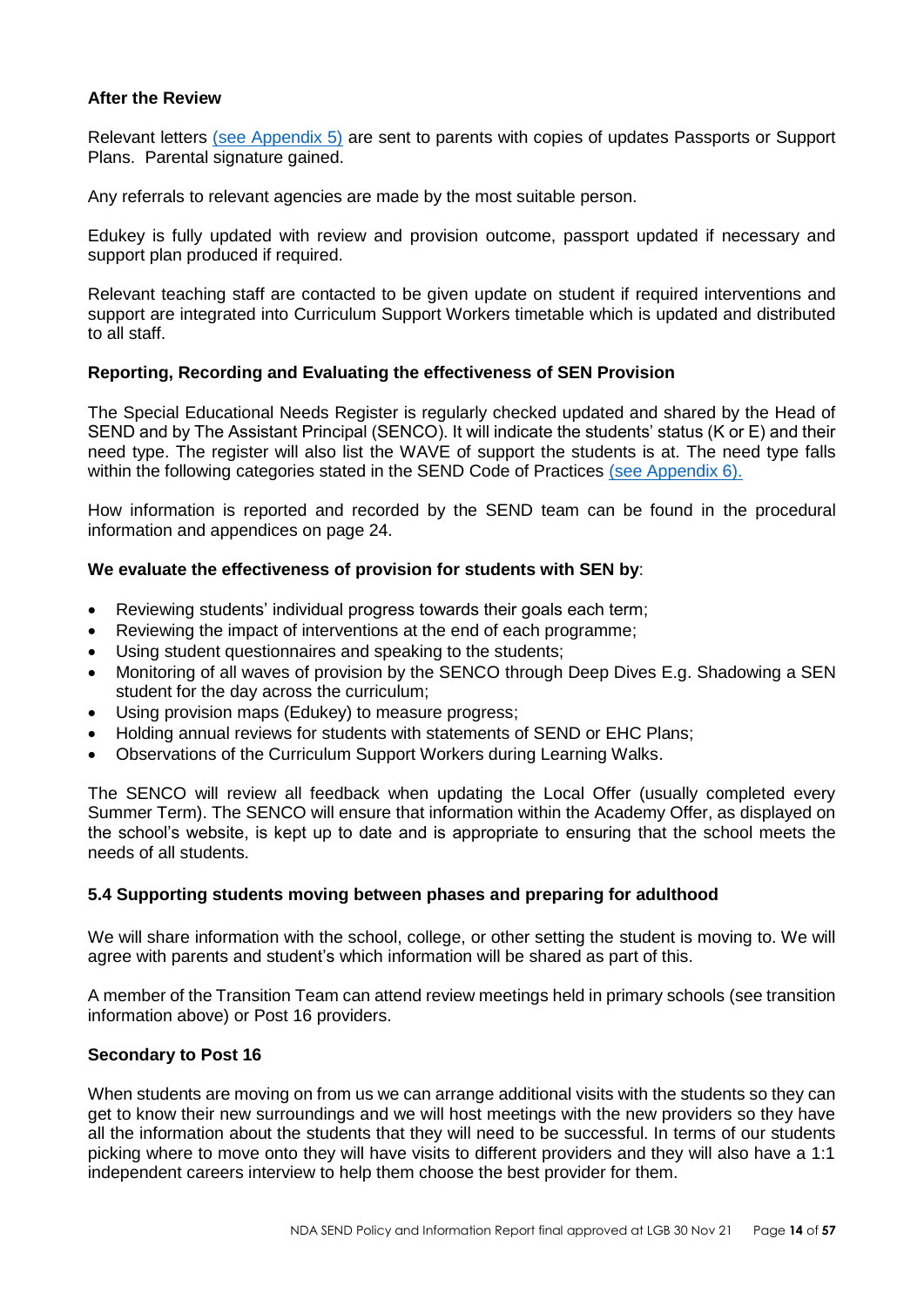- Students receive a variety of careers activities throughout Key Stage 3 and 4 which help to prepare them for post 16 choices;
- 1:1 careers interviews for all SEN students with an impartial independent advisor;
- Access to a One Point Advisor within school, who can provide guidance on career choices if further support is needed;
- Discussions at meetings about students' interests and careers choices;
- Support staff work with students on developing life skills:
- Support from SEND Casework at Annual reviews of students with an Education, Health and Care Plan;
- Additional visits offered to colleges so students are familiar with surroundings and key staff.

## **Key Stage 3 to Key Stage 4**

The SEND team attend Options Evenings and Parents' Evenings and can discuss possible option choices:

- A student's timetable may be adapted where required to best meet their needs;
- Students may access 1:1 Tutors to access extra personalised support with English and Maths;
- SEN students in Year 9 are given 1:1 independent careers interviews specific to help them with the options process and separate meetings held with parents where needed.

## <span id="page-14-0"></span>**5.5 Our approach to teaching students with SEN- Quality First Teaching:**

## **Access to a broad and balanced curriculum**

All students follow the National Curriculum at a level and pace suitable for their ability. Our SEND philosophy places SEND children at the heart of personalised learning and our curriculum is tailored to meet individual student needs. At times modifications to the curriculum may be implemented. To successfully match student ability to the curriculum, North Durham Academy continues to be committed to support students via:

- A wide range of teaching and learning styles;
- Differentiated materials (both for reinforcement and extension);
- Access to ICT;
- Additional in class support:
- Additional out of class support;
- Flexible groupings (including small group work);
- An innovative and supportive curriculum;
- The appropriate use of rewards and sanctions;
- Mentoring and counselling;
- A broad range of extra-curricular activities, including homework club and use of the Learning Resource Centre;
- Assessment procedures that emphasise students' strengths and achievements, with clear advice given to learners about what they need to do in order to progress;
- Key Stage 4 courses which are relevant to all students' needs;
- Applications to examination boards to obtain access arrangements as appropriate.

## **Quality First Teaching (WAVE 1)**

All teachers are responsible and accountable for the progress and development of all the students in their class. All teachers are teachers of SEND. Teachers plan lessons according to the specific needs of all groups of children in their class, and will ensure that your child's needs are met; High quality teaching is our first step in responding to students who have SEND. We have appointed a SEND Lead teacher to support effective quality first teaching through training. Quality First Teaching will be achieved by: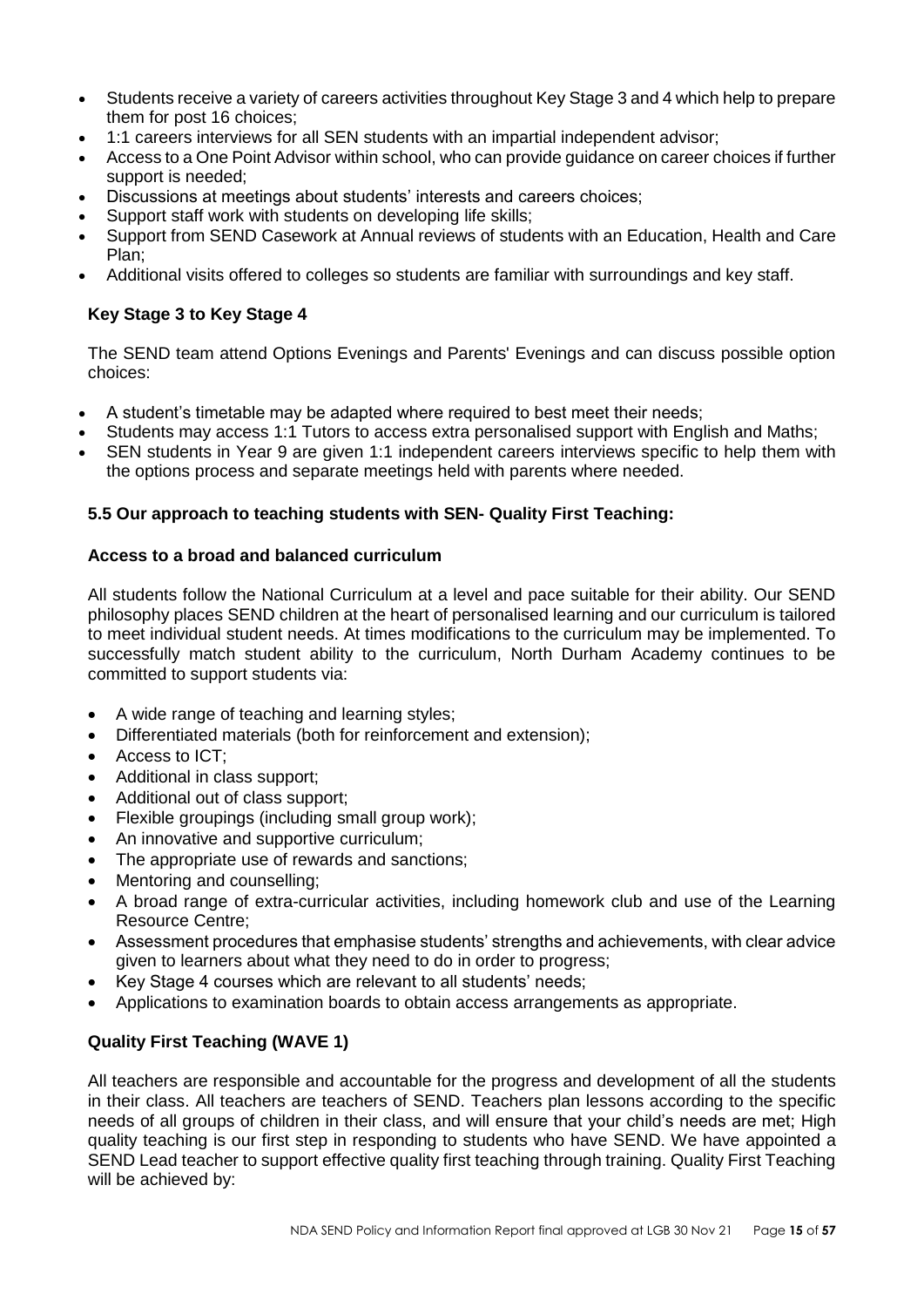- Ensuring that the teacher has the highest possible expectations for your child and all students in their class;
- Ensuring that all teaching is based on building on what your child already knows, can do and can understand;
- Any students who are falling significantly outside of the range of expected academic achievement in line with predicted performance indicators and grade boundaries will be monitored;
- Once a student has been identified as possibly having SEN they will be closely monitored by staff in order to gauge their level of learning and possible difficulties;
- The student's class teacher will take steps to provide differentiated learning opportunities that will aid the student's academic progression and enable the teacher to better understand the provision and teaching style that needs to be applied;
- The SEN team will be consulted as needed for support and advice and may wish to observe the student in class; The SEN Team will provide regular training for teaching staff on strategies and interventions;
- In class Curriculum Support Workers timetables are constantly reviewed so that support is best placed to meet students' needs;
- Laptops are available in each subject area to support students who have difficulties with handwriting;
- Exam access arrangements are put in place for SEND students who require them, this occurs for every assessments, mocks and GCSE exam;
- Students may need access to specific resources such as overlays, which are provided where appropriate or laptops or computer readers and scribes where needed;
- Differentiating our curriculum to ensure all students are able to access it, for example, by grouping, 1:1 work, teaching style, content of the lesson, etc;
- Pathways advice to support appropriate option choices:
- Adapting our resources and staffing.

We may also provide the following interventions:

- Seating plan (peer tutoring;)
- Use of images (meta-cognitive);
- Challenging limiting beliefs (meta- cognitive):
- High order questioning (meta-cognitive);
- Modelling (Individualised learning);
- Guided learning (Feedback);
- Exemplify (meta- cognitive);
- Pastel backgrounds on PowerPoint presentations;
- Worksheets printed on different coloured paper and different coloured-paged exercise books;
- Enlarged text on worksheets:
- Mastery tips (Individual differences);
- Use all Visual, Auditory and Kinaesthetic teaching approaches;
- Allow more time to complete tasks;
- Resources and displays that support independence;
- Small steps/ short tasks broken down/ scaffold task giving additional resources;
- Simplify task/ pace/ amount of teacher talk:
- Routinely offer different ways of recording e.g. powerpoints, posters, mindmaps or oral presentations;
- Use technological aids to enhance opportunities;
- Use visual reminders, timers, resources and rewards to develop independence;
- Frequent repetition and reinforcement;
- Think about support that does not need adult support e.g. peer led or group work;
- Build success into tasks to give confidence and reduce any risk of failure;
- Encourage the use of memory strategies e.g. chunking, mnemonics;
- Explicit teaching of reading comprehension strategies: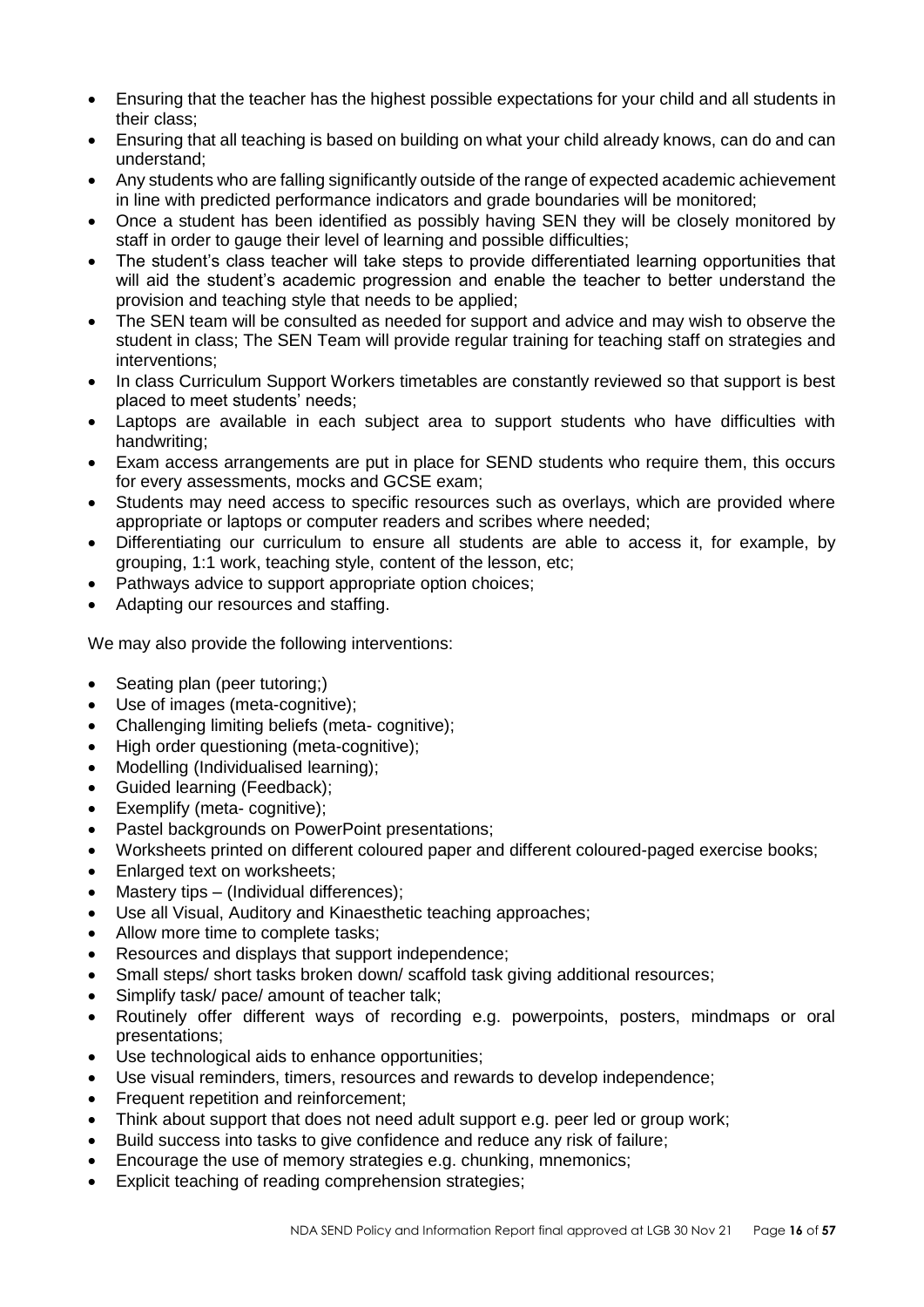$\circ$  Differentiating our teaching, for example, giving longer processing times, pre-teaching of key vocabulary, reading instructions aloud, giving visual cues and examples etc.

## <span id="page-16-0"></span>**5.6 Additional support for learning**

Schools receive funding to specifically support students with Special Educational Needs and/or Disabilities. Within the Academy this is used in a variety of ways, including reducing class sizes, providing CSW support, providing a specialist SEND areas (the Harbour and PLC), and resources such as a designated computer facility. We also fund places for students at Alternative Provision.

Provision for students with an Education, Health and Care Plan is costed to ensure that an individual student's outcomes can be fully met and the appropriate personalised support put in place to best meet the student's needs.

Offering the PLC and Harbour provision to support some individuals with simple and complex needs. The Harbour has its own computer room which can be accessed by students at break and lunch time:

- The Harbour offers a space for those students who may need to access a quieter area again at break time and lunch time as well as those who may need to take some time out of lessons during difficult periods of their life;
- The Academy has a wet room for students who may need to access this facility;
- Lifts are available for use to access higher floors;
- Costed Provision Maps detail a student's outcomes and the provision in place for EHCP and EMP students;
- The Enhanced Mainstream Provision offers extra support and therapy to both students with an Education, Health and Care Plan and those at SEND Support who have Speech, Language and Communication Difficulties.

Curriculum Support Workers deliver interventions such as:

- Future Steps Occupational Therapy;
- Speed Up:
- Word Wasp;
- Target 3 and Target 5 Maths and English;
- Hegarty Maths;
- White Rose Maths;
- Numicon:
- Socially Speaking;
- Hands on dyspraxia;
- LEXIA;
- Accelerated Reader;
- Starving the Gremlin:
- Zones of regulation;
- Banishing the Self Esteem Thief;
- Thinking about you Thinking about Me;
- Think Social;
- **Gilly the Giraffe:**
- The Feelings Art Book;
- Helping Children with Loss:
- Beads of Life:
- Can I tell me about Self-Harm;
- Talking about Children.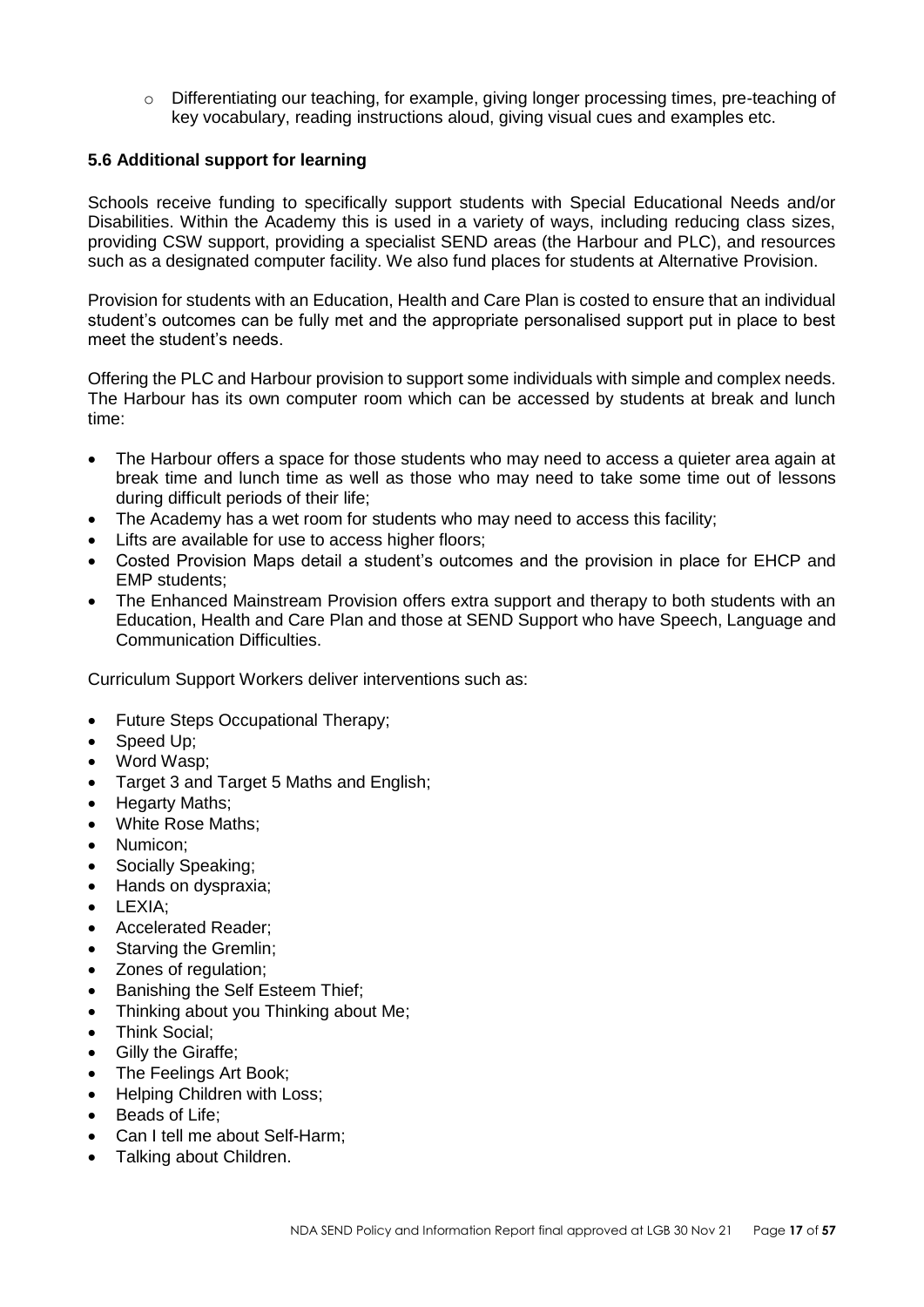Curriculum Support Workers may support students on a 1:1 basis when students cannot cope in the classroom environment.

Curriculum Support Workers may support students in small groups when they can accelerate the students' skills further in a specific area of development.

## <span id="page-17-0"></span>**5.7 Working with other agencies**

An external agency may be needed to help the Academy and/or parent understand and support a child's particular needs better. If external support is needed, this will be discussed with parents, so they are fully informed and in agreement. Parents will be asked to give permission for the Academy to refer a child to a specialist professional e.g. a Speech and Language Therapist or Educational Psychologist.

The most relevant person then completes a referral form. This is then scanned and attached to Edukey and SIMS. In the instance that a referral form is completed and sent digitally, it will be done in line with NDA's GDPR Policy.

We expect all external agencies to produce reports to support the creation or amendment of a student passport. There are a number of external agencies we may contact to help support students for example, CAMHS who upon working with the student over a period of time will produce a report which is then sent to the academy. Upon receipt of a report the students' passport or plan will be modified based on the recommendations from the external agency in order to support the student in the best ways possible.

We also work with the following agencies to provide support for students with SEN:

- Future Steps Occupational Therapy;
- ST Cuthbert's Bereavement:
- Toucan Education;
- School Nurse:
- Resilience Nurse;
- EWELL;
- SENDIASS;
- One Point;
- Roller Coaster Parenting Group;
- North East Autism Society;
- Child Adolescent Mental Health Service.

The County Durham SEND Information and Advice Support Service (formerly Parent Partnership) provides support to the parents of students with SEND. They can be contacted on 0191 5873541 or 03000 267007 and further information can be found on their website [www.durhamsendiass.info.](http://www.durhamsendiass.info/)

The following are also available from Durham's SEND offer and can be accessed by the academy:

## **Cognition and learning:**

- Movement difficulties:
- Assistive technology and IT:
- Specific learning difficulties:
- General learning difficulties;
- Maths difficulties:
- Foundation stage concerns;
- Sensory processing differences;
- Physical difficulties;
- Fine motor and handwriting difficulties.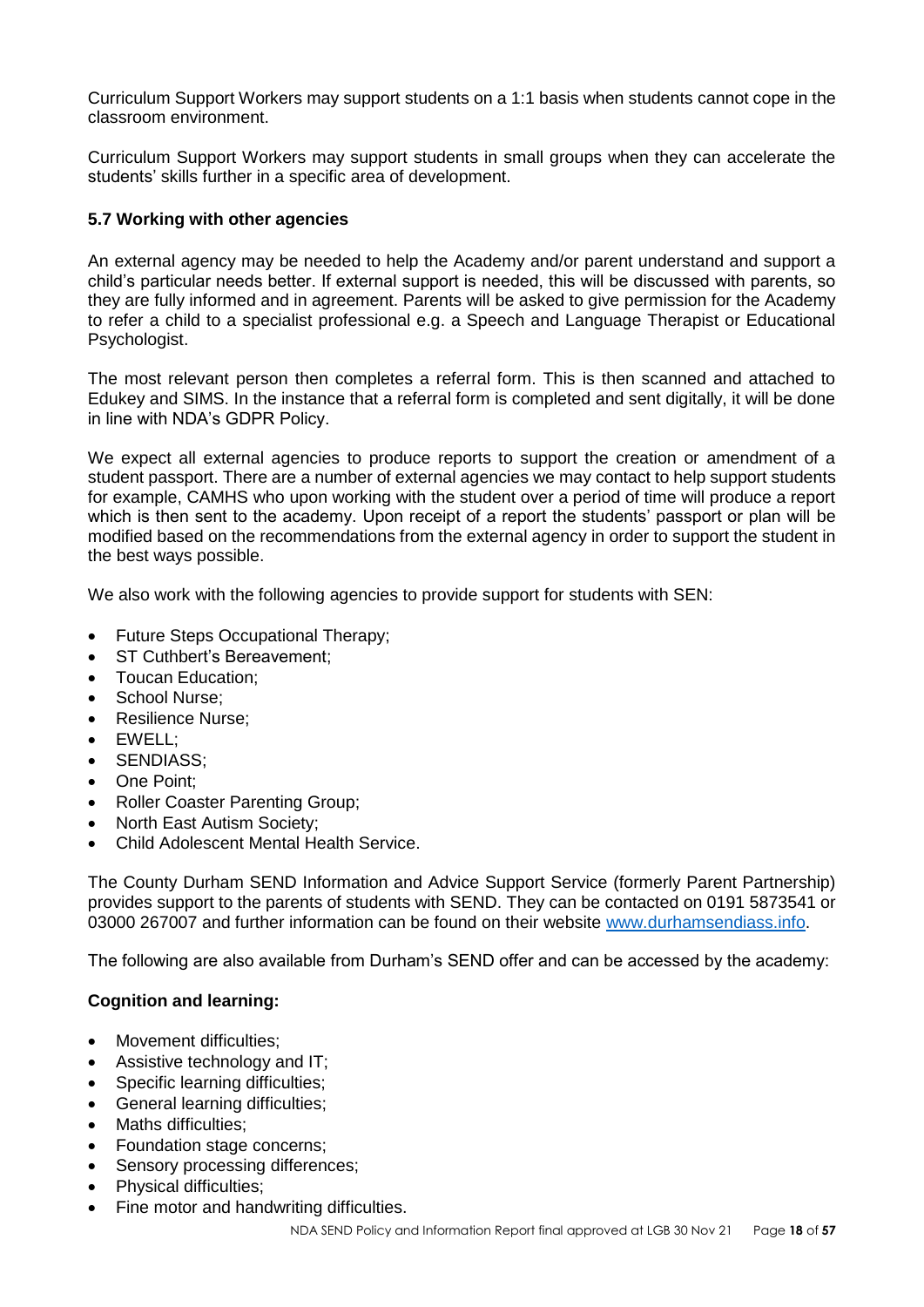## **Communication and interaction:**

- Speech and Language Support Programme (SALSP);
- Autism and social communication.

#### **Equalities and interventions:**

- Education health care needs team:
- Education equalities;
- Support for children with English as an additional language;
- Educational support for Gypsy, Roma and Traveller children (GRT).

#### **Sensory and physical:**

- Hearing impairment;
- Visual impairment;
- Multi-sensory impairment (dual impairment);
- Sensory loss with complex needs:
- Occupational therapy.

#### **Social, emotional and mental health:**

- Emotional wellbeing and effective learning;
- Mental health support and inclusion;
- Counselling;
- Behaviour intervention;
- Crisis response.

## **Education Psychology**:

- Educational Psychology Service;
- The specialist professional will work with your child to understand their needs and make recommendations, which may include:
	- o Making changes to the way your child is supported in class e.g. some individual support or changing some aspects of teaching to support them better;
	- o A group run by Academy staff e.g. a social skills group;
	- o A group or individual work with an outside professional.

## <span id="page-18-0"></span>**5.8 Expertise and training of staff**

The teaching and learning requirements of all children with SEND is primarily the responsibility of the class teacher with support from their curriculum area (inclusive Quality First Teaching). This reflects the principle that SEND is a whole school issue and a recognised aspect of all curriculum planning. All staff at North Durham Academy are expected to teach students with SEND. There is also a specialist SEN Team which includes:

**Mrs Clare O'Keeffe** is the SENCO (Special Educational Needs Co-Ordinator) and oversees Special Educational Needs and Disability (SEND) provision within the Academy. Our SENCO, Mrs Clare O'Keeffe has 2 years of experience in this role and has worked as Assistant Principal for 14 years and oversees SEND in the Academy.

**Mrs Imogen Dickson** is the Head of SEN and she develops and monitors a wide range of intervention to support students, either academically or with their specific SEND needs. Mrs Imogen Dickson has a teaching qualification, has a vast range of experience in working with students with SEN in a variety of settings. Mrs Dickson has no timetabled lessons so she can be fully dedicated to the SEN provision across the Academy.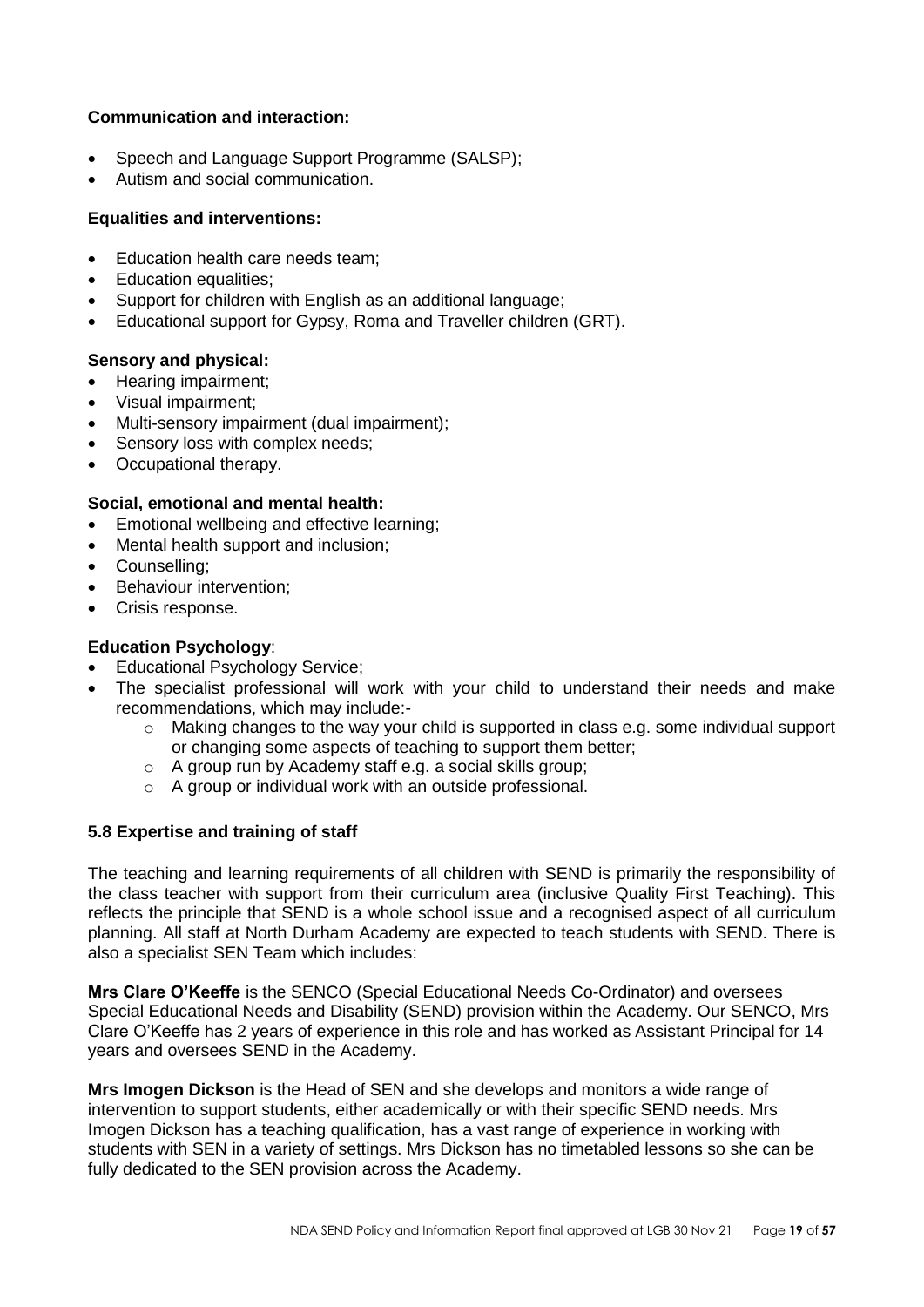**Mrs Jill Hope** is the Harbour Manager and she runs the Harbour provision in the Academy which is an area of intensive support for those with complex Special Educational Needs and/or a Disability. Mrs Hope who has over 10 years of experience working in a SEN specialist provision for Durham County Council. She oversees our Harbour provision full time.

**Ms V Mattless** is the SEND lead teacher responsible for driving the whole school improvement of Wave 1 Quality First Teaching of SEND students. She does this by carrying out rigorous quality assurance, delivering whole staff and individualised CPD, sharing good practice of Wave 1 strategies seen in lessons as well as providing feedback and training to Curriculum Support workers. Ms Mattless is also a science teacher and has been teaching for 18 years and is currently studying a post-graduate award of Proficiency in Assessment for Access Arrangements (PAPAA).

The SEND team also includes eight Curriculum Support workers. The SEND Curriculum Support Workers (CSW) may support individual students for the majority of their timetable or within certain subject areas. Staff develop strong relationships with the SEND students they work with. They may help students with accessing work in lessons, withdraw them for small group work or provide 1:1 support. The SEN support staff also support students who are having emotional difficulties to deal with any issues that arise, where adjustments are needed to help the student manage.

Members of the SEND team both teaching and support staff have received training in the following areas:

- Autism Spectrum Disorders;
- Speech, Language and Communication difficulties-staff have regular access to Speech and Language therapists for further advice as part of the Language Resource Base/Enhanced Mainstream Provision;
- Future Steps Occupational therapy;
- Mindfulness;
- Motor skills:
- Restorative Justice;
- Visual Impairment adjustments and programmes;
- Literacy LEXIA and accelerated reader:
- Clicker/ Read Docs which is used for exam access arrangements;
- Edukey recording of SEN provision;
- LUCID/Dyslexia/dyscalculia screening;
- First Aid;
- Attachment disorder training;
- Counselling;
- Motor Skills:
- Restorative Justice:
- Lego Therapy.

We use specialist staff for:

- Future Steps Occupational therapy programmes;
- Assessing specific students for exam access arrangements;
- Assessing specific students' needs for example CAMHS, Educational Psychologists.

## <span id="page-19-0"></span>**5.9 Securing equipment and facilities**

The students are well resourced in the Academy and can be provided with a number of pieces of different equipment for example:

- Overlays:
- Sloped writing boards;
- Fidget toys;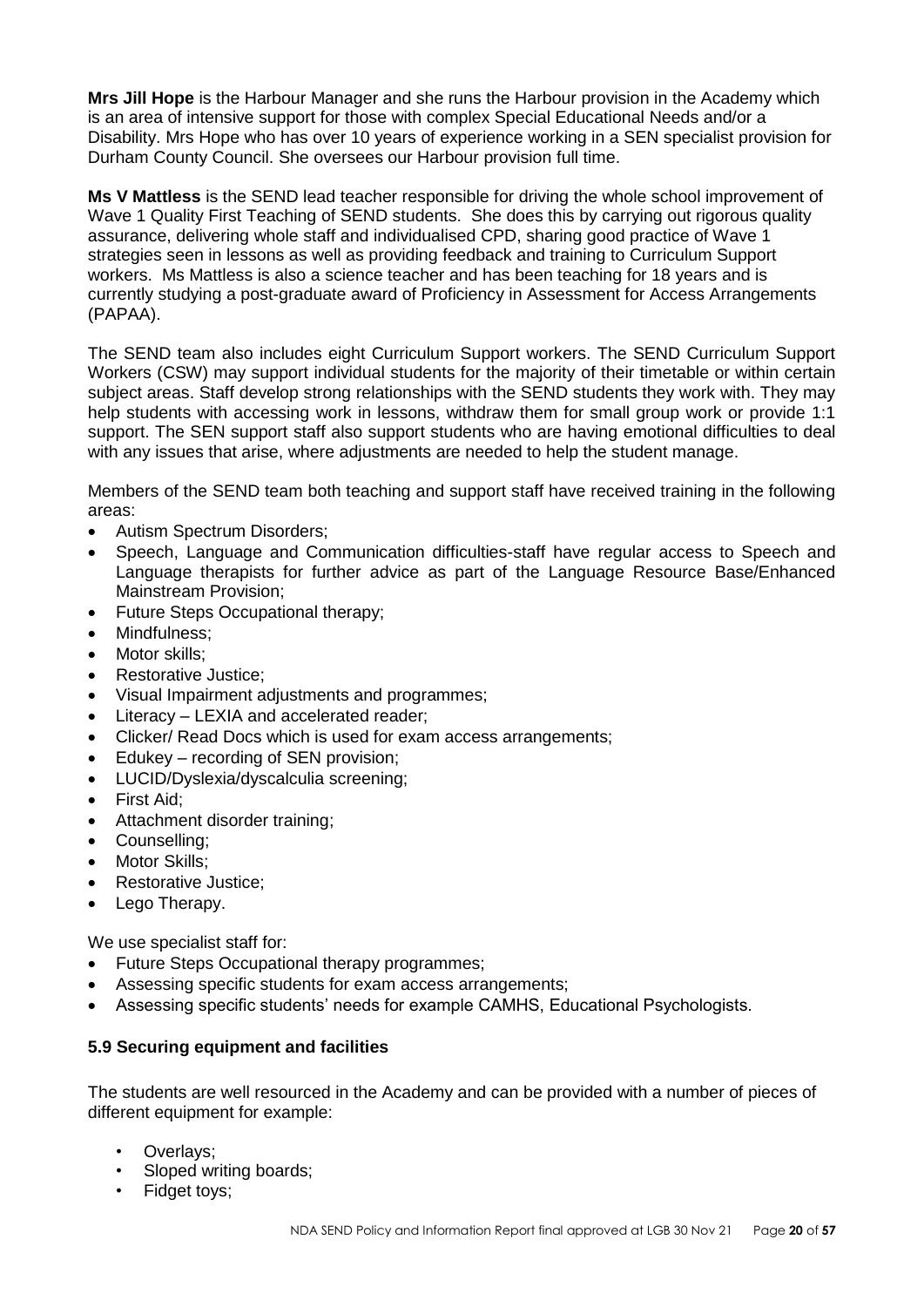- Grip pens (left and right handed):
- Weighted blankets or weights;
- Different coloured paper exercise books;
- Exercise balls and bike;
- Mini trampoline.

## <span id="page-20-0"></span>**5.10 How have we made this school accessible to children with SEN? (including after school clubs etc.)**

All of our extra-curricular activities and school visits are available to all our students, including our before-and after-school clubs.

All students are encouraged to take part in sports day/school plays/workshops etc.

No student is ever excluded from taking part in any activity because of their SEN or disability.

Arrangements are made for all children but additional arrangements are put in place for those children who have SEND, these are adapted to the needs of the child. For example, if a student has mobility issues they may be supported with a lift pass to make movement around the academy easier for them. There is also brail on the outside of each room to help students find their way.

- We ensure that equipment used is accessible to all children regardless of their needs;
- We provide support with homework and reading at lunchtime, before and after school;
- Key words and literacy resources are used across the school to support learning on each learning journey slide;
- Appropriate transport will be provided to allow access to the full range of enrichment opportunities available to all our students.

There are more details about our accessibility plan on the Academy website.

## <span id="page-20-1"></span>**5.11 Support for improving emotional and social development**

- We provide support for students to improve their emotional and social development in the following ways:
	- o Students with SEND are encouraged to be part of the school council;
	- $\circ$  Students with SEND are also encouraged to be part of enrichment clubs to promote teamwork/building friendships etc;
	- o Students with SEND all have a specific Key Worker who they can talk to if there is a problem;
	- o All year groups have a dedicated Year Manager and Curriculum Support Worker who do not teach and are available to them as well as being on duty in the morning and break times with them;
	- $\circ$  Students can opt to have their break and lunch times in different areas dependent upon their anxiety or tolerance to noise for example;
	- $\circ$  We also have our own counsellor which students can access within the academy;
	- o We have a zero-tolerance approach to bullying.

## <span id="page-20-2"></span>**5.12 Complaints about SEN provision**

Please see the Complaints Policy on the Academy website.

If a parent has any concerns or complaints regarding a child with a special educational need, we would encourage them to first speak with the person they have the issue with E.g. the class teacher. If the issues are not resolved, we would then ask that the complaint is escalated to the Head of SEND. If you are still not happy that the concerns are being managed and that your child is still not making progress you should speak to the SENCO or request a discussion with a member of the SLT, who will be able to advise on formal procedures for complaint.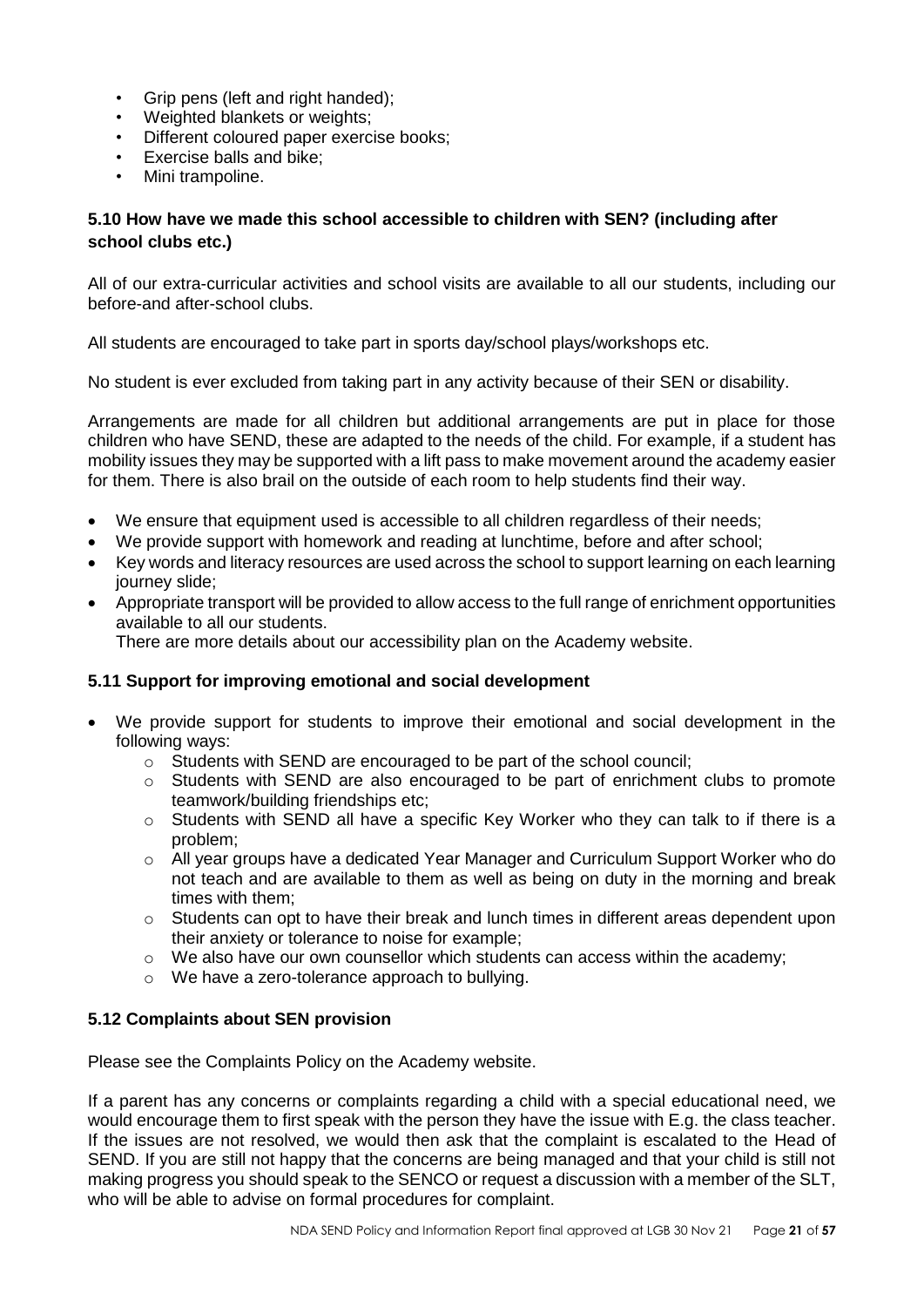All complaints by parents are treated seriously and investigated fully. The Academy complaints procedure is in line with the policy of New College Durham Academies Trust. This can be found on the Academy website.

The parents of students with disabilities have the right to make disability discrimination claims to the first-tier SEND tribunal if they believe that our school has discriminated against their children. They can make a claim about alleged discrimination regarding:

- Exclusions:
- Provision of education and associated services;
- Making reasonable adjustments, including the provision of auxiliary aids and services.

In regards to SEN, any member of staff, parent, or outside agency can speak to the SEN Team regarding a student at North Durham Academy. Staff can be contacted on the Academy number: 01207 292180 or through the school email address: [info@ndacademy.co.uk](mailto:info@ndacademy.co.uk)

Mrs O'Keeffe, SENCO and Assistant Principal can be contacted directly at [C.Okeeffe@ncdat.org.uk](mailto:C.Okeeffe@ncdat.org.uk) to discuss our SEN provision in the Academy.

Mrs Dickson, Head of SEN, can be contacted directly at [i.dickson@ndacademy.co.uk](mailto:i.dickson@ndacademy.co.uk) to enquire about support available across the curriculum for your child.

Mrs Hope, Harbour Manager, can be contacted directly at *j.hope@ndacademy.co.uk* for specific enquiries about the Harbour and our EMP provision.

<span id="page-21-0"></span>5.13 The local authority local offer

Our contribution to the local offer is on our website.

Information about the provision made for students with SEND within County Durham is detailed in The Local Offer which can be found on the County Durham Families Information Service (FIS) website at [www.countydurhamfamilies.info.](http://www.countydurhamfamilies.info/)

# <span id="page-21-1"></span>**6. Monitoring arrangements**

This policy and Information Report will be reviewed by Clare O'Keeffe annually and adjusted regularly to reflect current practice and new legislation and guidance. This document will be approved by the Governing Body.

# <span id="page-21-2"></span>**7. Links with other policies and documents**

This policy links to our policies on:

| <b>Policy</b>                                      | <b>Next Review Date</b> | Location                |
|----------------------------------------------------|-------------------------|-------------------------|
| Accessibility plan                                 | September 2024          | NDA website             |
| Safeguarding                                       | September 2022          | NDA website             |
| Behaviour & Rewards                                | November 2022           | NDA website             |
| <b>Public Equality</b>                             | 2025                    | NDA website             |
| Quality of Learning (Teaching and Learning) Policy | August 2023             | NDA website             |
| <b>Privacy Notices</b>                             | -                       | NDA website             |
| *Data Protection Policy which includes Acceptable  |                         | <b>NDA Staff Portal</b> |
| Use and Online Safety Guidance                     |                         |                         |
| *Medication Policy                                 | January 2023            | <b>NDA Staff Portal</b> |

\*Please contact Kim Lax at [k.lax@ncdat.org.uk](mailto:k.lax@ncdat.org.uk) if you require a copy of these polices.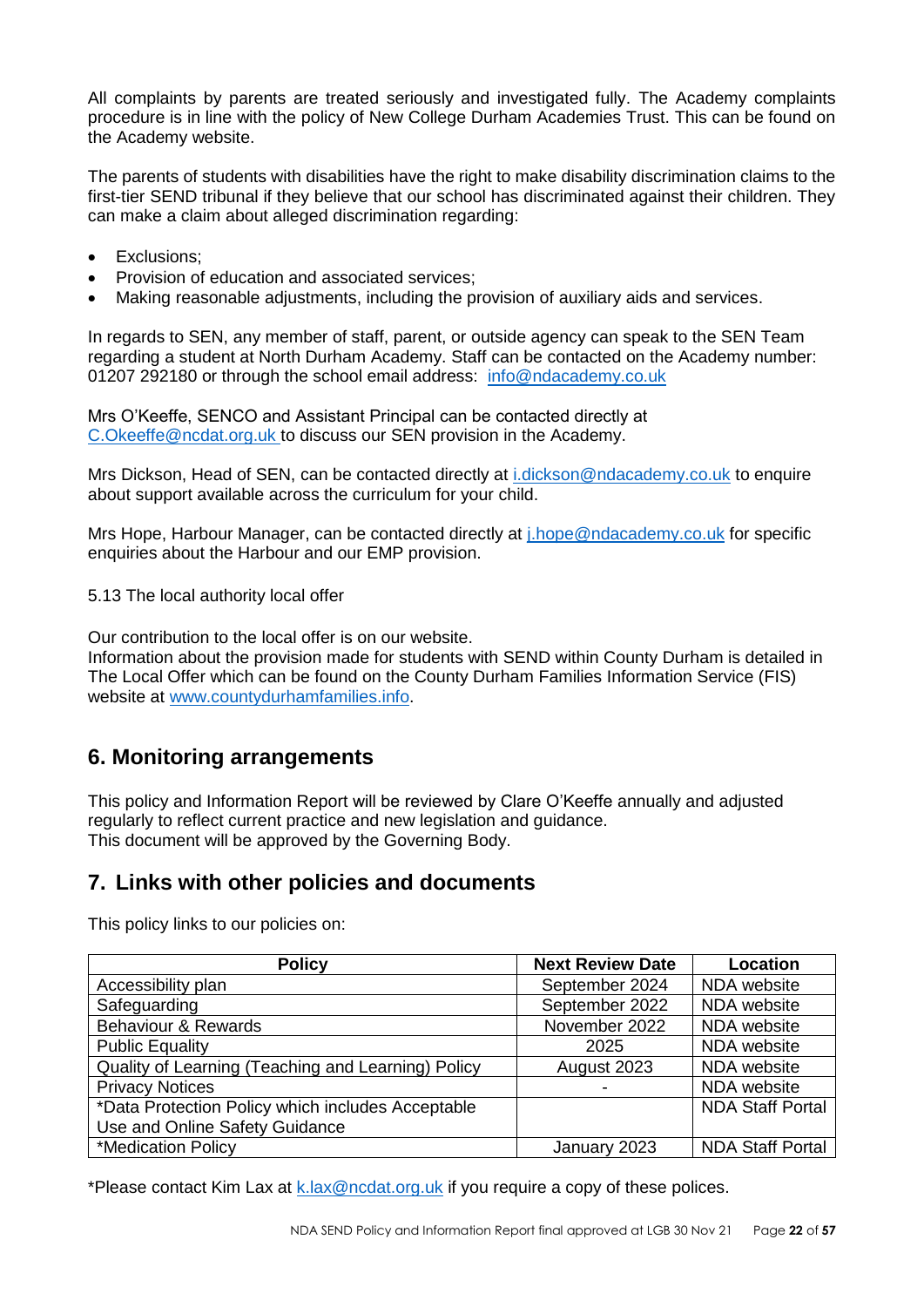#### **Annual Review of this SEND Information Report**

The SENCO reviewed this SEND Information Report in September 2021. The language of the SEND Information Report was updated to ensure it was consistent with the Code of Practice.

The Accessibility Plan has been updated, along with updates to the Behaviour & Rewards Policy to reflect school practice.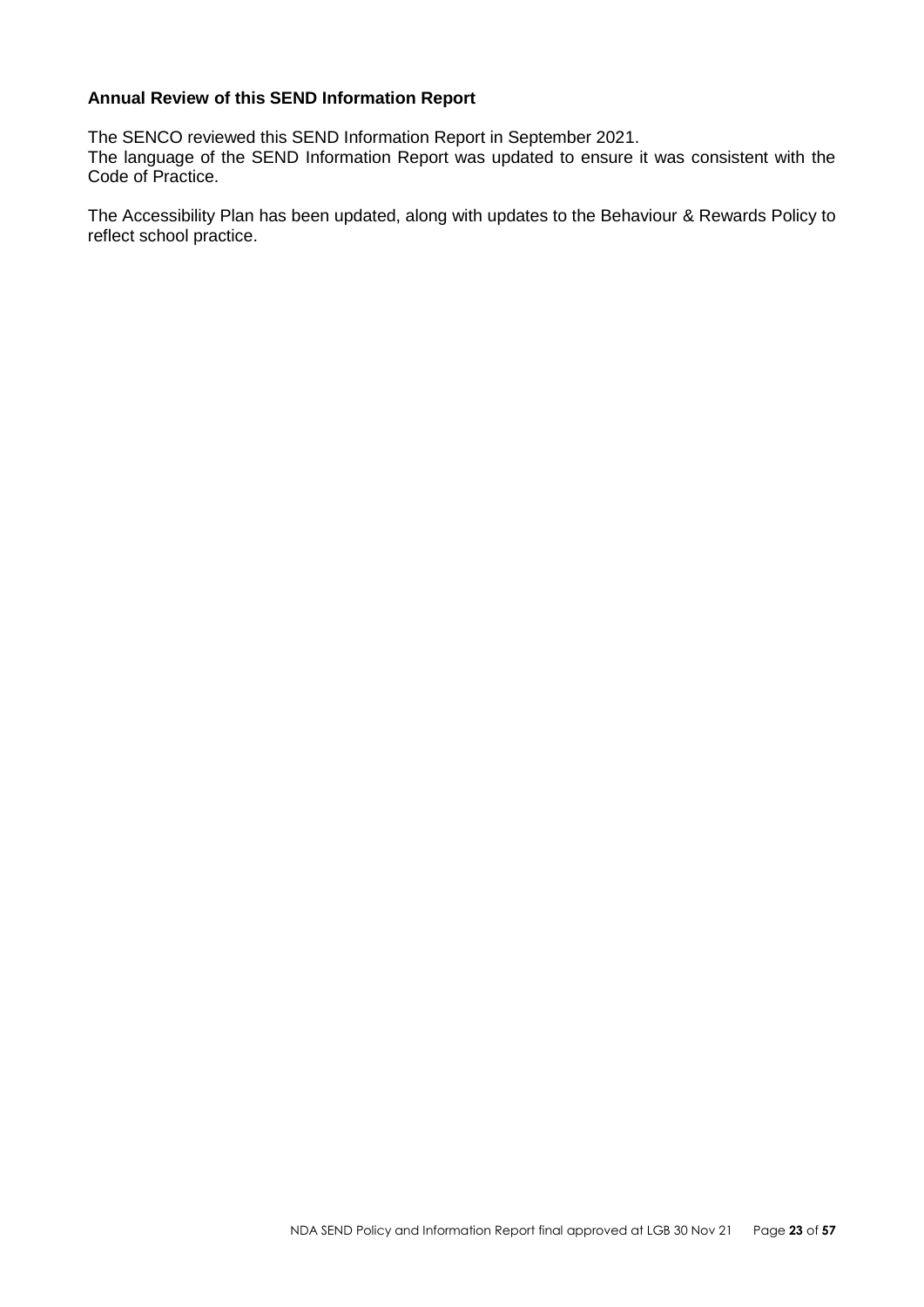# **Procedural Information to be used by Academy staff and Appendices:**

## **REPORTING**

#### **Student Files**

Individual Paper Student files are located in the following rooms:

- Head of SEND Office: WAVE 1 and WAVE 2 Years 7-11
- Harbour Manager Office: WAVE 3 Year 7 11
- Files are to be managed by Key Workers and are to follow the format stated in [Appendix 7.](#page-43-0)

If any documents are added to the file a chronology needs to be completed and any files that are removed from the filing cabinet need to be signed in and signed out on the relevant document (see [Appendix 7\).](#page-43-0)

#### **RECORDING**

As an Academy we have gained access to Edukey Provision mapping which we use as a tool to information share, record and monitor the progress of our SEND students. This is done in the following ways:

#### **WAVE 1**

A Passport [\(See Appendix 11](#page-56-0) for an example) is produced which is shared though ClassCharts with all staff and parents.

#### **Instructions on how to create a Passport:**

- 1. Log in to Edukey
- 2. Use the Drop-Down Menu 'Plans' to create a passport.
- 3. In the box type in the name of the student you require.
- 4. Then click on the icon next to the students name and press 'Create Passport Now'
- 5. Below are the 4 boxes that need completing
- 6. Press Save and Publish once completed.

| Pupil passport tiles             |     |                                  |             |  |
|----------------------------------|-----|----------------------------------|-------------|--|
| Strengths                        | 亩 中 | Areas of Difficulty              | 而<br>$\div$ |  |
| Add item and press enter to save |     | Add item and press enter to save |             |  |
| Hobbies and Interests            | 面 中 | Strategies that may help me.     | 亩<br>$\div$ |  |
| Add item and press enter to save |     | Add item and press enter to save |             |  |
| add text tile<br>add list tile   |     |                                  |             |  |

Passports could be updated at any point if new or additional information regarding the student is obtained. This may be a successful strategy from teaching staff, information the student has shared and or recommendations from external agencies.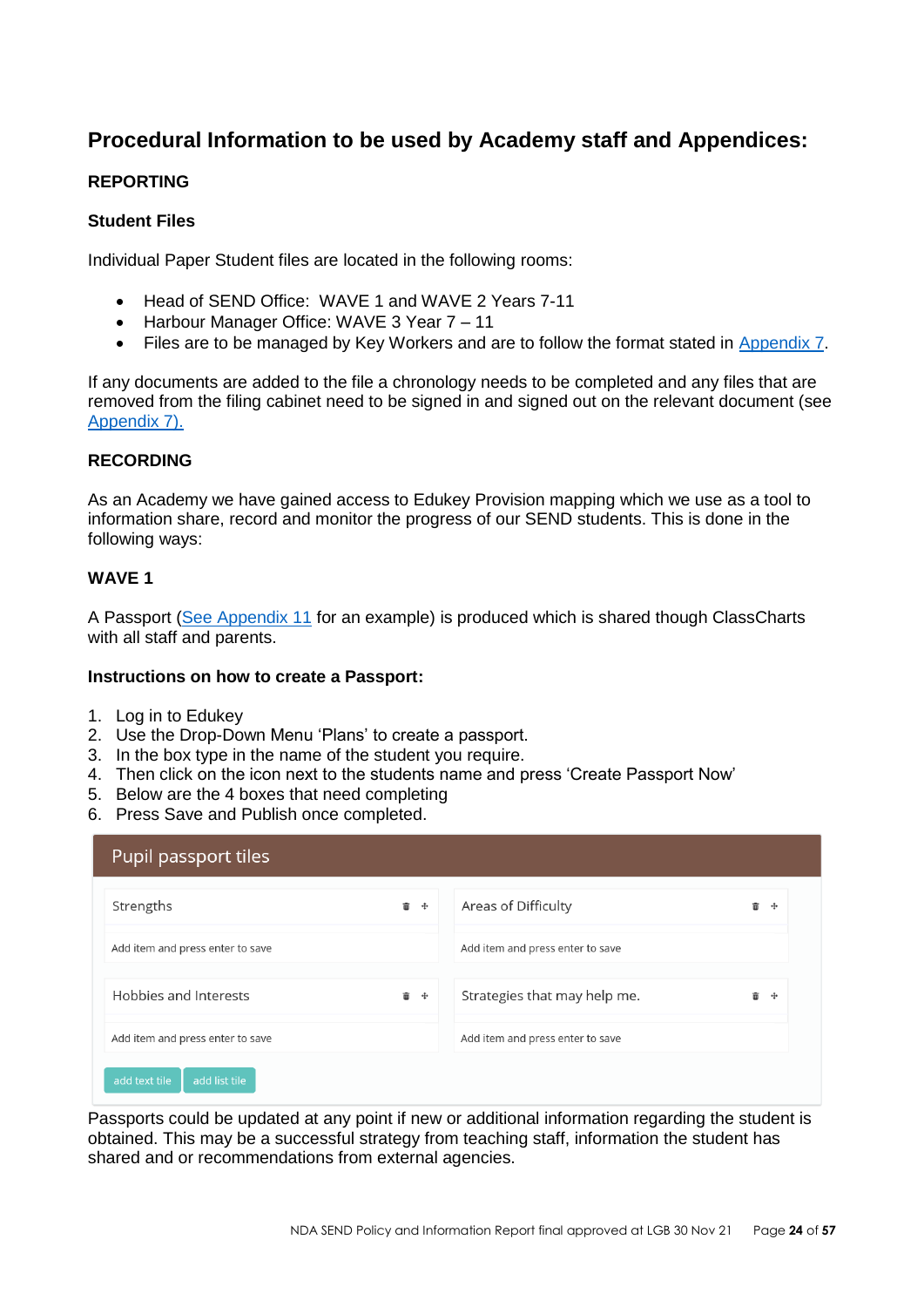## **WAVE 2**

A Support Plan is created for every student at WAVE 2. It is the Key Worker responsibility to create and review the plan.

#### **Instructions on how to create a Support Plan:**

- 1. Log in to Edukey
- 2. Use the Drop-Down Menu 'Plans' to 'Create a Plan'.
- 3. In the box type in the name of the student you require then click on the icon next to the students name and choose 'Support Plan'

| Assess            |                  |
|-------------------|------------------|
| Areas of strength | Areas of concern |

- 4. Complete the Areas of Strengths and Area of Concern (describe the student's primary need in detail.
- 5. For target setting press 'Add target from the Library'
	- 6. Choose 'Area of Concern'

| Plan.                       |                                                                                |
|-----------------------------|--------------------------------------------------------------------------------|
| Area of concern             |                                                                                |
|                             | Choose 'Sub Area of Concern'                                                   |
| add target from the library | 8. Choose suitable target and make any amendments to the prefilled<br>columns. |
|                             | Allocate Key Staff<br>9.                                                       |
| Choose Related Provision    |                                                                                |

10. Choose Related Provision

|  | Plan                              |                                                             |                                                                     |                                                                                                                                                |                          |
|--|-----------------------------------|-------------------------------------------------------------|---------------------------------------------------------------------|------------------------------------------------------------------------------------------------------------------------------------------------|--------------------------|
|  | Area of concern                   | Outcome                                                     | Success criteria                                                    | <b>Strategies &amp; Provisions</b>                                                                                                             | Key staff                |
|  | <b>Medical Difficulty</b><br>edit | Take your medication<br>before coming to<br>school.<br>edit | Observed on $ 1 \times$<br>out of $ 1 \times$<br>occasions.<br>edit | Parents/guardians to be asked to<br>help monitor this routine.<br>Learning Support Assistant to<br>check that meds have been<br>taken.<br>edit | add<br>Select $1$ $\vee$ |
|  |                                   |                                                             |                                                                     | Related provisions<br>Select provision $\blacktriangledown$<br>add                                                                             |                          |

- 11. Press Publish and Save
- 12. Print, sign and acquire student signature and acquire parent signature.
- 13. Gain signature from Head of SEND and Inclusion

#### **WAVE 3**

A High Needs Support Plan is created for every student at WAVE 3. It is the Key Worker responsibility to create and review the plan.

#### **Instructions on how to create a High Needs Support Plan:**

- 1. Log in to Edukey
- 2. Use the Drop-Down Menu 'Plans' to 'Create a Plan'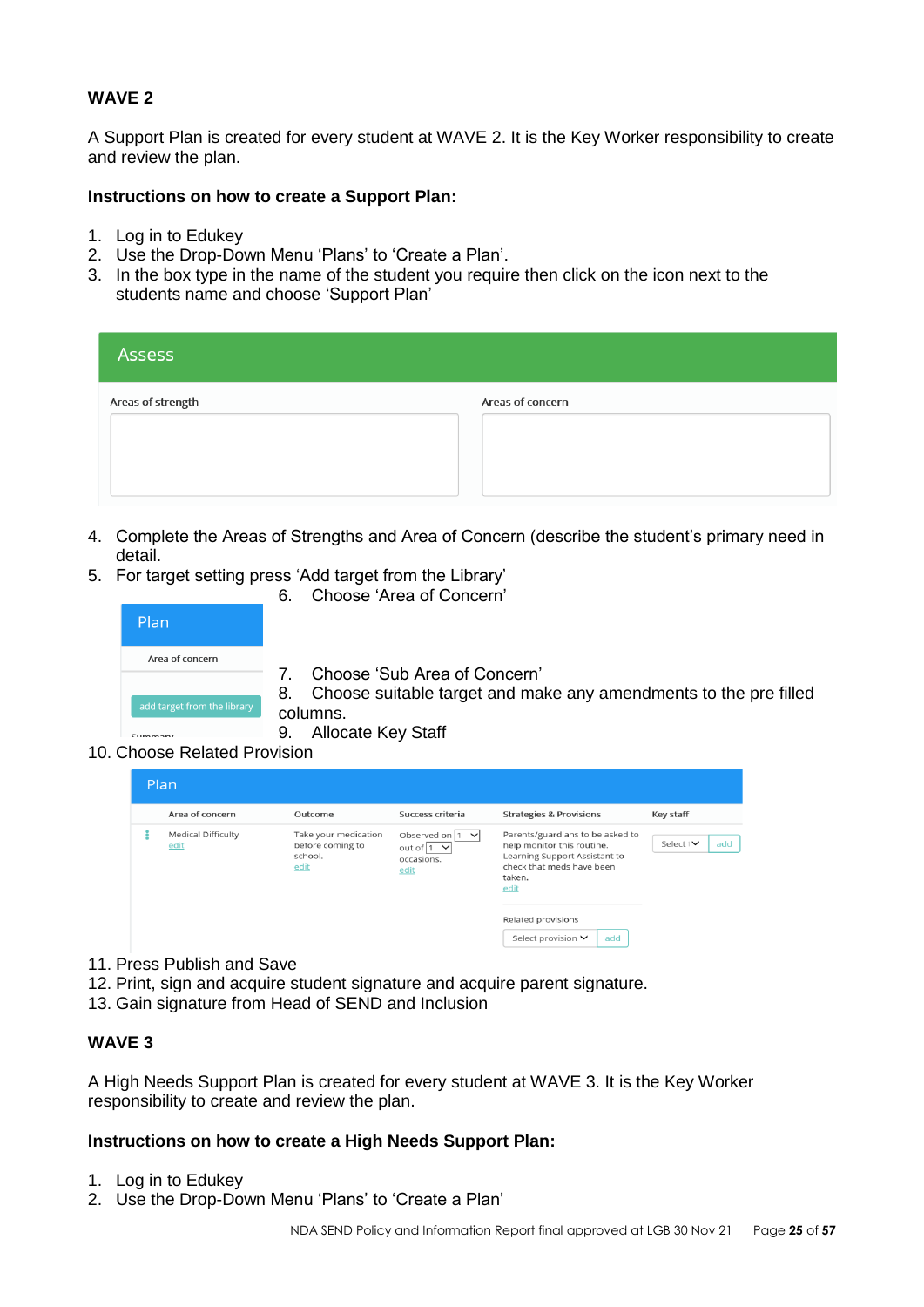- 3. In the box type in the name of the student you require then click on the icon next to the students name and choose 'Create High Needs Support Plan'
- 4. Complete the relevant boxes of the 4 Areas of Need (this needs to be descriptive and must refer to reports from external agencies where relevant)

| <b>Cognition and Learning Needs</b>                                           |                  |  |  |  |
|-------------------------------------------------------------------------------|------------------|--|--|--|
| <b>Special Educational Needs</b><br>Social, Emotional and Mental Health Needs | <b>Strengths</b> |  |  |  |
| <b>Special Educational Needs</b>                                              | <b>Strengths</b> |  |  |  |
| Communication and Interaction                                                 |                  |  |  |  |
| <b>Special Educational Need</b>                                               | Strengths        |  |  |  |
| Physical and Sensory Needs                                                    |                  |  |  |  |
| <b>Special Educational Need</b>                                               | Strengths        |  |  |  |

- 5. Choose 'Area of Concern'
- 6. Choose 'Sub Area of Concern'
- 7. Choose suitable target and make any amendments to the pre filled columns. It is likely that targets may need to be edited to match the recommendations from external agencies.
- 8. Allocate Key Staff
- 9. Choose Related Provision
- 10. Press Publish and Save
- 11. Print, sign and acquire student signature and acquire parent signature.
- 12. Gain signature from Head of SEND and Inclusion

## **Creating a 'Provision'**

If a student is WAVE 2 (this may apply to some WAVE 1 students e.g. Overlays) a provision needs to be applied in Edukey. Please see link

- 1. In the provision's menu choose 'Apply a new provision'
- 2. Complete the following boxes

| <b>Provision details</b>                                   |           |                   |                         |              |
|------------------------------------------------------------|-----------|-------------------|-------------------------|--------------|
| Schedule & sessions                                        |           |                   |                         |              |
| Start date:                                                | End date: | Session length:   | Session frequency:      | $\checkmark$ |
|                                                            | 曲         | 齒<br>$\sim$       | per day<br>$\checkmark$ | $\checkmark$ |
| Set dates for each pupil                                   |           |                   |                         | $\checkmark$ |
| $\vee$ Show session length & frequency details             |           |                   |                         |              |
| Set session length & frequency details for each pupil      |           |                   |                         |              |
| Description:                                               |           | Intended outcome: |                         |              |
|                                                            |           |                   |                         |              |
|                                                            |           |                   |                         |              |
|                                                            |           |                   |                         |              |
| Track start and end grades                                 |           |                   |                         |              |
|                                                            |           |                   |                         |              |
| $\vee$ Requires review<br>This is a confidential document. |           |                   |                         |              |

3. Complete the following boxes (NB start dates can be changed for individual students.)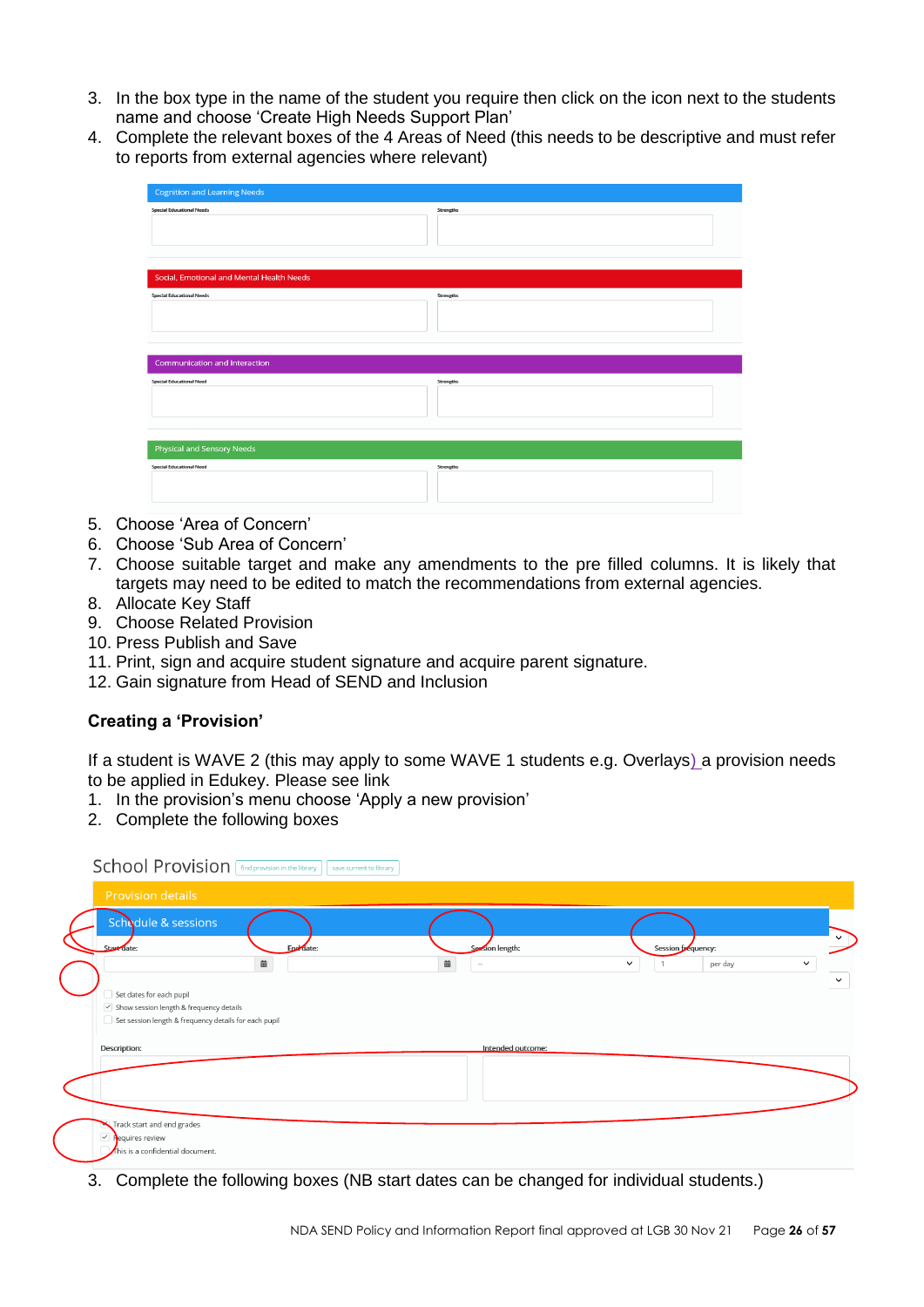- 4. Assign students and staff making sure you load relevant start grades from SIMS.
- 5. Press Publish and save.

| Assigned pupils        |             |                    |             |                                                                    |                                   |
|------------------------|-------------|--------------------|-------------|--------------------------------------------------------------------|-----------------------------------|
| Pupil                  | Start grade |                    |             | load start grades and pupil fields from SIMS, etc.<br><b>Notes</b> | assign pupils to provision        |
| Assigned staff         |             |                    |             |                                                                    |                                   |
|                        |             |                    |             |                                                                    | assign staff to provision         |
| Teacher                |             | <b>Total hours</b> | Hourly wage | Cost Notes                                                         |                                   |
| Mrs Sarah Norman SENCo |             | 0.0<br>set custom  | 33.77       | 0.00                                                               |                                   |
|                        | Total:      | 0.0                |             | 0.00                                                               | $\vee$ Include in provision costs |

## **Meeting Log**

This allows staff to create a chronological log of support, input, parental contact and communication with adults.

- 1. Admin Drop Down Menu choose Meeting Log
- 2. Input relevant information.
- 3. Press SAVE

When inputting information regarding support for a student please be clear, concise and descriptive. Describe briefly how the student was supported and how that made an impact. This is to be recorded for students that have received in class support, interventions or any 1:1 session as well as Meet and Greet sessions. These logs are viewed regularly by Head of SEND and Inclusion to ensure best use of resources.

#### **Screening and Assessing**

- As part of the graduated approach, DEEP Learning and transition the following screening and assessment tools are available:
	- o LUCID EXACT: Allows accurate screening to establish which students may be entitled to exam access arrangements. It is a simple four-part literacy test takes just 30-40 minutes (parts can be taken separately), and immediately produces a report for each student showing where there is evidence of problems likely to impact on exam performance.
	- o GL Assessment Dyslexia Screening: Identifies the likelihood of Dyslexic tendencies and makes recommendations regarding referrals.
	- o GL Assessment Dyscalculia Screening:
- Identifies dyscalculic tendencies and recommends intervention strategies
- Students' strengths and weaknesses are detailed across each test
- Offers practical advice as well as specific teaching strategies
	- o ICAN Speech and Language Screening Tool: Identifies potential Speech language and communication difficulties. An online tool.

o

A Curriculum Support Worker can administer these screening and assessment tools as determined by student reviews, discussion at DEEP Support Meetings and by parental request. The results of the screening and assessment tools should be recorded in SIMS year group Marksheet, SEN register where appropriate and a print off the results placed in the Students Paper File. Parents should be contacted to discuss the results and / or if a referral is necessary.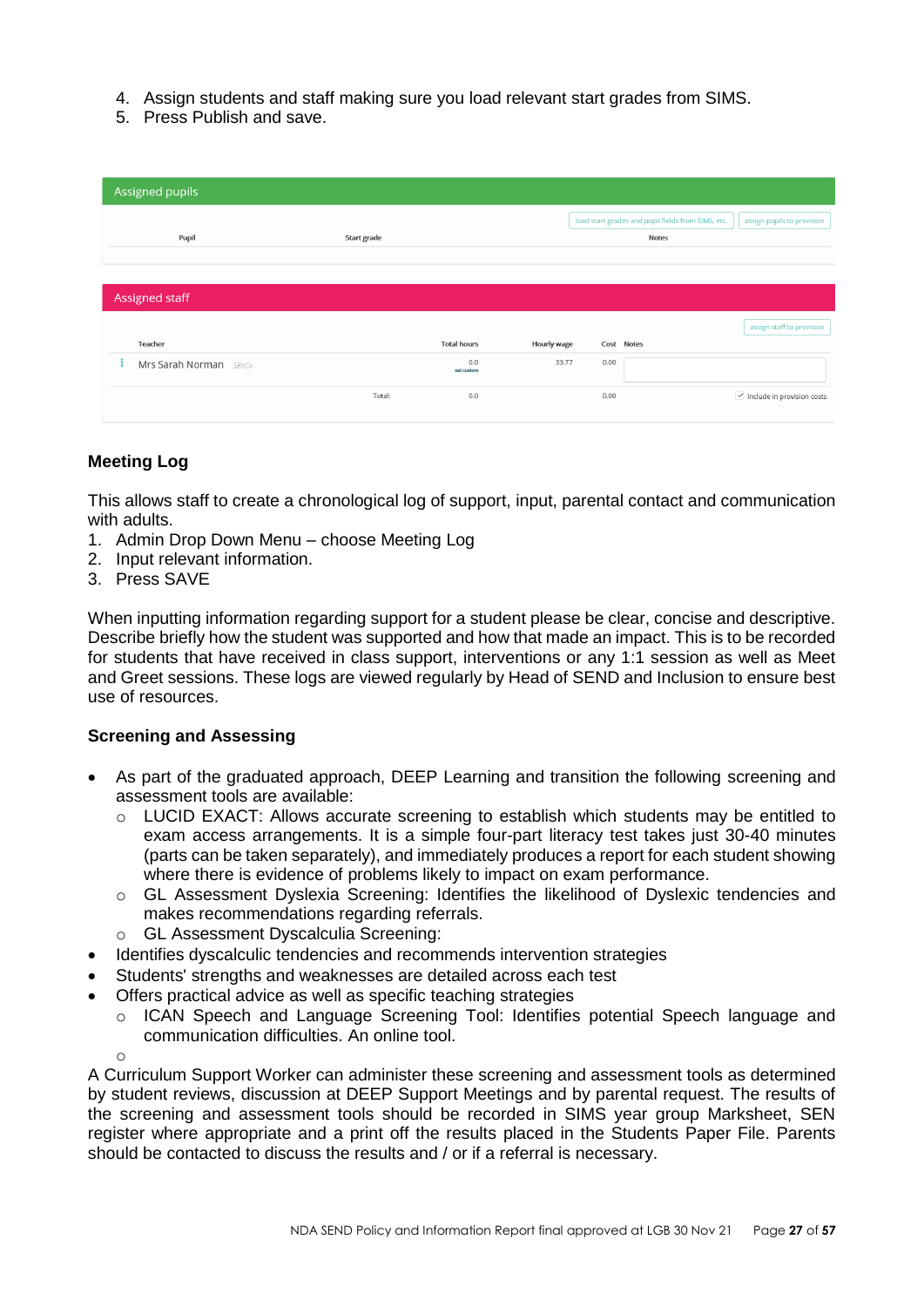## **Harbour Provision**

Please read in conjunction with the 'DEEP Support booklet'.

The Harbour Provision is a High Needs (WAVE 3) Provision for students with SLCN and/ or SEMH Needs. These needs may stem from trauma, attachment, ADHD, ASD or linked to contextual issues. Usually a student should access the Harbour having being through the SEND Graduated Approach where all other intervention and provision has not made enough of an impact or has an EHCP with the above identified needs. Some students would gain immediate access through transition alternative 'Pathways' (Please see Identification section).

The Harbour offers:

- Bespoke screening, assessment and therapies by Future Steps Occupational Therapy Service implemented by trained Curriculum Support Workers. (See [Appendix 8\);](#page-45-0)
- Bespoke and differentiated National Curriculum delivered in small groups with bespoke classroom environments. See [Appendix 8;](#page-45-0)
- Access to enhanced Curriculum Support Workers with vast knowledge and experience of working with students with Special Educational Needs;
- Bespoke monitoring and assessments (Maths, English and Science) of progress through the B Squared Programme;
- Access to ICT and online learning platforms that support learning e.g. LEXIA, White Rose Maths, Hegarty Maths;
- Access to a Regulation Room [\(Please see Appendix 8\);](#page-45-0)
- Liaisons with external agencies and support networks so outside agencies can implement therapies e.g., Speech and Language Therapist, Educational Psychologist, Occupational Therapists;
- A warm and welcoming quiet area where students can access key workers at times of dysregulation or heightened states;
- Liaison with suitable alternative provisions;
- Close links with Parents and Carers to support any parents going through the Education, Health and Care Plan process (if relevant);
- A C4 and C5 timetable to ensure students receive the most suitable restorative work.

The Harbour is managed by Mrs Jill Hope.

## **Room Allocation**

The following rooms are designated for specific uses:

## 2.53: SEMH / Triage Room

This room offers a space for adults to work with students in small groups and individually on therapies addressing social, emotional and mental health needs. It also offers a 'triage' room where students who have become dysregulated can have the opportunity to re-regulate until a return to classroom learning (or Harbour or PLC) is deemed appropriate.

2.54: Language Resource Base

A classroom dedicated to students who access our EMP and WAVE 2 and WAVE 3 students with Speech Language and Communication Needs.

2.55: Intervention Room

A classroom dedicated to Timetabled Interventions.

2.56: Therapy Treatment Room

- A safe space dedicated to Occupational Therapy Treatments [\(See Appendix 9\)](#page-52-0)
- 2.57: Harbour Classroom
- 2.58: Individual Work Space
- 2.59: Regulation Room

A safe space for students who are dysregulated (Supervised at all times when a student is in).

2.60: Harbour ICT Classroom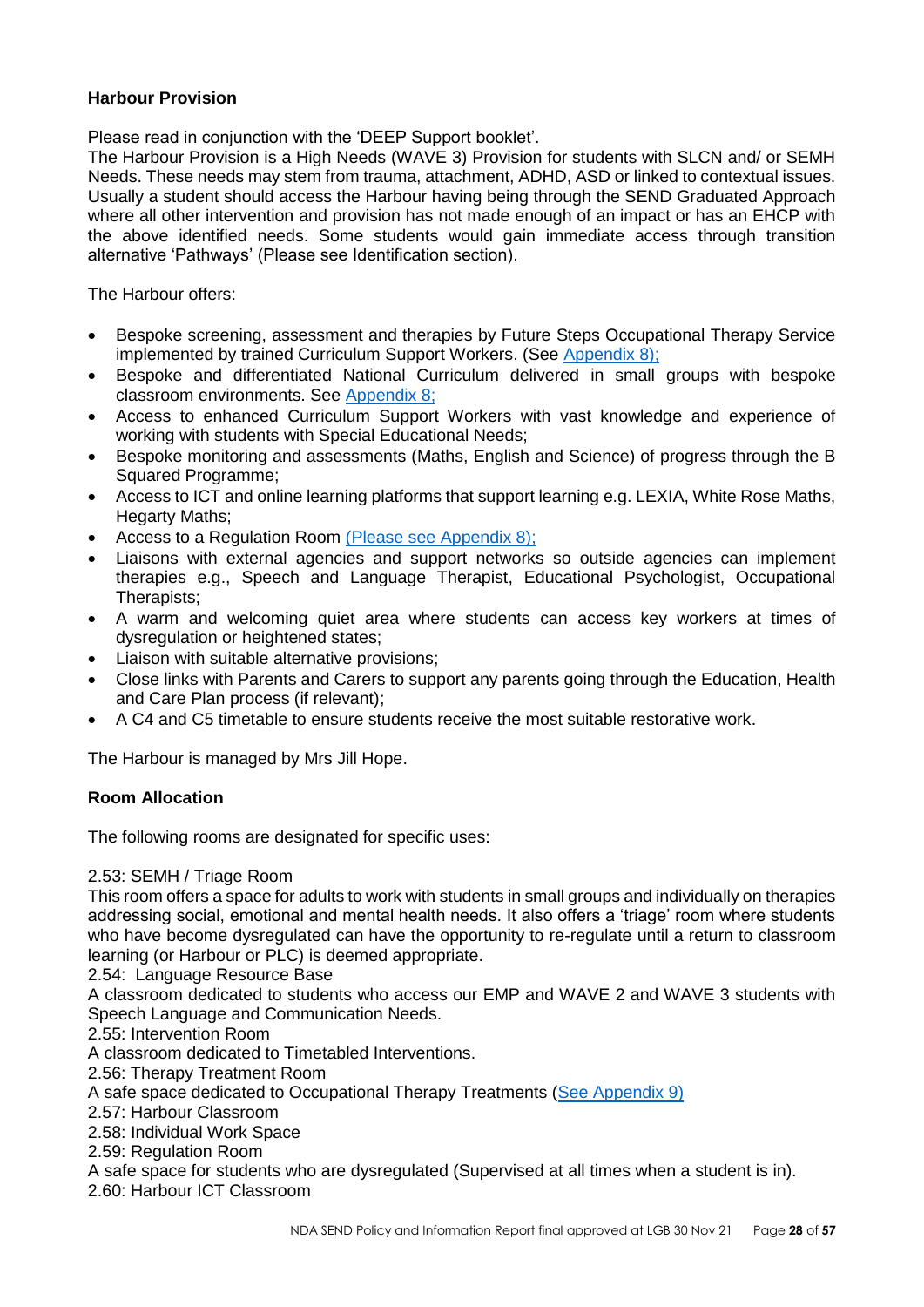## 2.61: Harbour Classroom

## **Classroom Support**

Some students benefit greatly from in - class support. A Student at WAVE 2 or 3 would receive some form of in class support. It may be for part of all of a lesson depending upon the needs of the student. It is recorded as a provision in Edukey.

Before a CSW enters the classroom to support the following needs to be considered:

- What do you know about the student?
- Do you know what the last assessment window grade was?
- If it is a WAVE 2 / 3 student what are the outcomes of the plan?
- What suggested strategy from a passport can be used in this lesson?
- What is the student's primary needs?
- Which strategies work best?
- Do I need any resources with me e.g. overlays, whiteboard pens, laptop, I pad etc?
- Have I seen the medium-term plan and the PowerPoint/plan for this lesson?
- Do I know what they are studying? Can I take anything with me that may help e.g. visual cues?
- Was I in the previous lesson and if so what possible misconceptions have there been in that lesson that I need to check they have remembered?
- How can I help the student recap on prior learning? E.g. effective planned questioning
- Has the teacher informed me of any changes to normal procedures, seating plans?
- Have I had the opportunity to look at PowerPoint, planning and help make adaptations to support students learning?
- Have I spoken to the teacher about how we can work together most effectively?

During the Lesson a CSW needs to consider the following:

- Can I help with a prompt start of the lesson?
- Am I portraying a professional image (no hot drinks/food or mobile phones in classrooms)?
- Has the teacher directed me when I come into the room?
- Have I passed on any relevant information for the class teacher?
- Do I know all the SEND students in the room?
- Have I been directed to support an EHCP student?
- Has the class teacher planned to work with SEND students and I work with another group?
- How can I best support in this lesson e.g. provide word bank as teacher teaches, withdraw for independent part of lesson, offer sentences starters in the book highlight key words in text, reorganise worksheets so more accessible, effective questioning, scaffolded worksheet
- Have I offered verbal praise and reassurance?
- How can I make greatest impact?
- Do I need to allow student to work independently then offer advice (verbal of written) then ask them to address this advice?
- Do I need to model answers?
- Do I need to scaffold work?
- Do I need use 'teacher mistakes' to address misconceptions?
- Am I allowing for mirroring of positive behaviours?
- Am I providing discrete verbal praise that reinforced good behaviours?
- Can I use de-escalation techniques to diffuse a situation?

After the lesson a CSW needs to reflect upon the following:

- What impact did I make this lesson? How was this demonstrated?
- Was communication good between the teacher and myself? What could we do differently?
- Did I see the teacher refer to passport or plan for support? Do I need to record anything on the weekly CSW feedback report?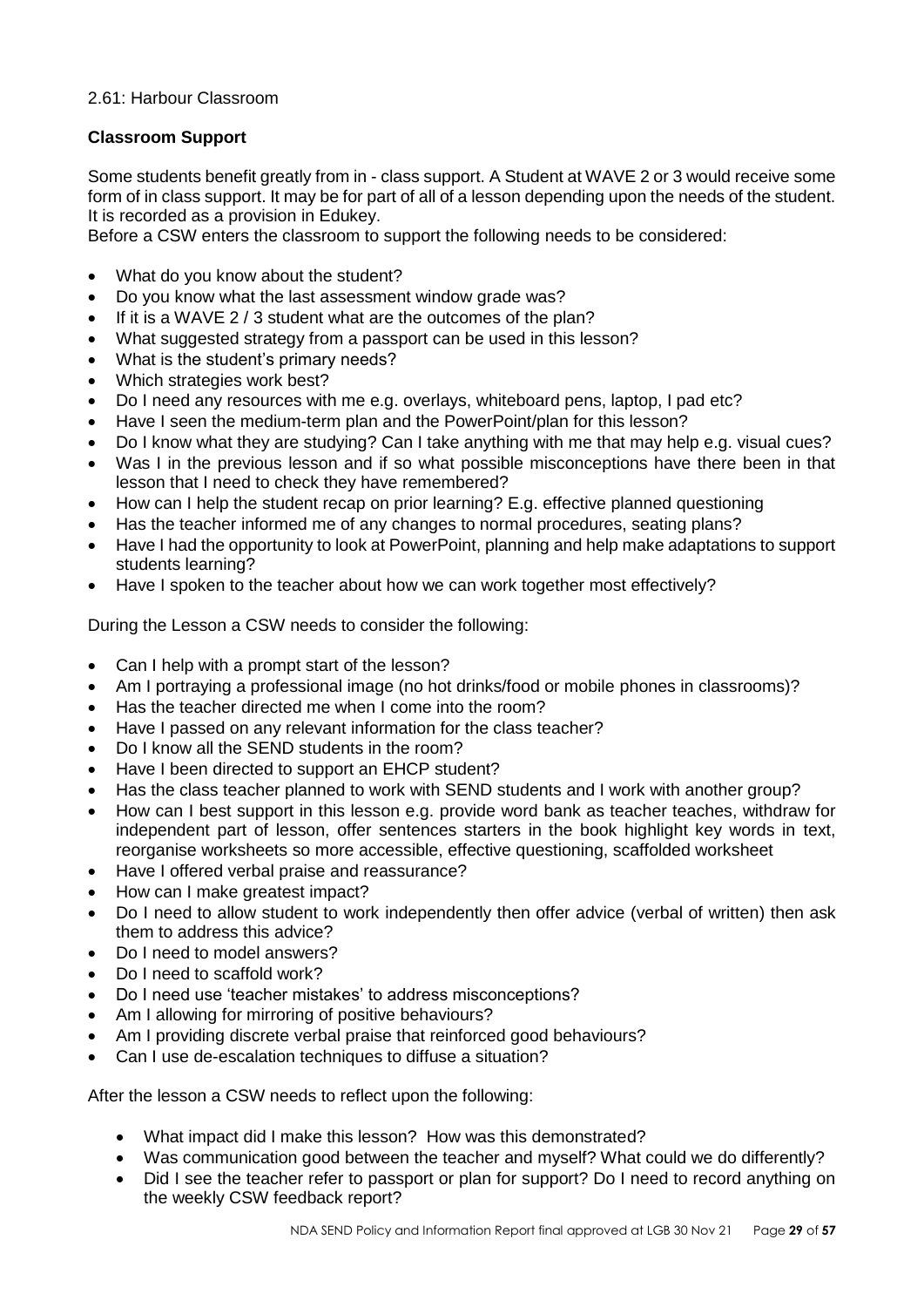- Do I need to prepare anything for next lesson with this student?
- Have I completed the meeting log?

## **Effective Intervention**

A student at WAVE 2 or 3 may receive specific support (please see DEEP Support Booklet for full list of interventions). A suitable pre and post assessment is required for all intervention sessions and these scores to be recorded. The support needs to be recorded on Edukey (Please see previous instructions in reporting and recording).

Before an intervention begins the following needs to be considered:

- Do I know what the expected outcome of the intervention is?
- Have I prepared all resources required?
- Have I logged the intervention on Edukey?
- Does the student have a support plan in place and will this provision help the student achieve the outcomes in the support plan?
- Have I organised a room/ time/ space that is suitable?
- Have I identified any potential barriers and attempted to address them e.g. behaviours?
- Have I collated pre-intervention assessment information e.g. reading age, lucid scores, SDQ
- Have I prepared books for recording if relevant?
- Are teaching staff aware this is taking place?
- Is it recorded in the students' planner?

During an intervention the following needs to be considered:

- Have I done a register?
- Do I need to collect the students?
- Have I welcomed the students and recapped on prior learning?
- Have I given any feedback from monitoring of online programmes and checking of written work?
- How have attempted to make sure students are fully engaged?
- Do I need to focus on some individual support based upon previous observations and checking of written work?
- Is the planned session effective, if not how do I need to adapt it to ensure it is?

After the intervention the CSW needs to reflect upon:

- What impact did I make this session? How was this demonstrated?
- Did I refer to passport or plan for support?
- Do I need to record anything on the weekly CSW feedback report?
- Do I need to prepare anything for next session with this student?
- Have I completed the meeting log?

#### **External Agencies**

Through the Graduated Approach it may become necessary to refer a student to an external agency for support and guidance. The following agencies are used regularly:

- Future Steps Occupational Therapy: all referrals must be sanctioned by Mrs Jill Hope;
- St Cuthbert's Bereavement: all referrals must be sanctioned by Mrs Anna Rayson;
- Toucan Education: all referrals must be sanctioned by Mrs Kay Hewitson and Mrs Imogen Dickson;
- Child Adolescent Mental Health Service: all referrals to be sanctioned by Mrs Jill Hope, Mrs Imogen Dickson, or relevant Year Manager.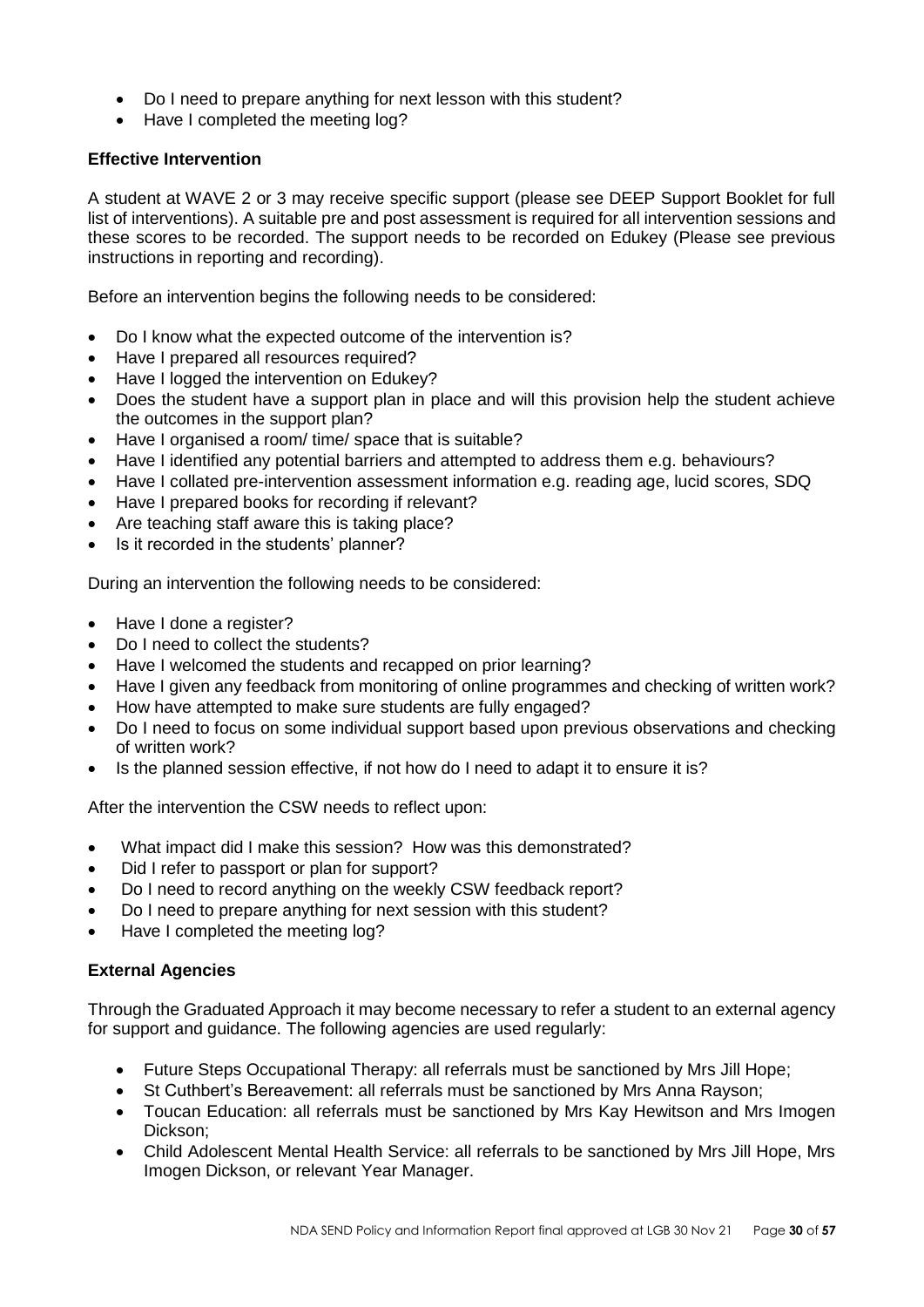The following teams form part of Durham's SEND offer and can be accessed by the Academy (Please note as there is a cost attached to most of these services a referral must be agreed by Mrs Imogen Dickson or Mrs Clare O'Keeffe):

#### **Cognition and learning:**

- Movement difficulties;
- Assistive technology and IT;
- Specific learning difficulties;
- General learning difficulties;
- Maths difficulties:
- Foundation stage concerns;
- Sensory processing differences;
- Physical difficulties;
- Fine motor and handwriting difficulties.

## **Communication and interaction:**

- Speech and Language Support Programme (SALSP);
- Autism and social communication.

## **Equalities and interventions:**

- Education health care needs team;
- Education equalities;
- [Support for children with English as an additional language;](http://www.durham.gov.uk/article/2982/Support-for-children-with-English-as-an-additional-language)
- [Educational support for Gypsy, Roma and Traveller children \(GRT\).](http://www.durham.gov.uk/article/3779/Educational-support)

## **Sensory and physical:**

- Hearing impairment;
- Visual impairment;
- Multi-sensory impairment (dual impairment);
- Sensory loss with complex needs:
- Occupational therapy.

## **Social, emotional and mental health:**

- 1. Emotional wellbeing and effective learning
	- o Mental health support and inclusion;
	- o Counselling;
	- o Behaviour intervention;
	- o Crisis response.

## **Education Psychology:**

• Educational Psychology Service

Further information and all of the relevant forms can be found by following the link below. <http://www.durham.gov.uk/article/22418/Teams-that-provide-SEND-support>

If an external agency is needed this will be discussed at the review stage so that parents are fully informed and in agreement. The most relevant person then completes a referral form. This is then scanned and attached to Edukey. A copy is made and placed in the relevant section of students' individual paper file and the original is given to Mrs Sharon Foreman who will log that it has been sent. In the instance that a referral form is completed and sent digitally this **must** be done in line with NDA GDPR Policy.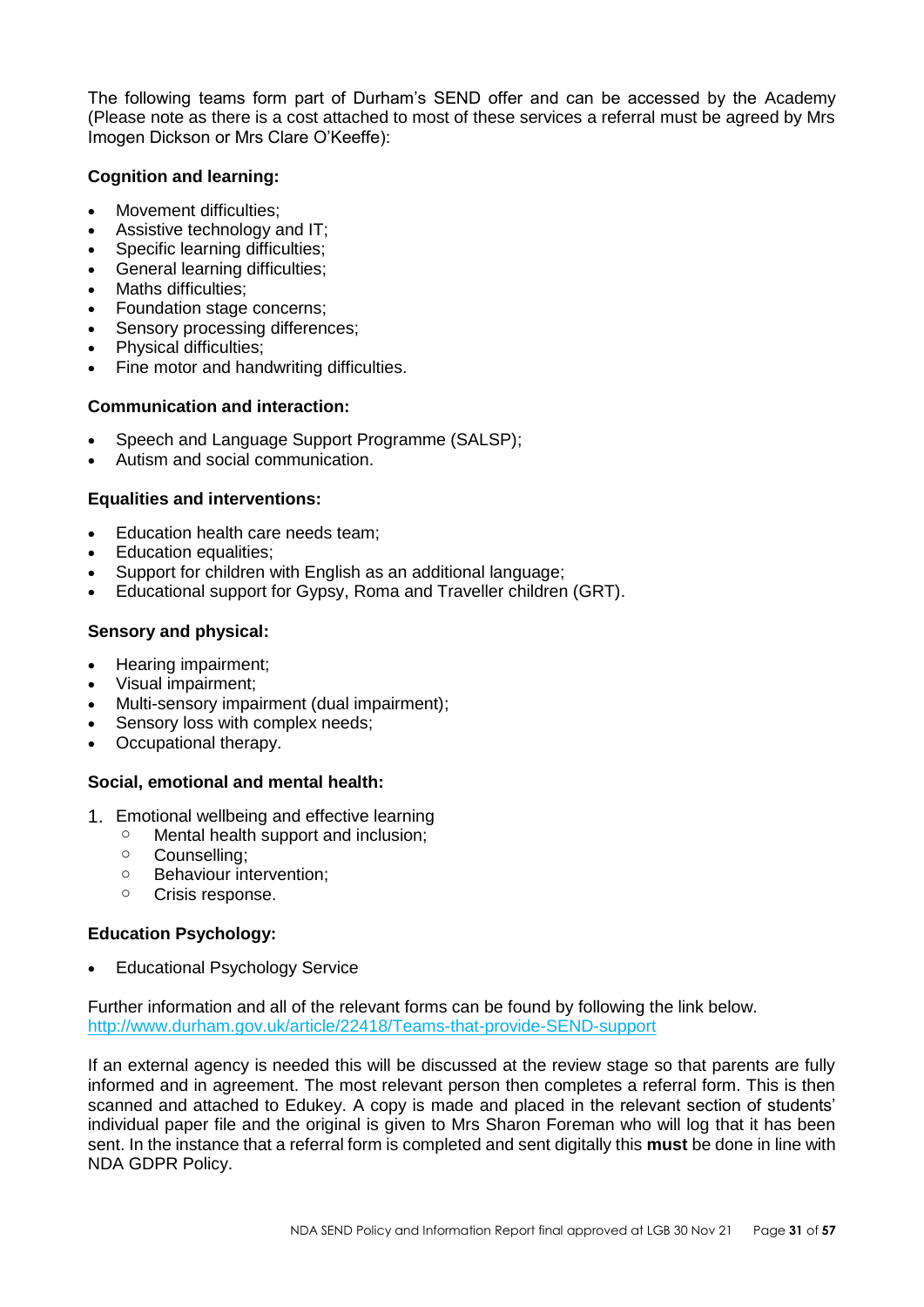## **Receiving a Report/ Feedback**

When a report is received from an external agency it must be scanned and attached to Edukey and SIMS and an internal e-mail with the report attached sent out to the following:

- Mrs Imogen Dickson:
- Mrs Jill Hope (If the student is WAVE 3);
- Mrs Clare O'Keeffe;
- Mr Scott Murray:
- Relevant Year Manager;
- Relevant Key Worker.

The report must then be read by either Mrs Imogen Dickson or Mrs Jill Hope then passed to the key worker (who will annotate it) so any amendments to the provision e.g. passport or support plan can be made. The original annotated report must be placed in the students' individual file in the specified section behind the referral form. If necessary the outcomes of the report should be discussed with parents.

#### **Communication**

The Graduated Approach offers repeated opportunities for parents to have a voice in the support their child receives. They are contacted at the following stages of the Graduated Approach:

- Short Note: if a member of the teaching staff is concerned and would like to develop strategies for teaching the specific student. Parents views will be taken into considerations at this point to ascertain any issues we are not aware of.
- Being placed on the SEND Register: once the above process has taken place it may be agreed to put the student on the SEND Register, parents will be contacted and informed of this as well as contributing to passports and plans.
- During the review process: a parent/carer will be contacted to ensure they contribute to the review process. A letter will supplement this to inform them of the outcome of the review and to give them a copy of an updated passport or support plan.

There are other opportunities for parents to speak to members of the SEN team throughout the year which include the following:

- Transition events:
- Parents' Evenings;
- Open Evenings;
- Telephone contact;
- Via e-mail.

We also understand that having a child with Special Education Needs can be difficult and if just diagnosed hard for parents to navigate on their own so we also direct parents to support mechanisms within the community such as:

- SENDIASS;
- One Point;
- Roller Coaster Parenting Group;
- North East Autism Society;
- Child and Adolescent Mental Health Service.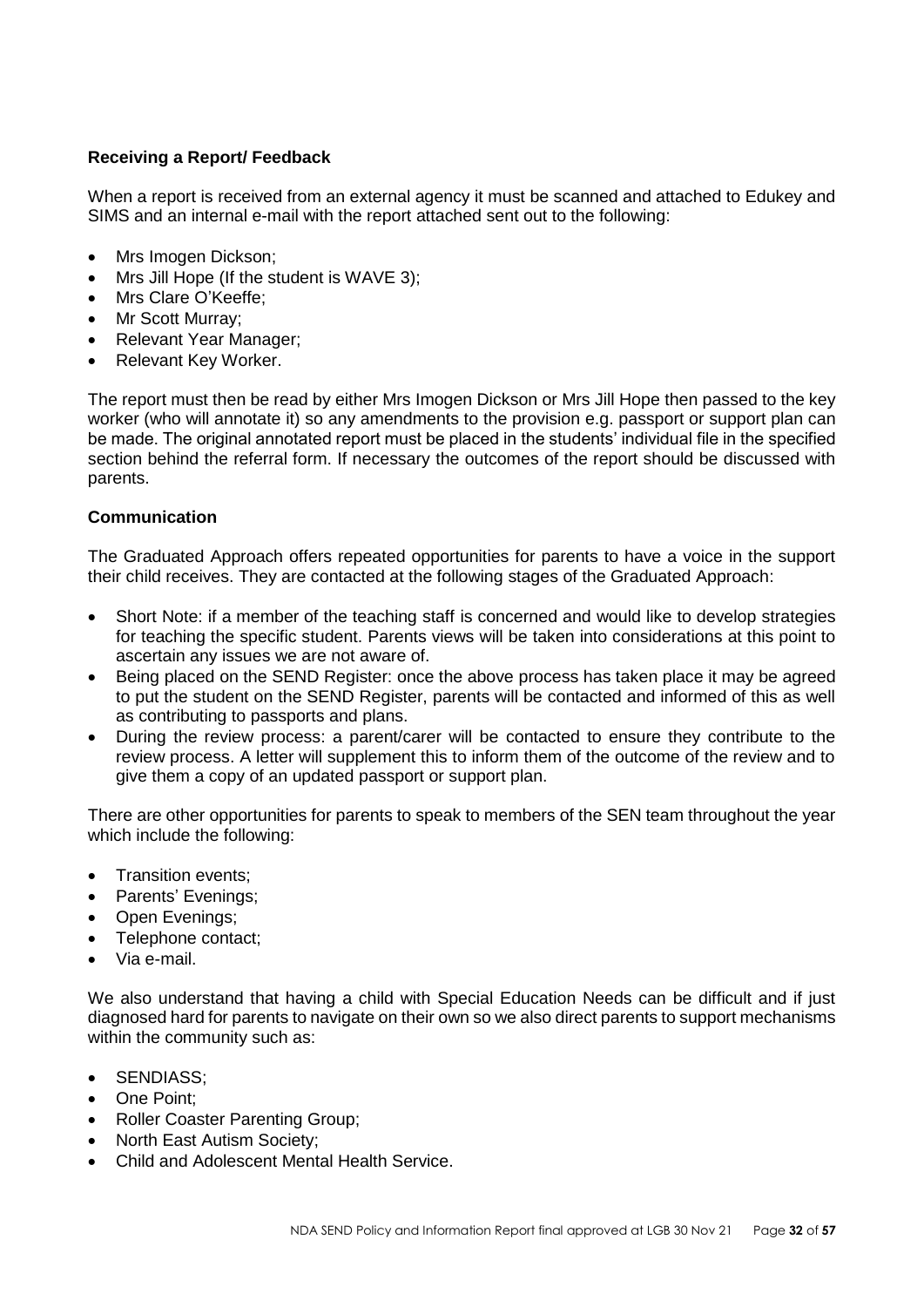# <span id="page-32-0"></span>**8. List of Appendices**

- 1. Short Note;
- 2. Graduated Approach (full version);
- 3. CSW / Harbour Weekly Feedback;
- 4. Information Gathering;
- 5. Letters to Parents;<br>6. Description Needs
- Description Needs Type (Code of Practice;)
- 7. File Format/Chronology Sheet;
- 8. Harbour Curriculum Intent;
- 9. Therapy Safe practice Policy, Regulation Room Safe Practice Policy, Therapy Room Safe Practice;
- 10. EHCP Initiation cover sheet;<br>11. Passport.
- Passport.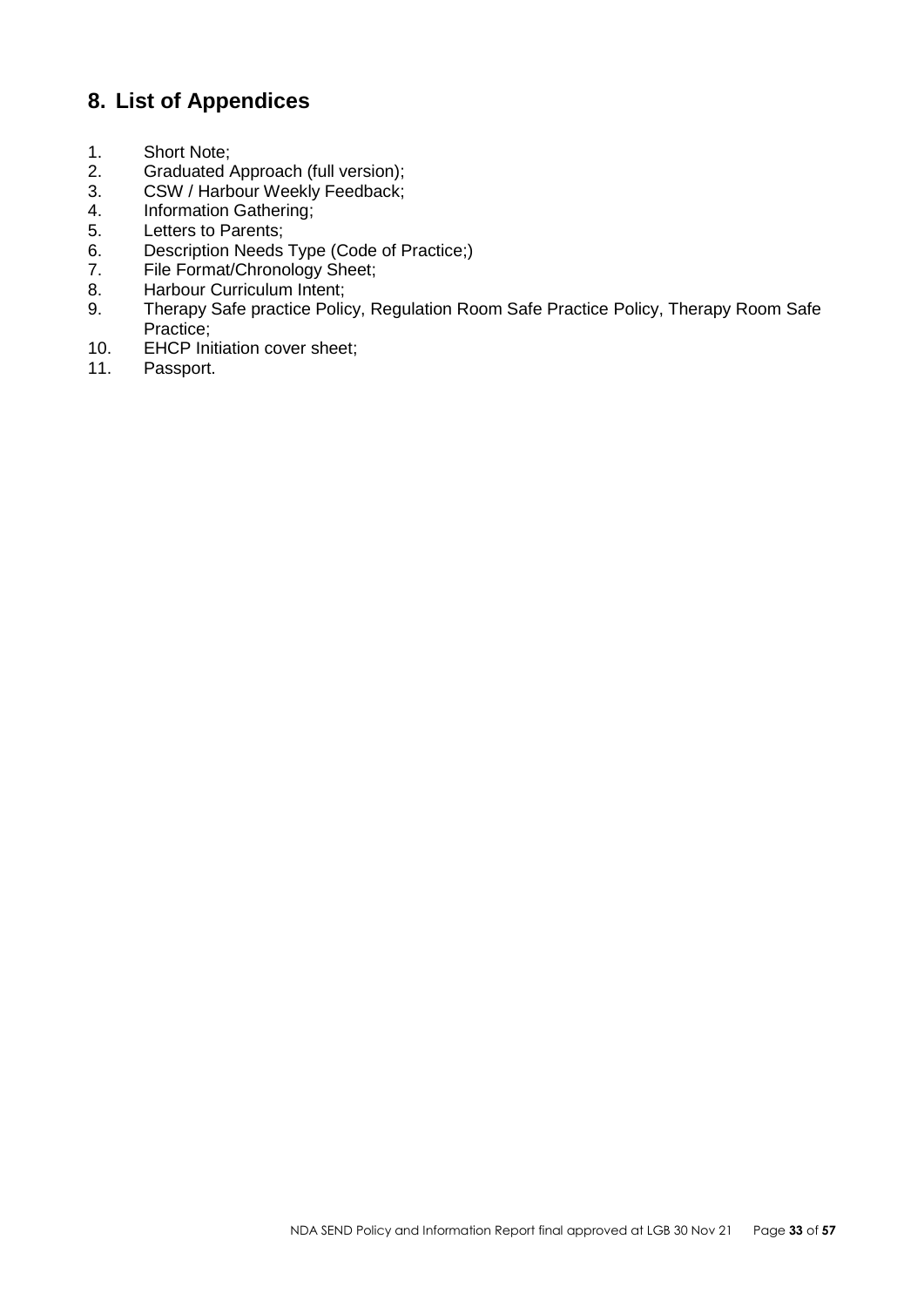

# <span id="page-33-0"></span>**Appendix 1 - Short note**

| <b>Quality First Teaching - Early Identification Short Note</b> |  |
|-----------------------------------------------------------------|--|
| Name of child:                                                  |  |
| Date of birth:                                                  |  |
| <b>Year Group</b>                                               |  |
| Discussion with the student and their parent/carer:             |  |
|                                                                 |  |
|                                                                 |  |
|                                                                 |  |
|                                                                 |  |
| Areas of strength and interests:                                |  |
|                                                                 |  |
|                                                                 |  |
|                                                                 |  |
|                                                                 |  |
| Areas of difficulty/concerns:                                   |  |
|                                                                 |  |
|                                                                 |  |
|                                                                 |  |
| <b>Parent/carer views:</b>                                      |  |
|                                                                 |  |
|                                                                 |  |
|                                                                 |  |
|                                                                 |  |
| The agreed outcomes sought for the child:                       |  |
|                                                                 |  |
|                                                                 |  |
|                                                                 |  |
|                                                                 |  |
| The next steps and date to be reviewed by:                      |  |
|                                                                 |  |
|                                                                 |  |
|                                                                 |  |
|                                                                 |  |
|                                                                 |  |

| Teacher signature:                | Date: |  |
|-----------------------------------|-------|--|
| <b>Parent/carer</b><br>signature: | Date: |  |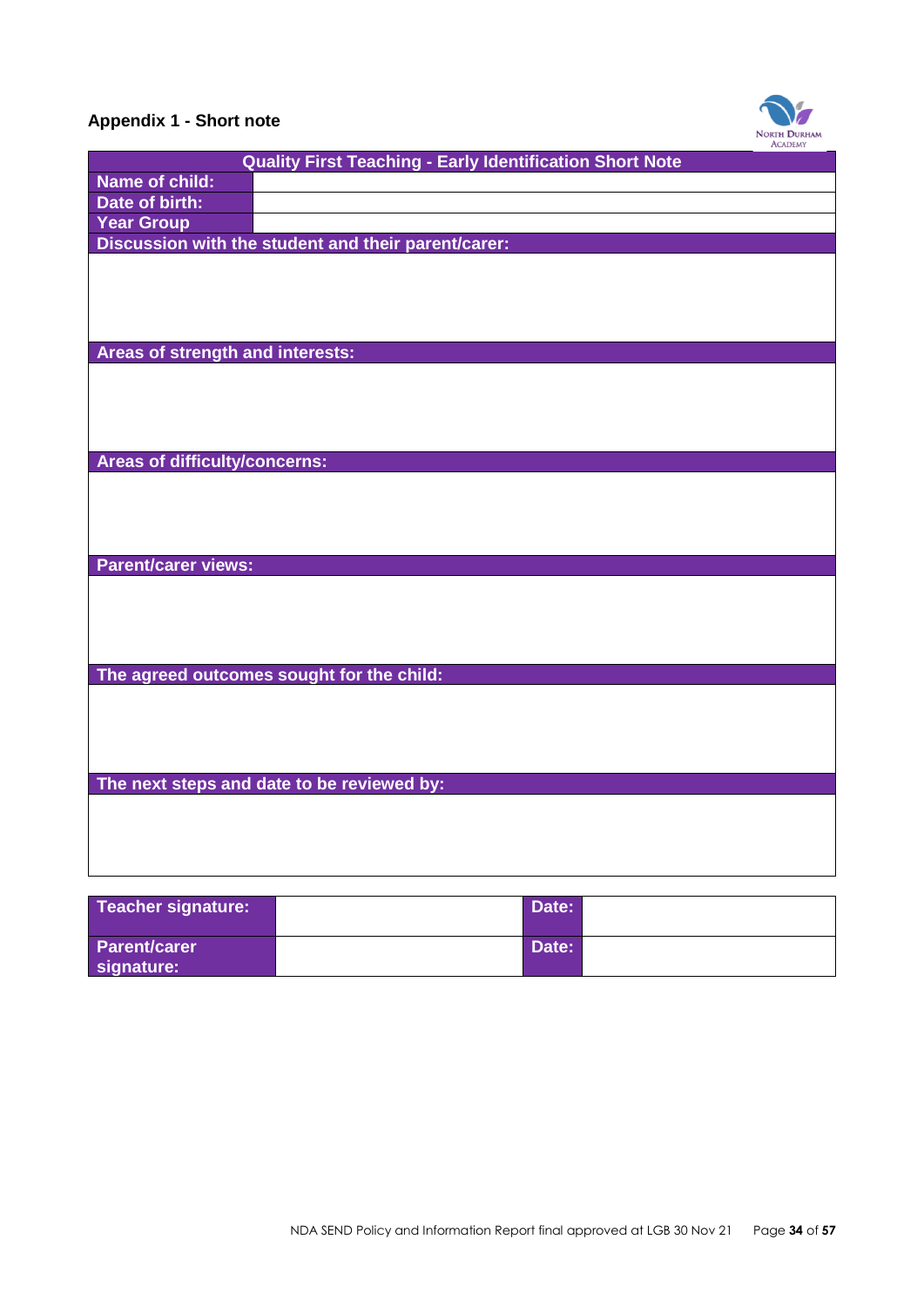#### <span id="page-34-0"></span>**Appendix 2 - Full Graduated Approach**

SEND Graduated Approach North Durham Academy

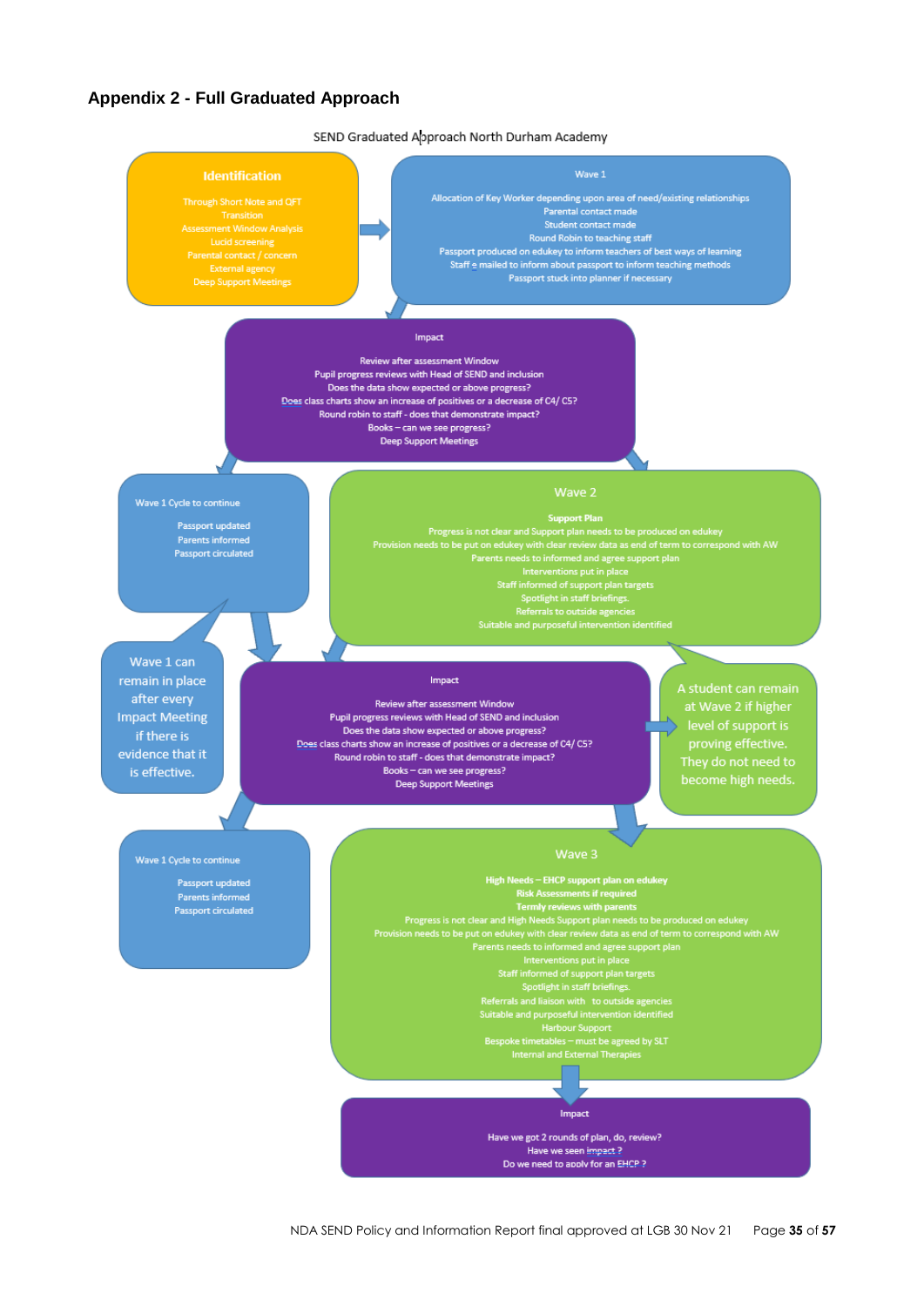# <span id="page-35-0"></span>**Appendix 3 - Weekly Feedback: Harbour and Curriculum Support Workers**

| <b>Weekly Feedback Sheet</b><br><b>Harbour</b>                                      |           | <b>NORTH DURHAM</b><br><b>ACADEMY</b> |
|-------------------------------------------------------------------------------------|-----------|---------------------------------------|
| What has worked well this week?                                                     |           |                                       |
|                                                                                     |           |                                       |
|                                                                                     |           |                                       |
| <b>Areas to develop</b>                                                             |           |                                       |
|                                                                                     |           |                                       |
|                                                                                     |           |                                       |
|                                                                                     |           |                                       |
| <b>Hotspot lesson</b>                                                               |           |                                       |
|                                                                                     |           |                                       |
|                                                                                     |           |                                       |
| Safeguarding concerns (remember to report to safeguarding team at earliest possible |           |                                       |
| opportunity)                                                                        |           |                                       |
|                                                                                     |           |                                       |
|                                                                                     |           |                                       |
|                                                                                     |           |                                       |
| Interventions: What's working well? What are the barriers?                          |           |                                       |
|                                                                                     |           |                                       |
| Date of Meeting:                                                                    |           |                                       |
|                                                                                     |           | <b>Time Scale</b>                     |
| <b>Actions to be taken</b>                                                          | <b>By</b> |                                       |
| (as agreed in meeting)                                                              | Whom?     |                                       |
|                                                                                     |           |                                       |
|                                                                                     |           |                                       |
|                                                                                     |           |                                       |
|                                                                                     |           |                                       |
|                                                                                     |           |                                       |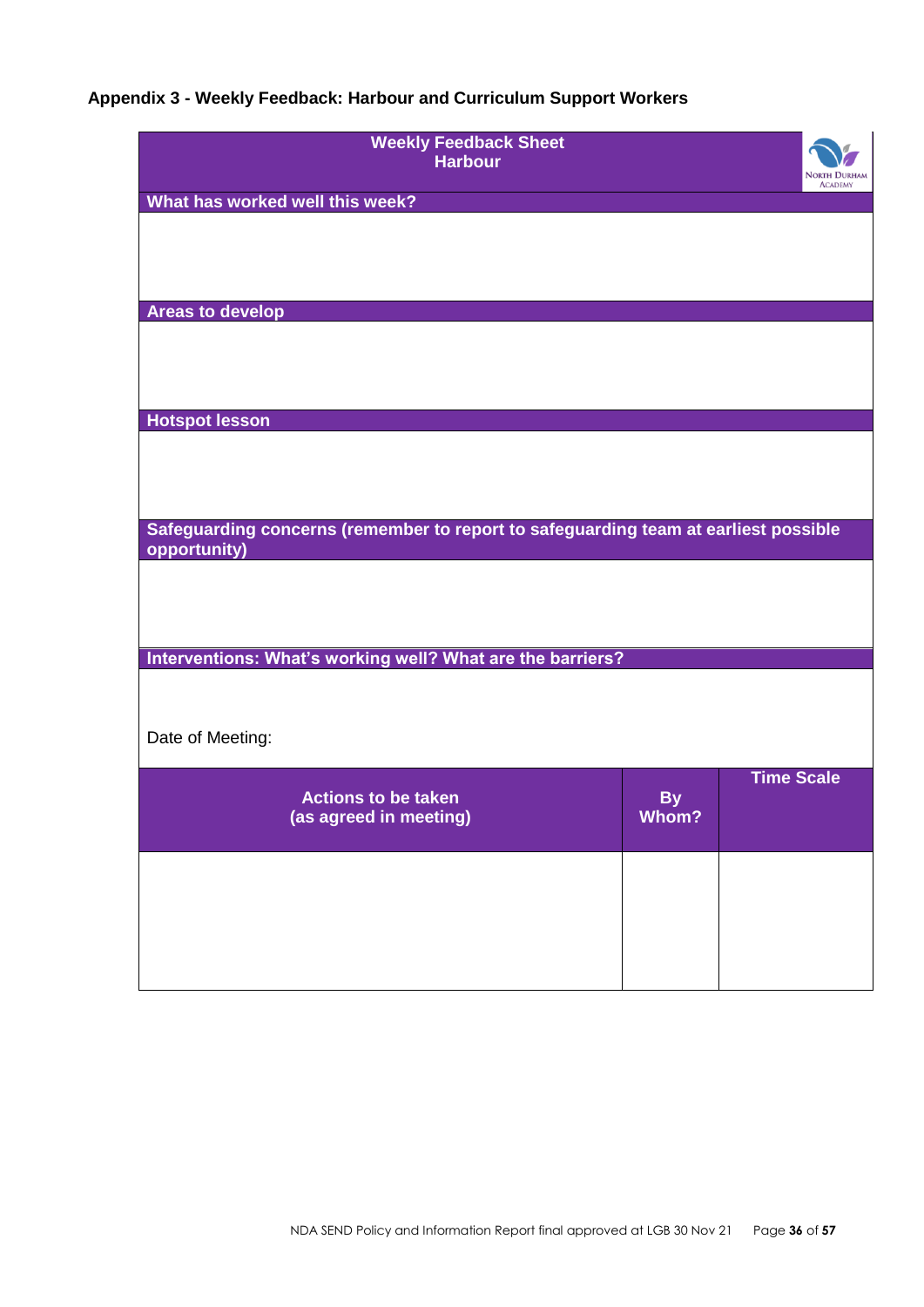| <b>Weekly Feedback Sheet</b><br><b>CSW</b>                                                          |           | <b>NORTH DURHAM</b><br><b>ACADEMY</b> |
|-----------------------------------------------------------------------------------------------------|-----------|---------------------------------------|
| What has worked well this week?                                                                     |           |                                       |
|                                                                                                     |           |                                       |
|                                                                                                     |           |                                       |
| <b>Areas to develop</b>                                                                             |           |                                       |
|                                                                                                     |           |                                       |
|                                                                                                     |           |                                       |
| <b>Hotspot lesson</b>                                                                               |           |                                       |
|                                                                                                     |           |                                       |
|                                                                                                     |           |                                       |
|                                                                                                     |           |                                       |
| Safeguarding concerns (remember to report to safeguarding team at earliest possible<br>opportunity) |           |                                       |
|                                                                                                     |           |                                       |
|                                                                                                     |           |                                       |
| Interventions: What's working well? What are the barriers?                                          |           |                                       |
|                                                                                                     |           |                                       |
|                                                                                                     |           |                                       |
| Date of Meeting:                                                                                    |           |                                       |
| <b>Actions to be taken</b>                                                                          | <b>By</b> | <b>Time Scale</b>                     |
| (as agreed in meeting)                                                                              | Whom?     |                                       |
|                                                                                                     |           |                                       |
|                                                                                                     |           |                                       |
|                                                                                                     |           |                                       |
|                                                                                                     |           |                                       |
|                                                                                                     |           |                                       |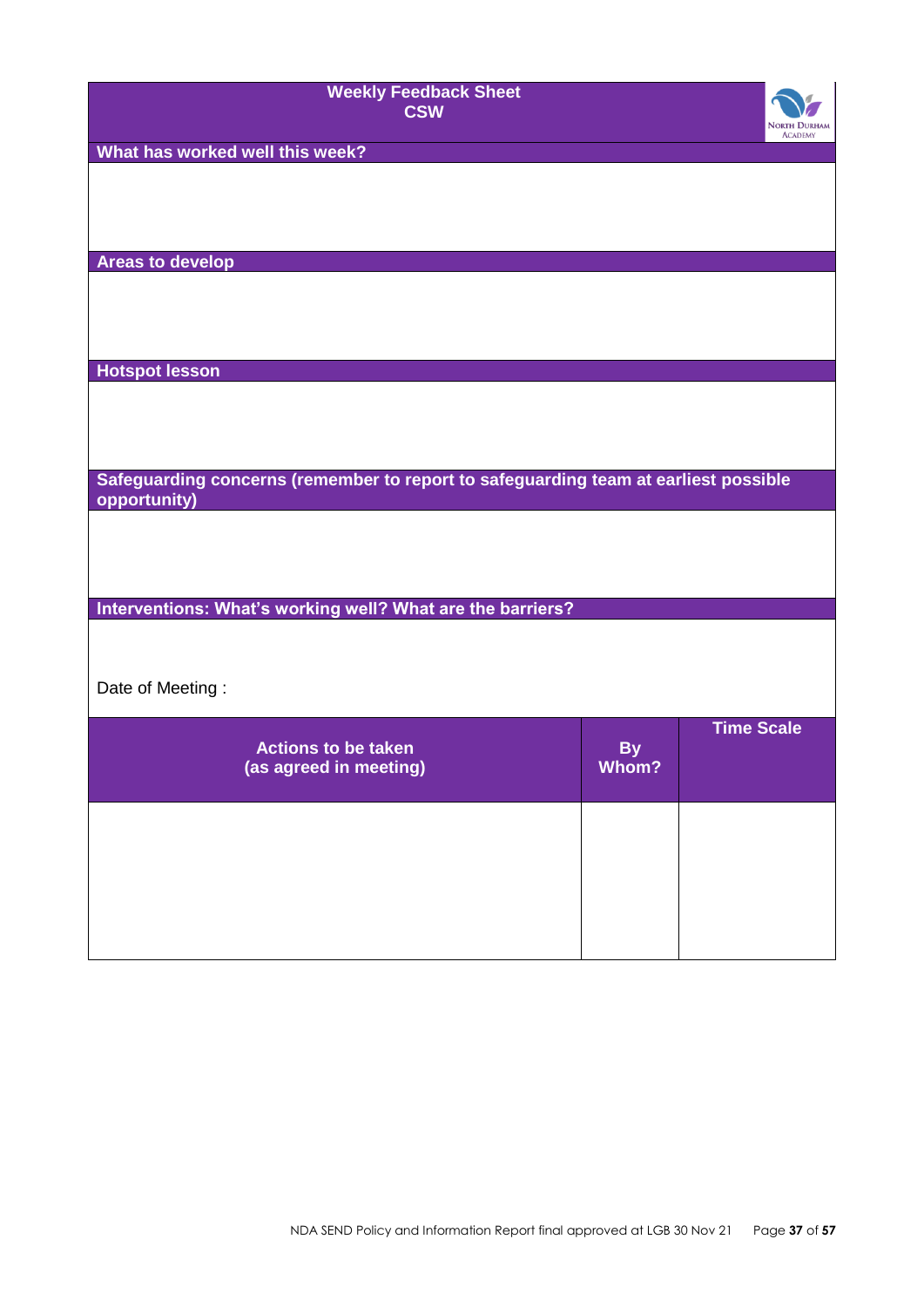<span id="page-37-0"></span>

|                                                                                                                               | <b>SEND Information Gathering</b> |                           |
|-------------------------------------------------------------------------------------------------------------------------------|-----------------------------------|---------------------------|
|                                                                                                                               |                                   | <b>ACADEMY</b>            |
| Describe the student's attainment in your subject?                                                                            |                                   |                           |
|                                                                                                                               |                                   |                           |
|                                                                                                                               |                                   |                           |
|                                                                                                                               |                                   |                           |
| Which area of need does the student have difficulty in (please highlight)                                                     |                                   |                           |
| <b>Communication and Interaction</b>                                                                                          |                                   |                           |
| This area of need includes children with Autism Spectrum Disorder and those with Speech, Language                             |                                   |                           |
| and Communication Needs<br><b>Cognition and Learning</b>                                                                      |                                   |                           |
| This includes children with Specific Learning Difficulties, Moderate Learning Difficulties, Severe                            |                                   |                           |
| Learning Difficulties and Profound and Multiple Learning Difficulties                                                         |                                   |                           |
| Social, Emotional and Mental Health Difficulties                                                                              |                                   |                           |
| This includes any students who have an emotional, social or mental health need that is impacting on<br>their ability to learn |                                   |                           |
| <b>Sensory and/or Physical Difficulties</b>                                                                                   |                                   |                           |
| This area includes children with hearing impairment, visual impairment, multi-sensory impairment and                          |                                   |                           |
| physical difficulties                                                                                                         |                                   |                           |
| Describe the difficulties you see (has there been any recent improvements or decline?)                                        |                                   |                           |
|                                                                                                                               |                                   |                           |
|                                                                                                                               |                                   |                           |
|                                                                                                                               |                                   |                           |
|                                                                                                                               |                                   |                           |
| What QFT strategies have you used that are successful?                                                                        |                                   |                           |
|                                                                                                                               |                                   |                           |
|                                                                                                                               |                                   |                           |
|                                                                                                                               |                                   |                           |
| <b>Teacher Name</b>                                                                                                           | <b>Subject</b>                    | <b>Date of Completion</b> |
|                                                                                                                               |                                   |                           |
|                                                                                                                               |                                   |                           |
|                                                                                                                               |                                   |                           |
| Thank you for completing this document. Please return it promptly                                                             |                                   |                           |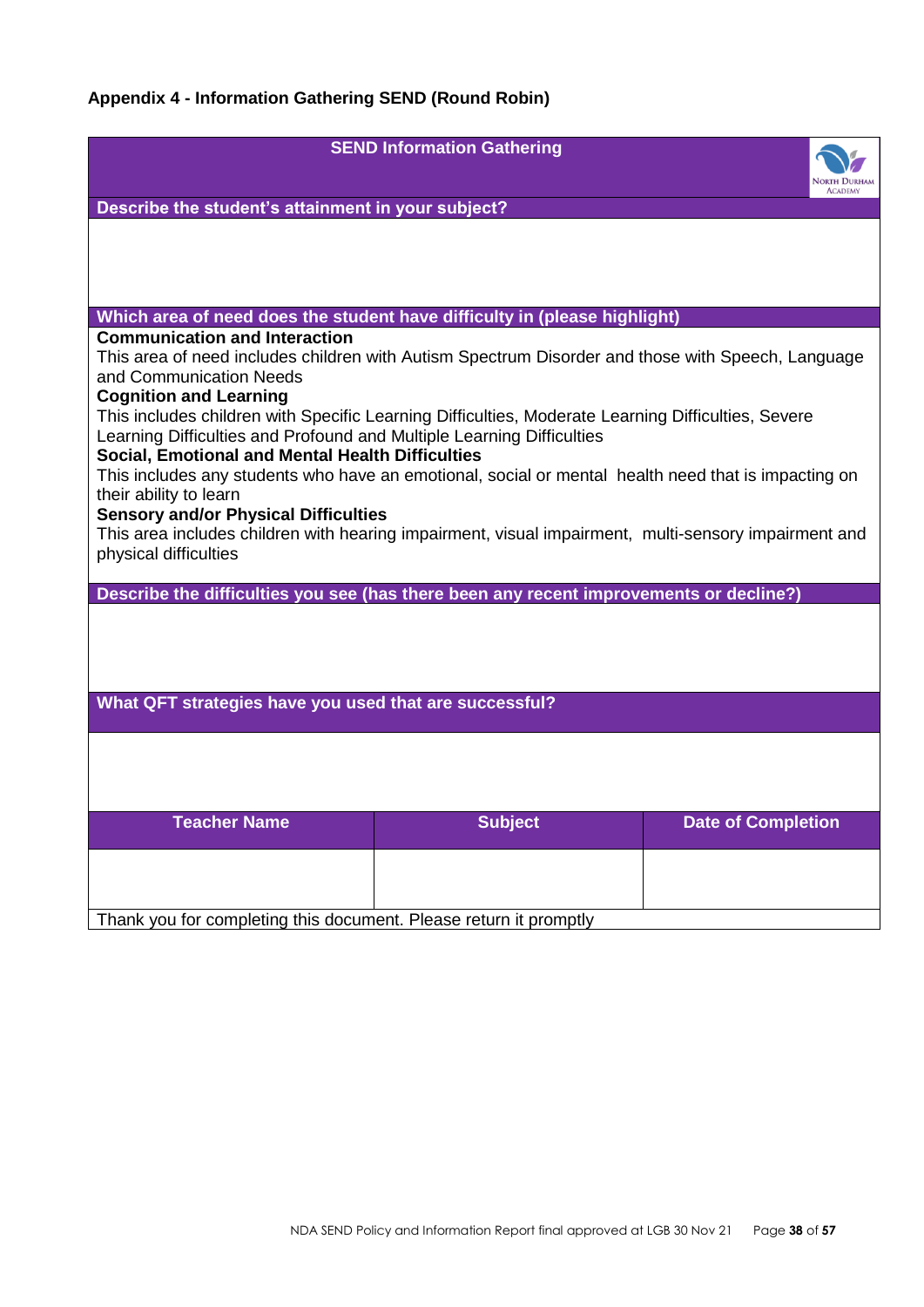## <span id="page-38-0"></span>**Appendix 5 - Letters to Parents: Graduated Approach**

Our Ref: IMD/JEB

[insert Date Month Year]

Parent/Carer of [insert name], [insert address]

Dear Parent/Carer of [insert name],

#### **Student Passport**

As part of the Academy's graduated approach to supporting students with Special Educational Needs, a key worker has been working with your child to produce a Student Passport. This Passport enables teaching staff to have a greater understanding of your child's needs and how they can help [him/her] make continued progress in their lessons. Your child may want to carry a copy of their Passport in their planner.

Please take the time to have a look at the attached Student Passport and discuss it with your child. If you would like to make any amendments or discuss any matters further please do not hesitate in contacting either myself or your child's key worker [insert name].

Yours sincerely,

#### **Mrs I Dickson Head of SEN**

Key worker: [insert name]

Our Ref: IMD/JEB

[insert Date Month Year]

Parent/Carer of [insert name], [insert address]

Dear Parent/Carer of [insert name],

#### **SEND Register**

Your [son/daughter] has previously been identified by the Academy as having Special Educational Needs. Within the Academy we have closely monitored their progress and would like to remove them from the Special Educational Needs Register, as they have made good or outstanding progress.

If you have any concerns regarding this decision, please contact me at the earliest opportunity to discuss the matter.

Yours sincerely,

#### **Mrs Imogen Dickson Head of SEN**

Key worker: [insert name]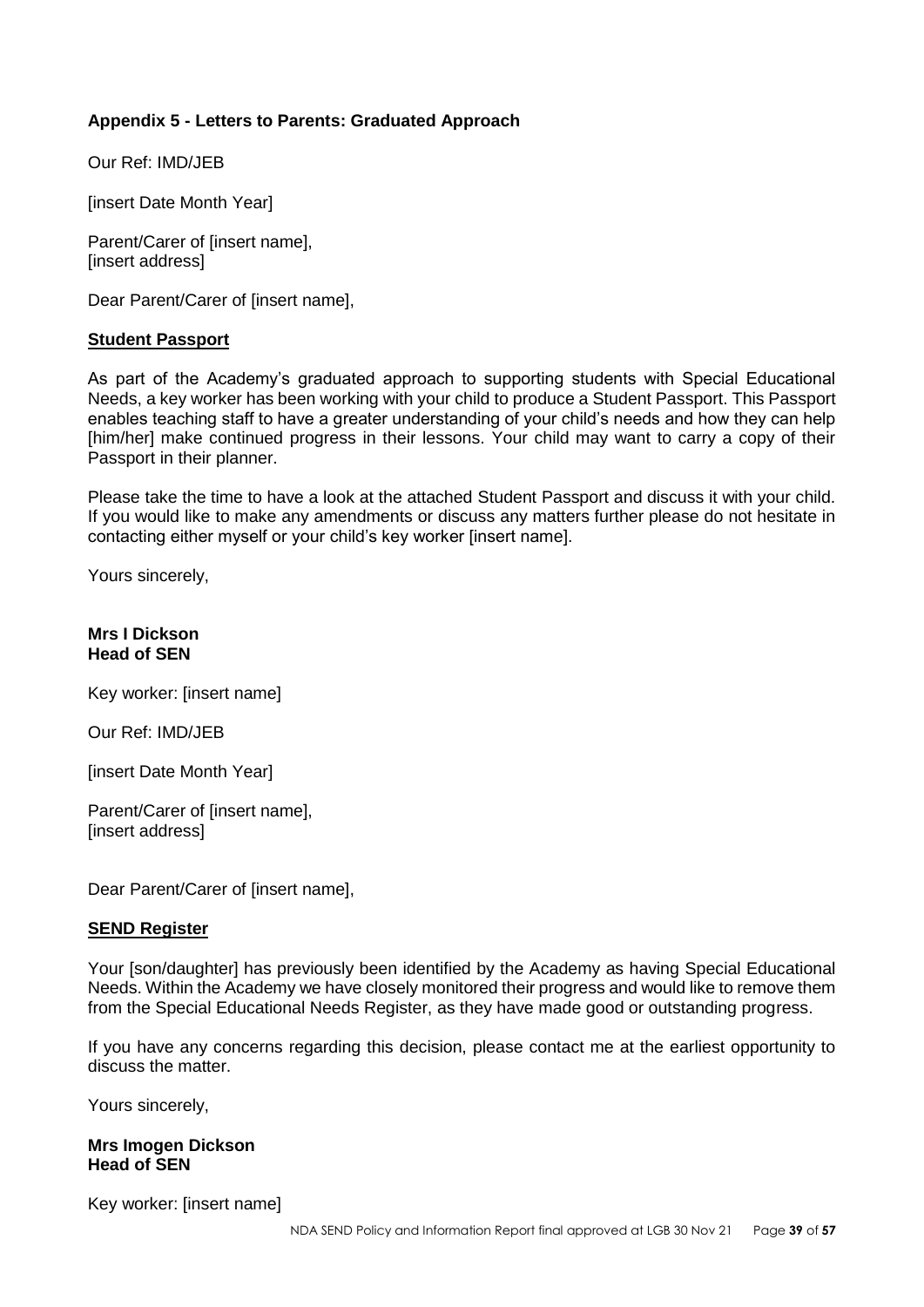Our Ref: IMD/JEB

[insert Date Month Year]

Parent/Carer of [insert name], [insert address]

Dear Parent/Carer of [insert name],

#### **Support Plan**

As part of the Academy's Special Educational Needs graduated approach, I have reviewed your child's current progress and have produced a Support Plan to help enable staff to appropriately support your child to make continued progress. As part of this procedure, I have set some outcomes outlined in the attached Support Plan. To help your child achieve these outcomes myself or your child's key worker [insert name], may do one or more of the following:

- Provide your child with additional resources in the classroom e.g. laptop, pens, whiteboards, visual cues
- Withdraw your child from a lesson to deliver a targeted intervention
- Meet regularly with your child to discuss positive behaviours or issues to do with emotional well-being and mental health
- Support your child in the classroom to achieve the lesson objectives
- Provide additional resources for assessments e.g. a reader, additional time etc.

Please take the time to read the attached support plan. If you would like to meet to discuss any issues about the Plan, please do not hesitate in contacting either myself or your child's key worker [insert name], to make an appointment.

Yours sincerely

#### **Mrs Imogen Dickson Head of SEND**

<span id="page-39-0"></span>Key worker: [insert name]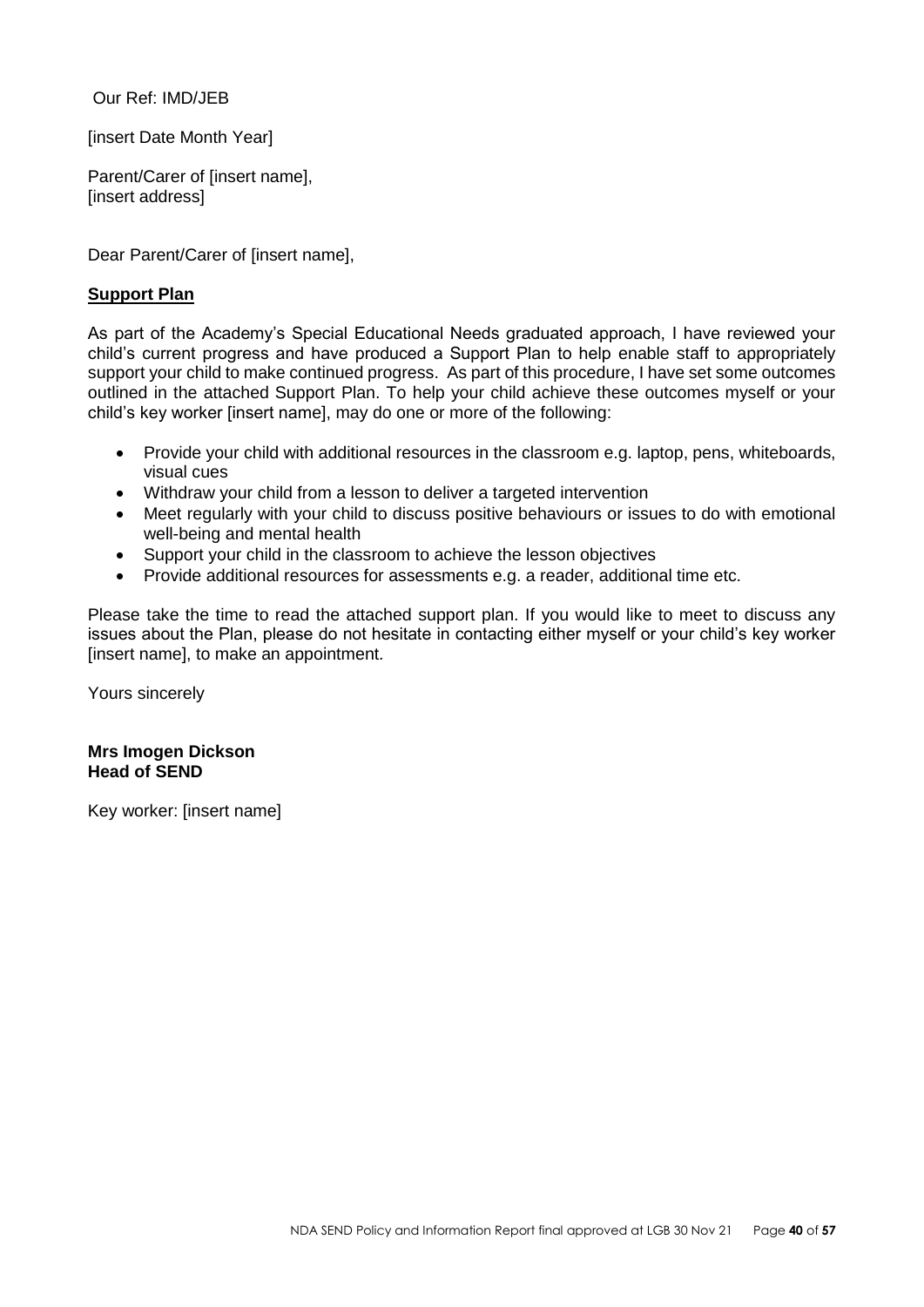## <span id="page-40-0"></span>**Appendix 6 - Description of Needs (SEND Code of Practice)**

## **Areas of Need: as identified by the SEND Code of Practice September 14**

#### **Definitions of special educational needs (SEN)**

A child or young person has SEN if they have a learning difficulty or disability which calls for special educational provision to be made for them. A child of compulsory school age or a young person has a learning difficulty or disability if they:

- a) have a significantly greater difficulty in learning than the majority of others of the same age; or
- b) have a disability which prevents or hinders them from making use of educational facilities of a kind generally provided for others of the same age in mainstream schools or mainstream post-16 institutions.

#### **Areas of special educational need**

#### **Special educational needs and provision can be considered as falling under four broad areas:**

- 1. Communication and interaction
- 2. Cognition and learning
- 3. Social, mental and emotional health
- 4. Sensory and/or physical

Many children and young people have difficulties that fit clearly into one of these areas; some have needs that span two or more areas; for others the precise nature of their need may not be clear at the outset. It is therefore important to carry out a detailed individual assessment of each child or young person and their situation at the earliest opportunity to make an accurate assessment of their needs.

#### **1.Communication and interaction**

Children and young people with SEN may have difficulties in one or more of the areas of speech, language and communication. These children and young people need help to develop their linguistic competence in order to support their thinking, as well as their communication skills. Specific learning difficulties such as dyslexia or a physical or sensory impairment such as hearing loss may also lead to communication difficulties.

Those with speech, language and communication needs (SLCN) cover the whole ability range. They find it more difficult to communicate with others. They may have problems taking part in conversations, either because they find it difficult to understand what others say or because they have difficulties with fluency and forming sounds, words and sentences. It may be that when they hear or see a word they are not able to understand its meaning, leading to words being used incorrectly in or out of context and the child having a smaller vocabulary. It may be a combination of these problems. For some children and young people, difficulties may become increasingly apparent as the language they need to understand and use becomes more complex.

Children and young people with an Autism Spectrum Disorder (ASD), including Asperger's Syndrome and Autism, have difficulty in making sense of the world in the way others do. They may have difficulties with communication, social interaction and imagination. In addition, they may be easily distracted or upset by certain stimuli, have problems with change to familiar routines or have difficulties with their co-ordination and fine-motor functions.

## **2. Cognition and learning**

Children and young people with learning difficulties will learn at a slower pace than other children and may have greater difficulty than their peers in acquiring basic literacy or numeracy skills or in understanding concepts, even with appropriate differentiation. They may also have other difficulties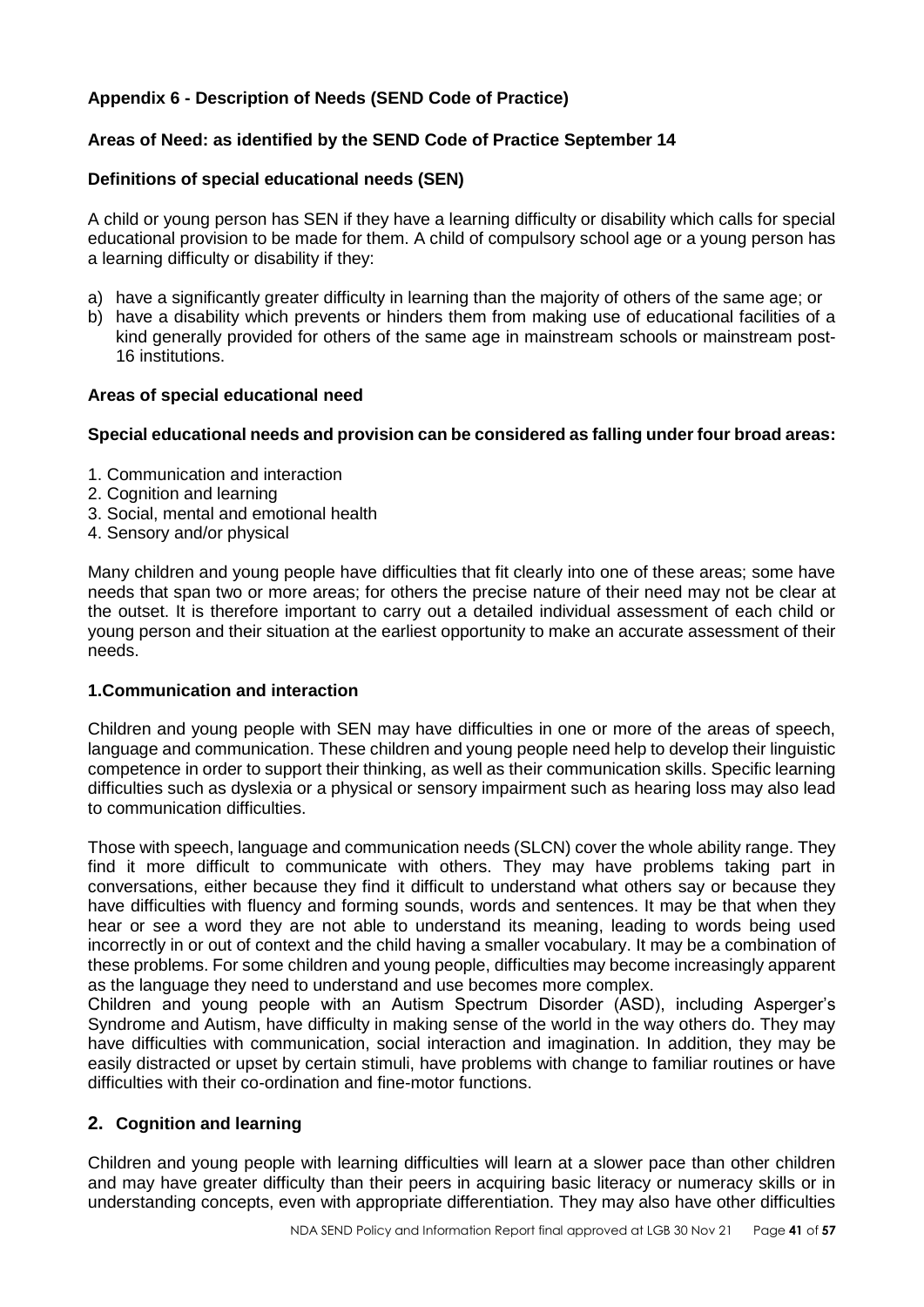such as speech and language delay, low self-esteem, low levels of concentration and underdeveloped social skills.

Children and young people with a learning difficulty are at increased risk of developing a mental health problem. They may need additional support with their social development, self-esteem and emotional well-being.

Children and young people with severe learning difficulties (SLD) have significant intellectual or cognitive impairments and are likely to need support in all areas of the curriculum. They may have difficulties in mobility and co-ordination, communication and perception, and the acquisition of selfhelp skills. Children and young people with SLD are likely to need support to be independent. Those with profound and multiple learning difficulties (PMLD) have severe and complex learning difficulties as well as significant other difficulties such as a physical disability or a sensory impairment. They are likely to need sensory stimulation and a curriculum broken down into very small steps. These children and young people require a high level of adult support, both for their educational needs and for their personal care.

A child or young person with a Specific learning difficulty (SpLD) may have difficulty with one or more aspects of learning. This includes a range of conditions such as dyslexia (difficulties with reading and spelling); dyscalculia (maths); dyspraxia (co-ordination) and dysgraphia (writing).

## **3. Social, mental and emotional health**

For some children and young people, difficulties in their emotional and social development, can mean that they require additional and different provision in order for them to achieve. Children and young people who have difficulties with their emotional and social development may have immature social skills and find it difficult to make and sustain healthy relationships. These difficulties may be displayed through the child or young person becoming withdrawn or isolated, as well as through challenging, disruptive or disturbing behaviour.

A wide range and degree of mental health problems might require special provision to be made. These could manifest as difficulties such as problems of mood (anxiety or depression), problems of conduct (oppositional problems and more severe conduct problems including aggression), selfharming, substance abuse, eating disorders or physical symptoms that are medically unexplained. Some children and young people may have other recognised disorders such as attention deficit disorder (ADD), attention deficit hyperactive disorder (ADHD), attachment disorder, autism or pervasive developmental disorder, an anxiety disorder, a disruptive disorder or, rarely, schizophrenia or bipolar disorder.

## **4. Sensory and/or physical needs**

There is a wide range of sensory and physical difficulties that affect children and young people across the ability range. Many children and young people require minor adaptations to the curriculum, their study programme or the physical environment. Many such adaptations may be required as reasonable adjustments under the Equality Act 2010.

Children and young people with a visual impairment (VI) or a hearing impairment (HI) may require specialist support and equipment to access their learning. Children and young people with a Multi-Sensory Impairment (MSI) have a combination of visual and hearing difficulties, which makes it much more difficult for them to access the curriculum or study programme than those with a single sensory impairment. Some children and young people with a physical disability (PD) require additional ongoing support and equipment to access all the opportunities available to their peers.

## **5. Disabled children and young people**

Many disabled children and young people also have a SEN. Where this is the case, access arrangements and other adjustments should be considered as part of SEN planning and review.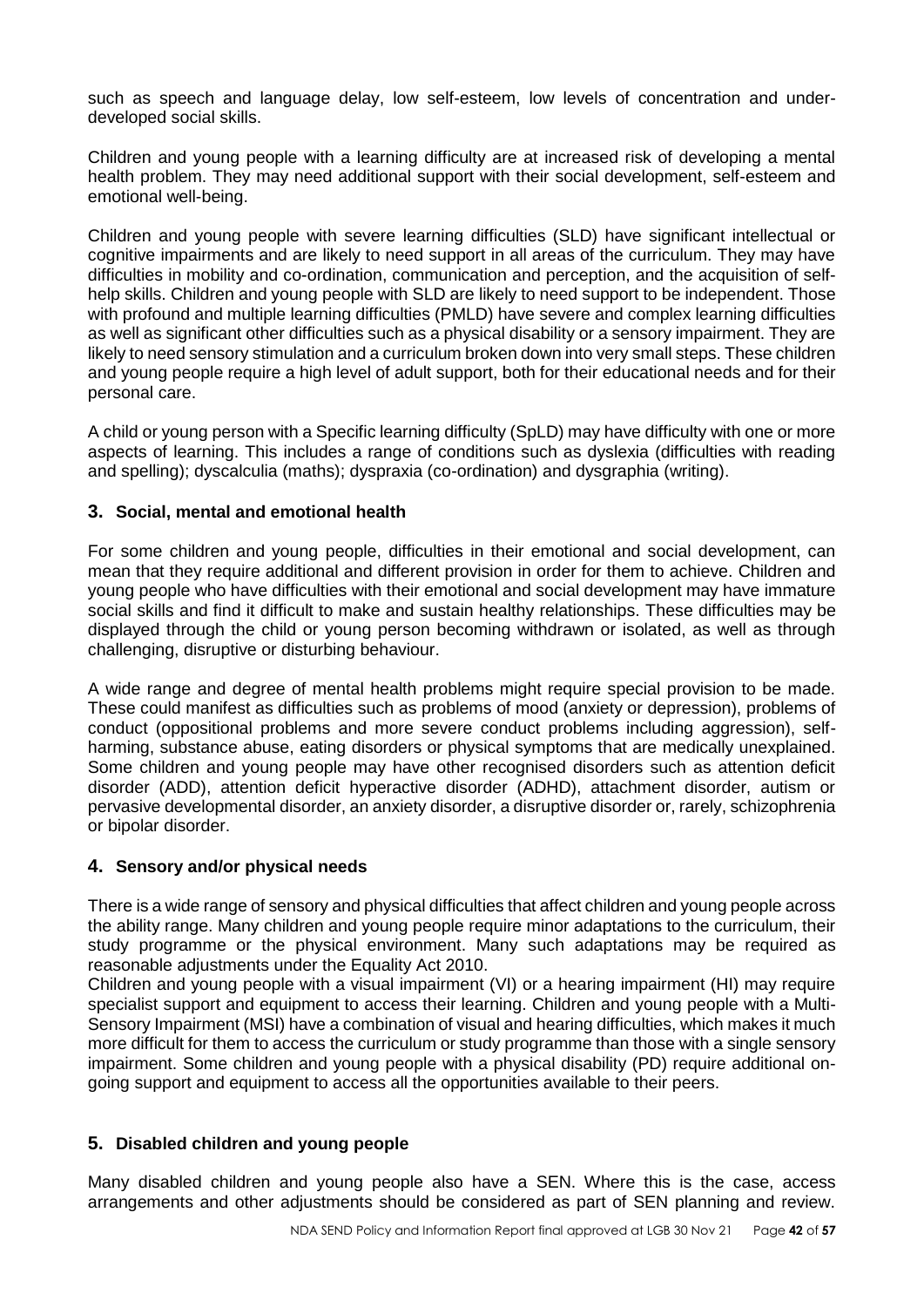However, it may be that the steps to ensure access to mainstream education and related opportunities are sufficient to mean that special education provision does not need to be made.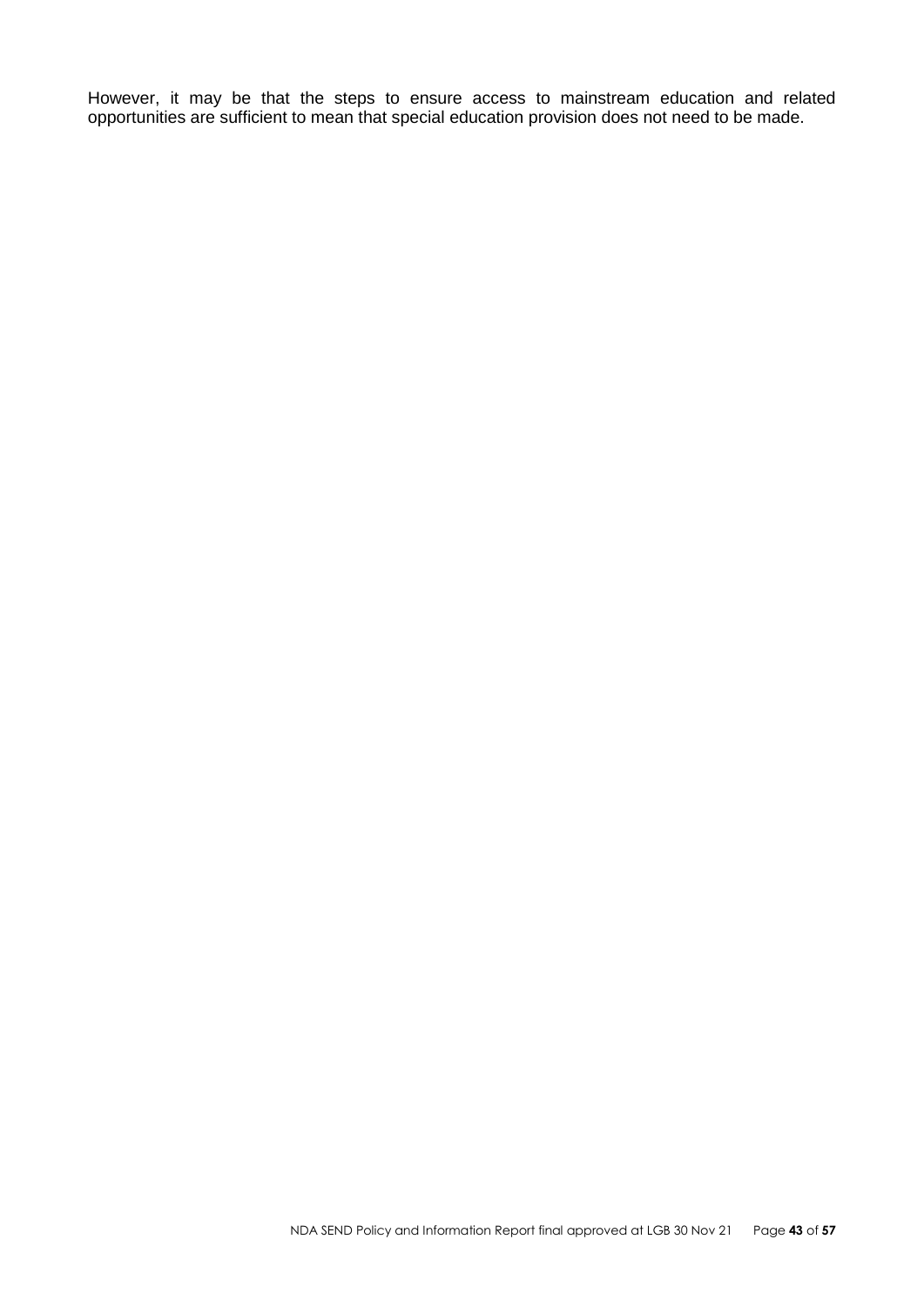## <span id="page-43-0"></span>**Appendix 7 - Student Individual Files**



## **Individual Special Educational Needs and Disabilities File North Durham Academy**

## **Strictly Confidential**

| <b>Student Name</b>     |                                                     |
|-------------------------|-----------------------------------------------------|
| <b>DOB</b>              |                                                     |
| <b>Section</b>          | <b>Contents</b>                                     |
| 1                       | Passport/ Support Plan                              |
| $\overline{2}$          | <b>Meeting Logs</b>                                 |
| 3                       | Interventions                                       |
| $\overline{\mathbf{4}}$ | External Agency Reports / Referrals                 |
| 5                       | Intervention Tracker / Attendance / Choices Reports |
| $6\phantom{1}6$         | Primary Information                                 |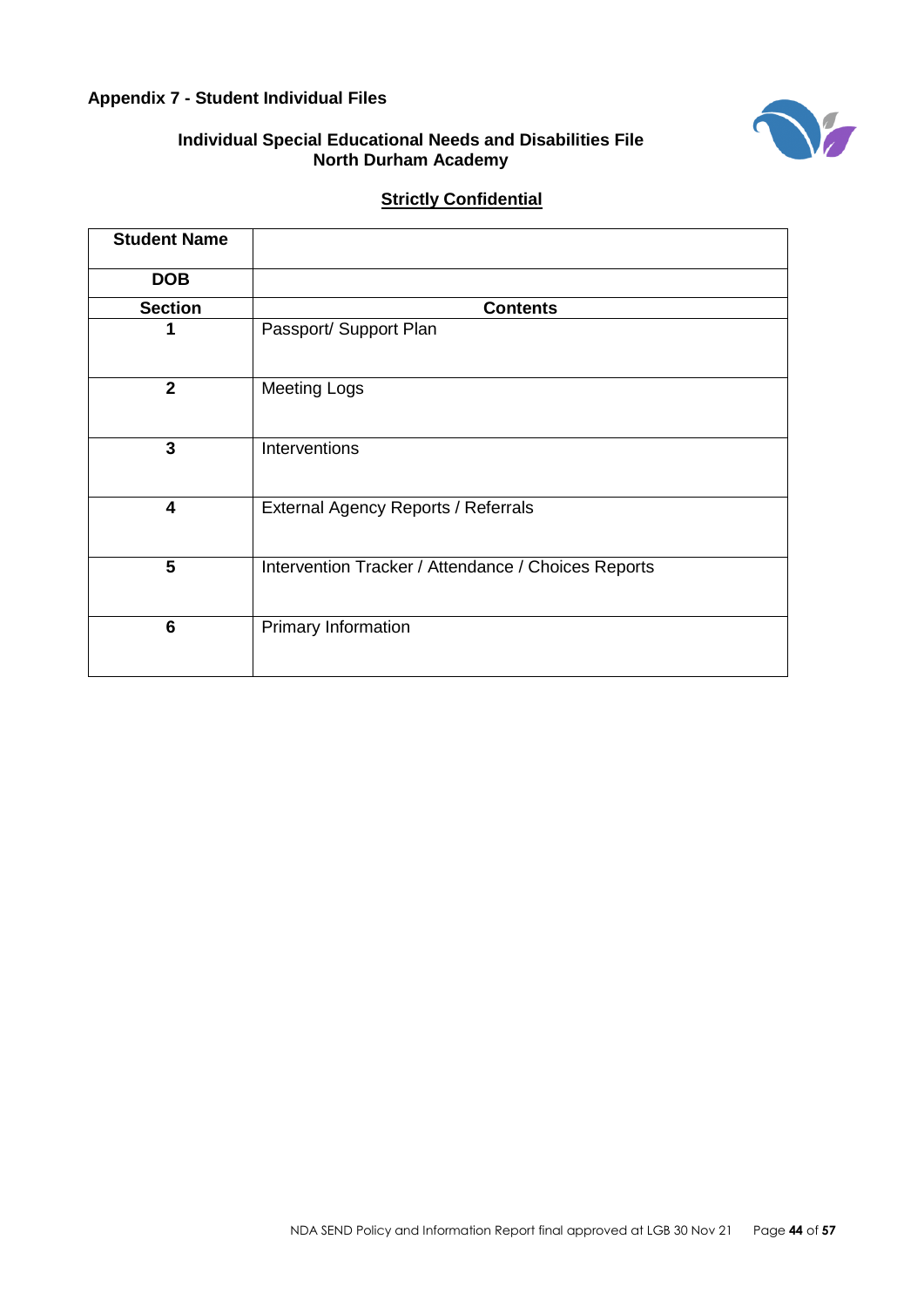# **SEND Chronology of Events**

| <b>DATE</b> | <b>INFORMATION ADDED TO FILE</b> | <b>ADDED BY</b> | <b>ACTION NEEDED</b> |
|-------------|----------------------------------|-----------------|----------------------|
|             |                                  |                 |                      |
|             |                                  |                 |                      |
|             |                                  |                 |                      |
|             |                                  |                 |                      |
|             |                                  |                 |                      |
|             |                                  |                 |                      |
|             |                                  |                 |                      |
|             |                                  |                 |                      |
|             |                                  |                 |                      |
|             |                                  |                 |                      |
|             |                                  |                 |                      |
|             |                                  |                 |                      |
|             |                                  |                 |                      |
|             |                                  |                 |                      |
|             |                                  |                 |                      |
|             |                                  |                 |                      |
|             |                                  |                 |                      |
|             |                                  |                 |                      |
|             |                                  |                 |                      |
|             |                                  |                 |                      |
|             |                                  |                 |                      |
|             |                                  |                 |                      |
|             |                                  |                 |                      |
|             |                                  |                 |                      |
|             |                                  |                 |                      |
|             |                                  |                 |                      |
|             |                                  |                 |                      |
|             |                                  |                 |                      |
|             |                                  |                 |                      |
|             |                                  |                 |                      |
|             |                                  |                 |                      |
|             |                                  |                 |                      |
|             |                                  |                 |                      |
|             |                                  |                 |                      |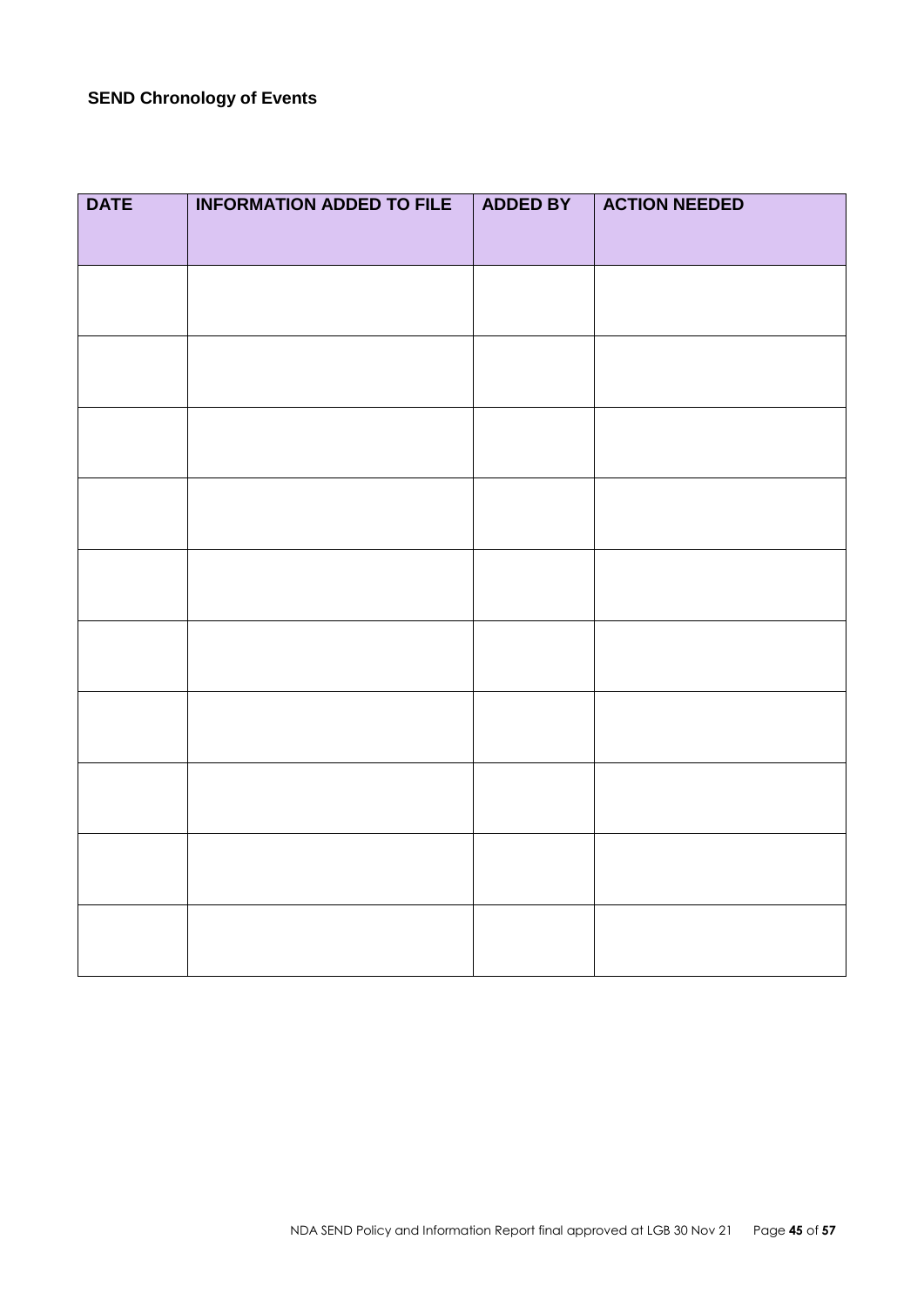## <span id="page-45-0"></span>**Appendix 8 - Harbour Provision**

The Harbour strives to ensure that each student/student achieves their physical, emotional and academic potential using a variety of therapeutic, multisensory, teaching and learning approaches. The Harbour provision co – creates the curriculum which is delivered in the main school of North Durham Academy.

The Harbour Manager and team endeavour to follow the curriculum intent as accurately as possible for each subject, learning strand and topic across all subjects over each key stage; this also includes Key Stage 4 options (where appropriate).

The Harbour curriculum is often differentiated to enable Harbour students whom are identified with significant needs, difficulties and disabilities enabling them to access their appropriate curriculum at each key stage; thus minimising the gaps in learning and knowledge.

#### **Planning:**

The Harbour curriculum utilises the schemes of work written by Heads of Departments to inform and plan week on week, term on term curriculum delivery. From subject schemes of work resources are differentiated; where appropriate and are both student and subject specific.

The Harbour planning process is fundamental and integral to a students' success and ensuring the 'deep experiences' of learning is weaved within the fabric of the Harbour curriculum

#### **Student Skills and Knowledge:**

All students in the Harbour; where possible provided with opportunities to master and learn the same skills and knowledge as their mainstream peers to be successful learners.

#### **Teaching & Learning:**

Students access a bespoke differentiated curriculum delivered using a variety of multi-sensory teaching approaches, technology, methods and tools. Harbour curriculum incorporates all learning styles and delivers all learning in a meaningful way.

#### **Data capture, tracking and Assessment:**

The Harbour provision use B Squared Progression Steps which is a granulated observation-based assessment framework incorporating all National Curriculum Levels and pre-key stage descriptors to enable us to identify and record the small; however significant ongoing achievements of students who are working moderately or severely below age related expectations in some or all areas of their development.

#### **BSquared Progression Steps allows Harbour staff to**:

- Accurately baseline/ identify a starting point to begin a students' learning and curriculum journey
- Provides a detailed breakdown of National Curriculum levels and descriptors
- Provide a granulated approach to assessment using multifaceted stepped approaches from engagement to mastered
- Provides staff with a broad spectrum of information collated to be able to present and scrutinise data/ assessment and identify areas for development and need
- Provides staff with a variety of ways to present and interoperate data, demonstrate progress and achievements
- BSquared Progression Steps can also be used alongside other assessment tools and programs to capture student progress

#### **Harbour choices policy:**

This follows the same policies as the rest of the Academy so that the students in the Harbour can reintegrate back into mainstream however there are a few subtle changes for students with complex SEN needs.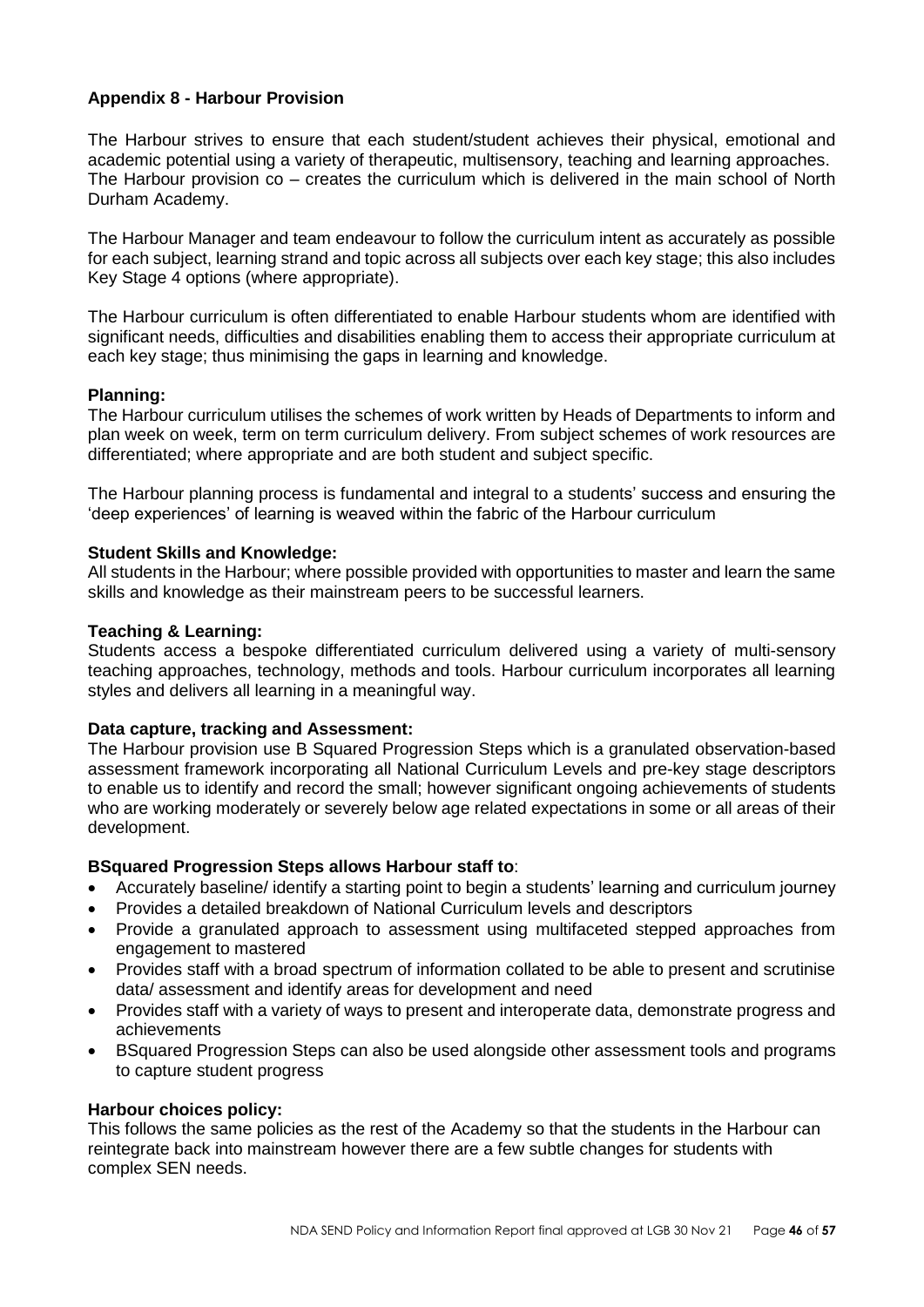## **Uniform**

Students are expected to wear uniform in line with the rest of the Academy. If students are not in full Academy uniform then they will not be able to leave the Harbour especially coming down for break and lunchtimes. There may be exceptions where the students have sensory needs and there will be reasonable adjustments made. Additional uniform will be kept in the Harbour and loaned out as the focus is to encourage interaction within mainstream school and not inhibit opportunity.

#### **The purpose of the Choices System is:**

- To place the focus on the learning;
- To place the emphasis on the positive;
- To provide a consistent whole Academy approach to behaviour;
- To implement a system where negative behaviour choices has consequences, and positive behaviour results in praise.

Students First – responsibility for behaviour lies with them … it is their choice.

#### **Start of the day routine**:

A member of staff will remain at the Harbour doors and request phones from students, uniform checks and any uniform issues corrected and student are given spare uniform by swapping an item for shoes, ties and blazers. Should any phones be seen later during the day (i.e. not handed in at the start they will be requested to hand it in). If this request has been refused a phone call home will be made and if they are still refusal parents will be requested to come up to take it home and/or SLT called to assist where needed.

#### **Students returning to lessons procedure:**

A request can be made by parents, staff or students to attend mainstream lessons, this needs to be agreed in their weekly meeting with their mentor and if not discussed why and what they need to do for it to happen with achievable targets and timeframes which are reviewed weekly. There is a 3-day waiting time so Heads of Directorate and Year managers are alerted and Head of Directorate allocates them to a set. This is then placed on the system by Louise Smith and the member of staff informed by Jill Hope with at least one day notice. The student is issued with a report when attending lessons and there are clear agreed targets. If the student receives choices in these lessons the detentions will be completed in the Harbour or if appropriate in the year group detention.

Each child will have their own file/ book with all of their information in, this includes their timetable which includes their therapy times if relevant, their books, any overlays that may be needed etc. It should also contain their achievements, certificates, postcards (even if it is copies), stickers and they should be proud to share this with staff who visit.

Each child should have a weekly meeting which is also logged in their file to discuss the last week and plan ahead for the next week. This will be a weekly mentoring meeting with a specific member of staff and possibly half termly with an SLT link. This ensures each student has a voice and can establish a goal to work towards.

Each student will have a locker to store their belongings in for example their PE kit and trainers so these can be put on for lunchtimes etc. Spare PE kit including trainers will be kept for students so they can take part in these important aspects of their curriculum.

## **End of the day routine**:

Students to tidy their workspaces, files, books and classrooms checked by staff. All students will remain behind their desks and will be called out individually to collect their phones from the box and leave Harbour. A member of staff will be at the top and another member of staff at the bottom of the stairwells to ensure quiet exit and behaviours are appropriate and safe.

Classcharts is monitored at the end of every day by the Harbour Manager and they are phoned each evening if there is a sanction in place the following day so students understand the reason why and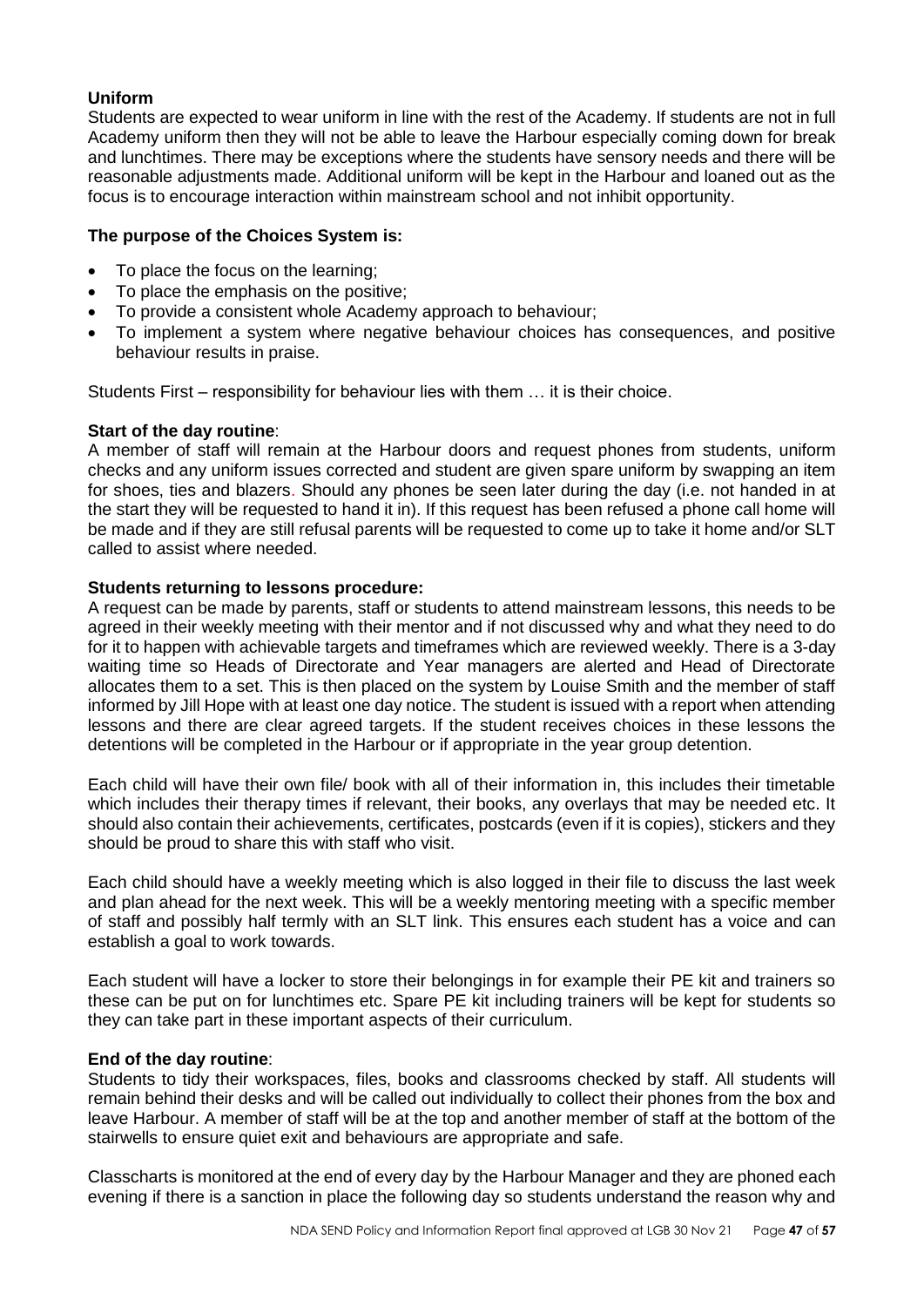have time for this to be processed. If the Harbour Manager is aware of the issue prior to the end of the day the conversation will be had to establish what has gone wrong and how to prevent this happening again in the future. Mrs Hope to communicate with the member of staff so they are aware the detention has been completed and then welcomed back into the lesson. If this is an ongoing repeated situation a set change will be tried if the sanction is from the mainstream lessons.

#### **Exit from the Harbour:**

Students will slowly reintegrate into mainstream lessons, starting with one or two lessons and monitoring behaviour (report card) and their ability to access learning. (teacher and student feedback). When a student is able to fully access all mainstream lessons the Harbour Manager will transfer the student's high needs support plan onto a support plan and circulate this to all mainstream teaching staff and strategies will been shared with them by Mrs Hope. A final handover should also be completed between Mrs Hope, the Year manager, CSW and teachers wherever possible. Reasonable adjustments to the Academy Behaviour [& Rewards Policy](https://www.northdurhamacademy.co.uk/about-us/policies) have been made include the following:

- Changes in language for example students will be asked to recognise their actions rather than being told what their actions are.
- Given specific time out to help them calm down and provided with the opportunity where possible, to use the regulation room.
- Intervention is at an earlier stage as this is more effective to reduce the chance of escalation and further sanctions being necessary.
- Planned movement breaks and opportunities to have a change of environment.
- Detention time can be shorter for students.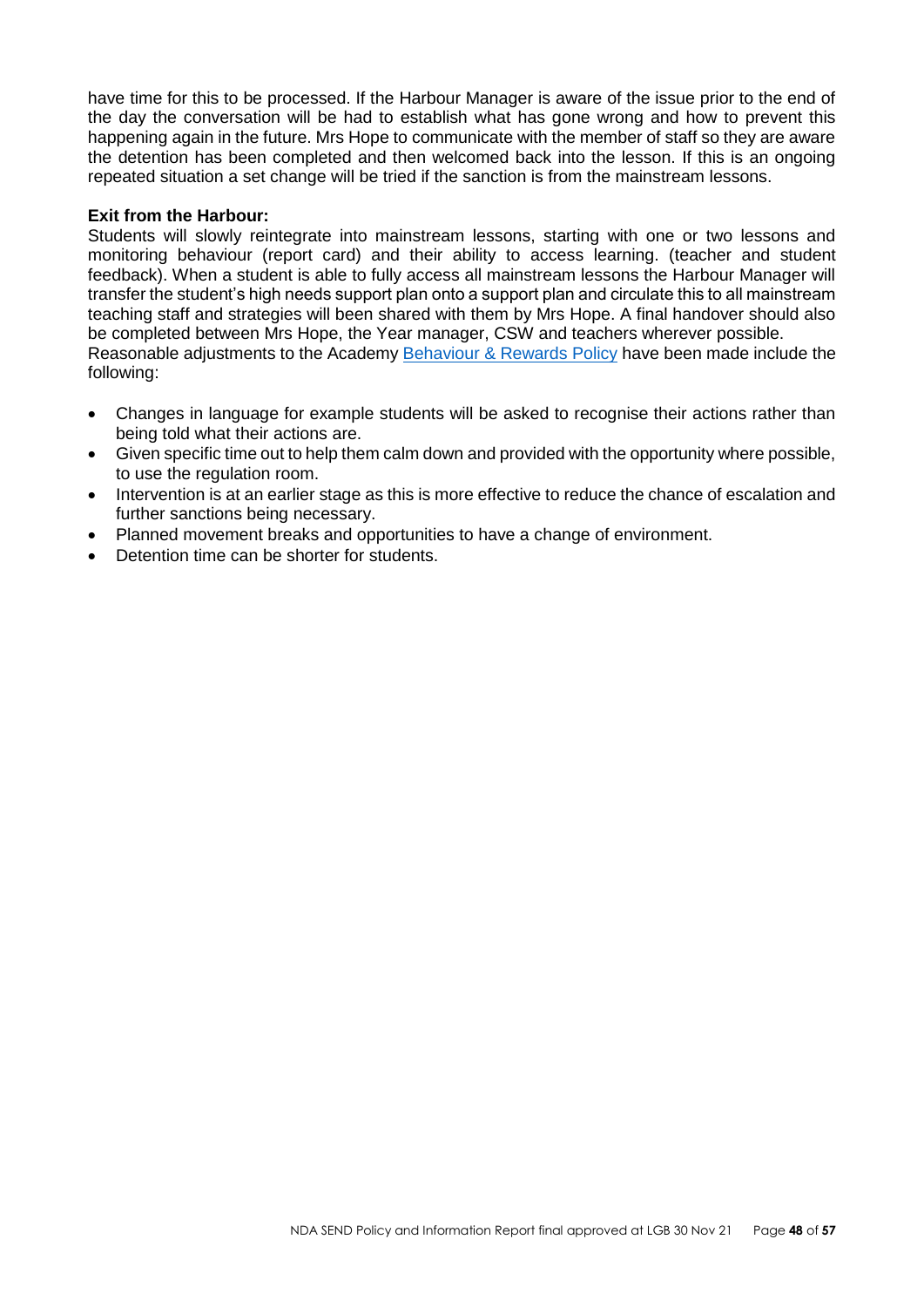| <b>Choices of Behaviour for</b>        | <b>Behaviour</b>                                                          | <b>Behaviour Management</b>                                                                                     |
|----------------------------------------|---------------------------------------------------------------------------|-----------------------------------------------------------------------------------------------------------------|
| <b>Learning</b>                        | <b>Management Script</b>                                                  | <b>Strategies</b>                                                                                               |
| <b>Warning</b><br><b>Rule Reminder</b> | Highlight verbally or non<br>-verbally what is<br>happening and give rule | Identify behaviours within the class<br>that are proactive/positive. Highlight<br>the attention to the positive |
| A verbal reminder can be given to      | reminders.                                                                | behaviour no matter how small.                                                                                  |
| an individual and also a               | <b>SCRIPT</b>                                                             | Regulation curve -student to show                                                                               |
| group/class.                           | "Michael do you realise                                                   | you their zones of regulation card                                                                              |
|                                        | you are talking; can you                                                  | Regulation room, directed time out                                                                              |
|                                        | please listen to                                                          | and program delivered if necessary                                                                              |
|                                        | instructions the                                                          | deep pressure                                                                                                   |
|                                        | expectation is you listen                                                 | <b>Verbal Reminders and success</b>                                                                             |
|                                        | to instructions If you                                                    | reminders                                                                                                       |
|                                        | choose to keep talking                                                    |                                                                                                                 |
|                                        | you have chosen a C1"                                                     |                                                                                                                 |
|                                        | You do not have to                                                        |                                                                                                                 |
|                                        | write the student's                                                       |                                                                                                                 |
|                                        | name on the board at                                                      |                                                                                                                 |
|                                        | this point.                                                               |                                                                                                                 |
| C <sub>1</sub>                         | It is vital that members                                                  | Mark the moment of poor behaviour                                                                               |
| First negative behaviour choice        | of staff explain why a                                                    | choice, but then redirect behaviour                                                                             |
|                                        | C1 has been given for                                                     | with teaching and learning                                                                                      |
| The student's name must be             | example:                                                                  | reminders.                                                                                                      |
| written on the board at this point.    | "Michael you have                                                         | Raise expectations and defuse the                                                                               |
|                                        | chosen to continue to                                                     | situation by praising those who are                                                                             |
|                                        | talk across the                                                           | working well.                                                                                                   |
|                                        | classroom and<br>therefore Michael you                                    | Regulation room, directed time out<br>and program delivered if necessary                                        |
|                                        | have a C1"                                                                | deep pressure                                                                                                   |
|                                        |                                                                           |                                                                                                                 |
| C <sub>2</sub>                         | "Michael you have                                                         | When you have given the verbal                                                                                  |
| Second negative behaviour              | again continued to                                                        | comment try speaking privately to                                                                               |
| choice                                 | disrupt the learning of                                                   | the student.                                                                                                    |
|                                        | others you have now                                                       | Getting down to the student's eye                                                                               |
|                                        | moved to a C2 I know                                                      | level being more personal can help                                                                              |
|                                        | you can focus and                                                         | diffuse whole class communication,                                                                              |
|                                        | that behaviour please"                                                    | work well, I want to see this will keep the class calm.                                                         |
|                                        |                                                                           | Additional signals or nonverbal<br>refocusing is useful.                                                        |
|                                        |                                                                           | Move the student seats in the                                                                                   |
|                                        |                                                                           | classroom, offer regulation room, or                                                                            |
|                                        |                                                                           | different environment, use a planned                                                                            |
|                                        |                                                                           | movement break                                                                                                  |
| C <sub>3</sub>                         | It is vital that members                                                  | Offer them solutions on how they                                                                                |
| Third negative behaviour               | of staff explain why a                                                    | can alter their behaviour:                                                                                      |
| choice                                 | C3 has been given and                                                     | Set time markers for completing                                                                                 |
|                                        |                                                                           | the impact on the other work, "You are here now and when I                                                      |
|                                        | students learning                                                         | come back you should be here",                                                                                  |
|                                        | "Michael if you choose                                                    | lmark with the time.                                                                                            |
|                                        | to continue you will be<br>removed from the                               | Offer different method of completing<br>activities or a short distraction task                                  |
|                                        | learning environment                                                      | to help break the cycle and then get                                                                            |
|                                        | as this is not fair on                                                    | back on task                                                                                                    |
|                                        | the other students                                                        | Ask them to take a minute to think                                                                              |
|                                        | trying to learn."                                                         | about their behaviour.                                                                                          |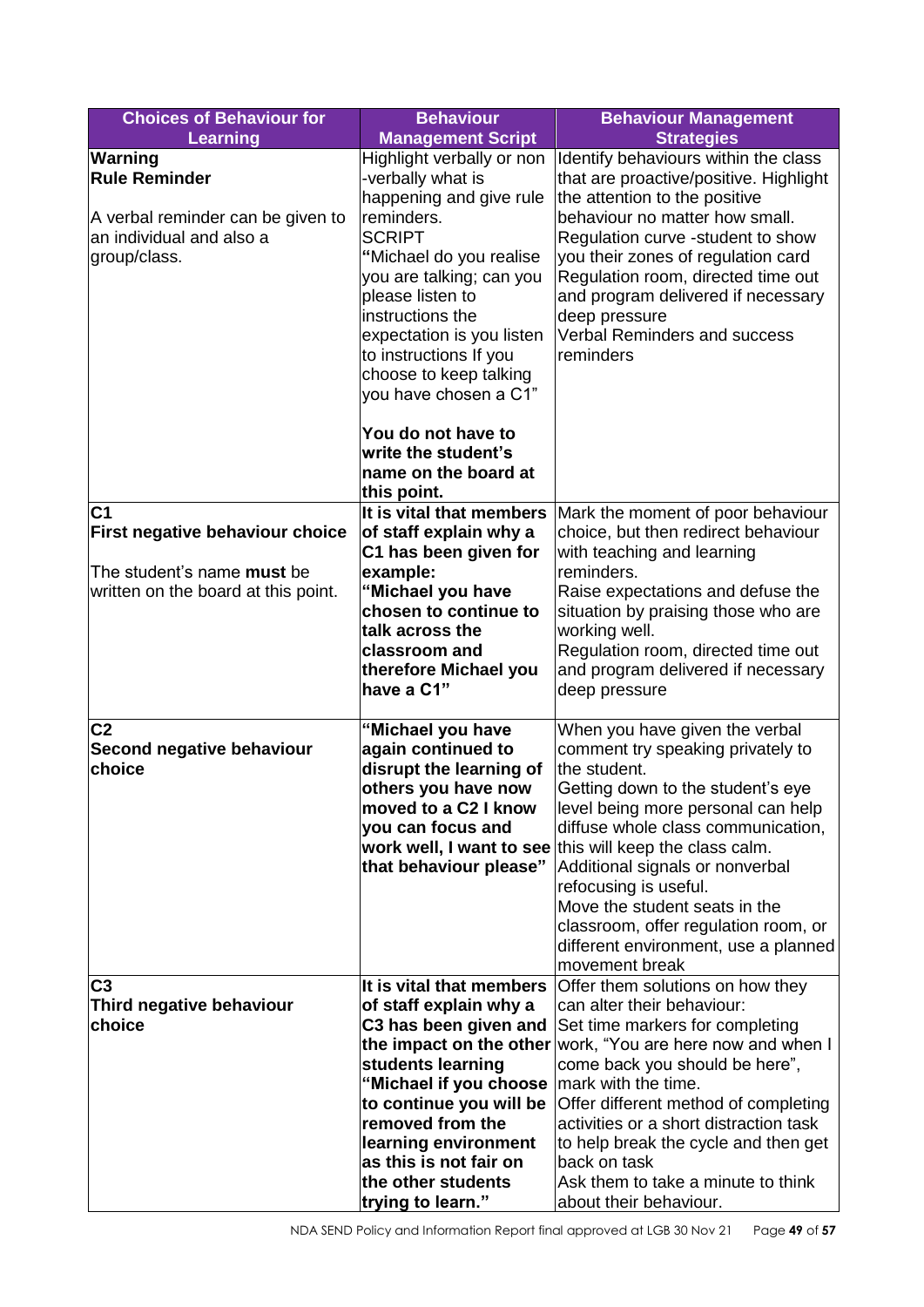|                                                                                                                                                                              |                                                                                                                               | JIH to go around and proactively<br>remove students on C3's to<br>positive reframe the students<br>thinking before making a decision<br>on next steps                                                                                                                                                                                                                                                                                                                                                                                                                                             |
|------------------------------------------------------------------------------------------------------------------------------------------------------------------------------|-------------------------------------------------------------------------------------------------------------------------------|---------------------------------------------------------------------------------------------------------------------------------------------------------------------------------------------------------------------------------------------------------------------------------------------------------------------------------------------------------------------------------------------------------------------------------------------------------------------------------------------------------------------------------------------------------------------------------------------------|
| C <sub>4</sub><br>Fourth negative behaviour<br>choice                                                                                                                        | "Michael you have<br>now moved to a C4<br>because you have<br>disrupted the<br>learning four times"                           | A restorative conversation<br>about strategies to support<br>them next time must happen. At<br>this point ask the child to leave the<br>room and go to Mrs Hope or Mrs<br><b>Dickson</b><br>Log the intervention on Class<br>Charts and set detention for the<br>following night afterschool.<br>This will be communicated with<br>home initially.<br>Each C4 detention is minimum<br>15 mins long and students can<br>be held for up to 45 mins if there<br>were 3 or more incidents in a<br>day or a lack of reflection on<br>their behaviour choices.                                          |
| <b>Rationale for issuing C4</b><br>(removal from learning<br>environment)<br>A C4 should only be requested<br>when all positive attempts at re<br>engagement have been tried | <b>Teacher will remove</b><br>the child from their<br>class and go to IMD/<br>JIH.<br>A C4 will be logged<br>on class charts. | The sanction will be:<br>a) Removal for the remainder<br>of the lesson<br>b) Detention for the following<br>night<br>The intervention that will take<br>place will be:<br>a) Restorative intervention to<br>take place (in mainstream<br>JIH will facilitate and as far<br>as possible conversation<br>will happen before the next<br>lesson)<br>b) Regulated in the regulation<br>room if appropriate<br>If behaviour continues Parents<br>and Carers to be notified of the<br>choices the student has made<br>and this may provide support<br>for student to turn things<br>around with support |
| <b>SLT</b> detention<br>Given if the C4 detention is not<br>attended or completed                                                                                            |                                                                                                                               | Written into the student's planner<br>on Thursday with an explanation.<br>Logged on Classcharts.<br>Friday detentions to be held by<br>Harbour management team and up<br>to the maximum of an hour - but<br>must be longer than the initial<br>detention.                                                                                                                                                                                                                                                                                                                                         |
| C5 Issued for the following:<br><b>Failure to attend SLT detention</b>                                                                                                       | <b>Conversation MUST</b><br>be had with the<br>student prior to the<br>sanction explaining                                    | The sanction will be:<br>Removal for a period of the day or<br>all day depending on severity and<br>reasonably adjusted to the student                                                                                                                                                                                                                                                                                                                                                                                                                                                            |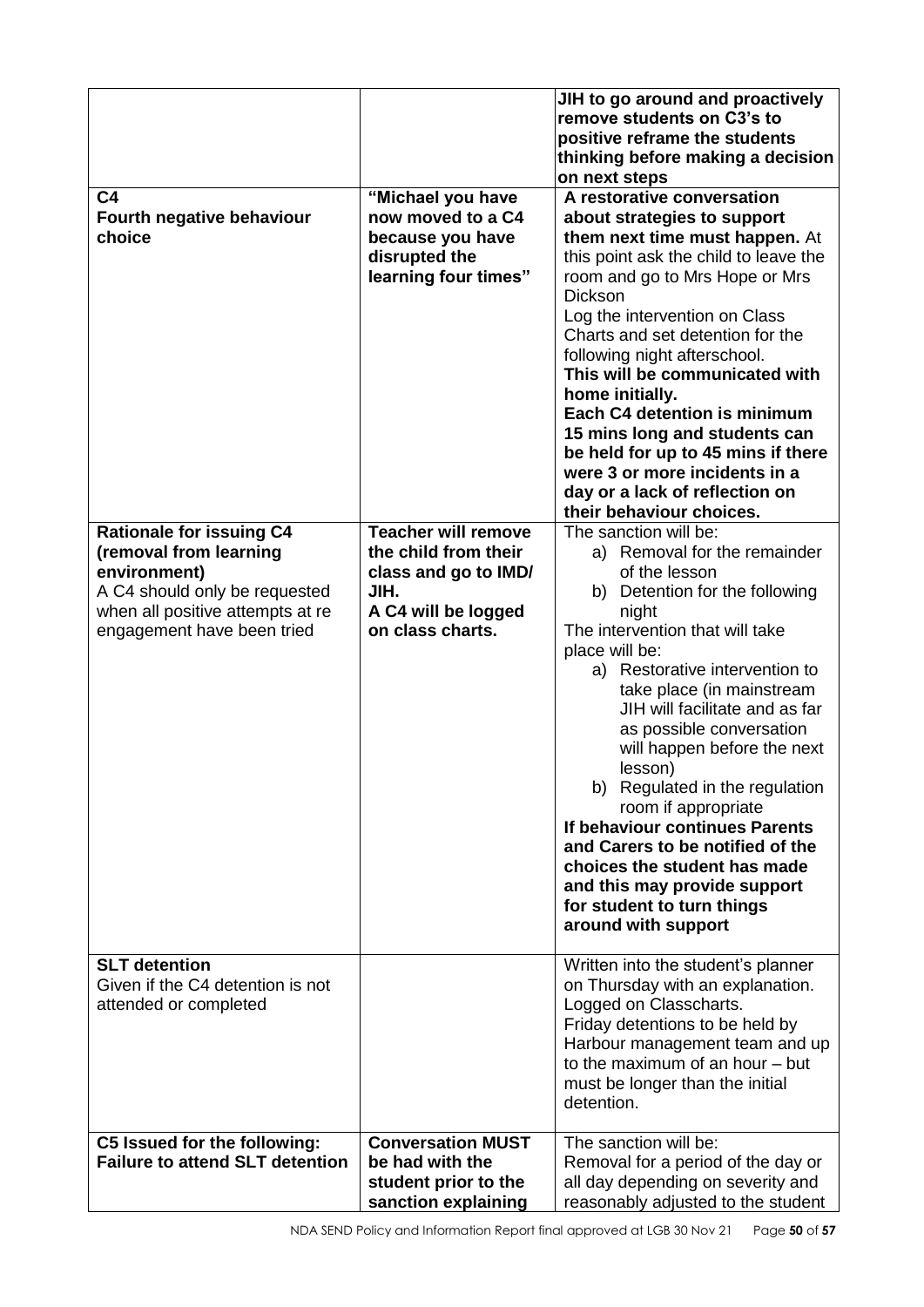| <b>Persistent disruption and</b><br>defiance over a period of time<br>(accumulation of C4's)<br>Swearing at staff and<br>unpleasantness to other<br><b>students</b><br>C5 issued in the main body of<br>the school by another member<br>of staff<br>Students will be removed from<br>the Harbour following the<br>conversation with senior staff | explicitly to the<br>student why and how<br>long they will be in<br>the sanction space. | - place in office/ small room/ PLC/<br><b>SLT</b> suite<br>Restorative intervention to take<br>place prior to following day<br>This must also be logged on<br>Classcharts so parents can see<br>the behaviours.                                                                                                                                 |
|--------------------------------------------------------------------------------------------------------------------------------------------------------------------------------------------------------------------------------------------------------------------------------------------------------------------------------------------------|-----------------------------------------------------------------------------------------|-------------------------------------------------------------------------------------------------------------------------------------------------------------------------------------------------------------------------------------------------------------------------------------------------------------------------------------------------|
| <b>FTE</b> referral<br>SLT and the Principal need to<br>be made aware immediately so<br>intervention is swift.<br>Some examples of this would be:<br>Persistent disruption and/or<br>defiance over a period of time<br>Persistent aggression or<br>threatening behaviour                                                                         |                                                                                         | Prior to this the following must be<br>followed:<br>Regulation opportunities and<br>programs completed<br>Change of environment<br>Change of face<br><b>Distraction</b><br>Success reminders<br>Verbal reassurance<br>Directed time out in regulation<br>room/ different space<br>Phone call to parents/ carers to<br>glean insight and support |

#### **More serious incidents:**

As per the main Academy [Behaviour & Rewards Policy.](https://www.northdurhamacademy.co.uk/about-us/policies) If an incident occurs where a child requires the implementation of Team Teach positive handling techniques. SLT need to be contacted as soon as reasonably possible. SLT will be able to support the Harbour team to resolve the issue.

Where Team Teach positive handling, techniques have needed to be implemented: a serious incident form needs to be completed and the Designated Safeguarding Lead made aware.

CPOMS is only used for recording Safeguarding incidents – if it is a behavioural issue or a serious Academy incident as well as a safeguarding issue it needs to be added to both systems otherwise it may not be sanctioned.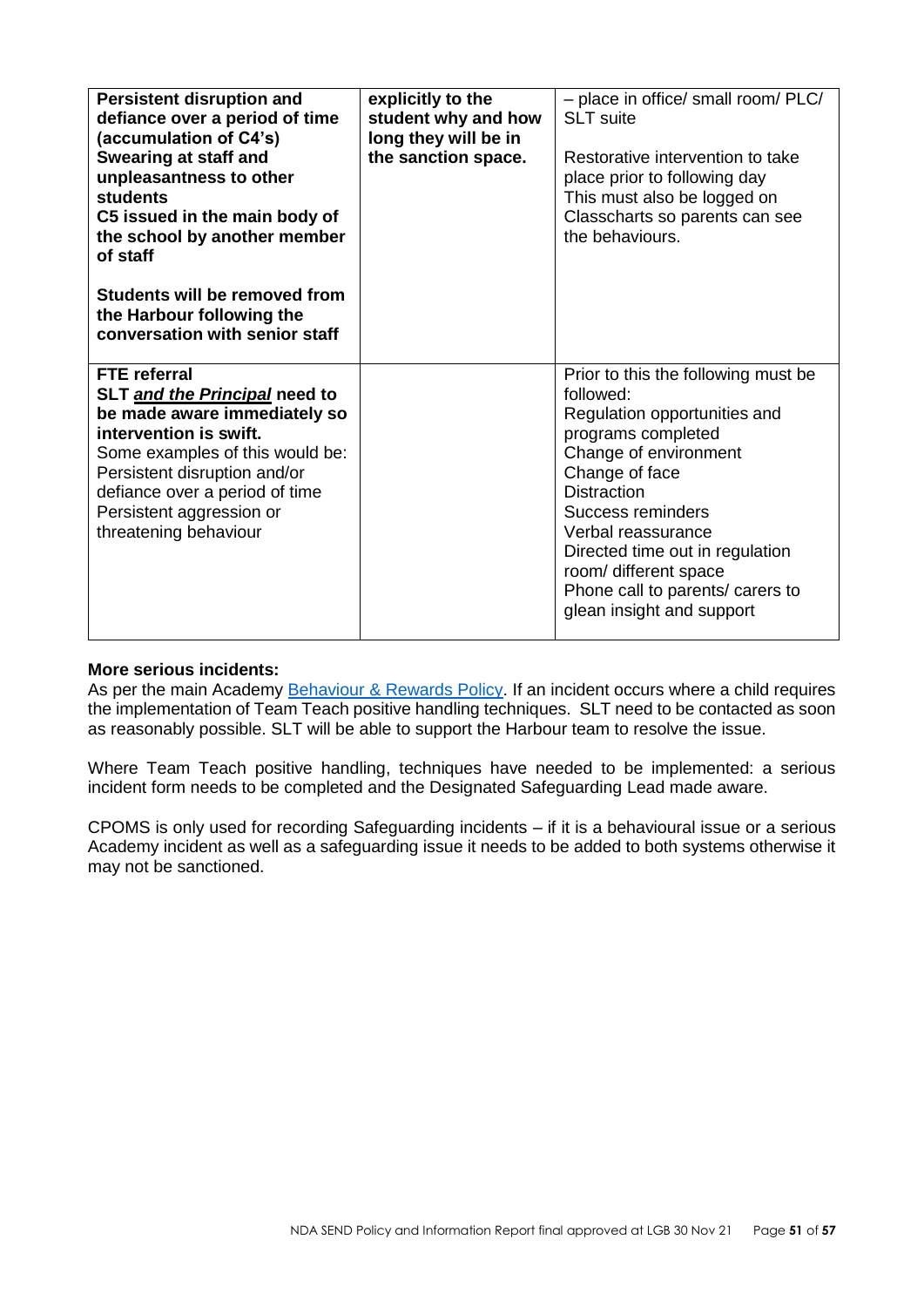#### **Positive choices and rewards**

| <b>Description</b>                                                                                                                                                                                                                                                                                                                                                                                                         | Reward                         | Value        | <b>Awarded</b><br>by                                          |
|----------------------------------------------------------------------------------------------------------------------------------------------------------------------------------------------------------------------------------------------------------------------------------------------------------------------------------------------------------------------------------------------------------------------------|--------------------------------|--------------|---------------------------------------------------------------|
| Clearly demonstrating one of the NDA Habits once in a lesson.                                                                                                                                                                                                                                                                                                                                                              | <b>MERIT</b>                   | $\mathbf{1}$ |                                                               |
| Demonstrating one of the NDA Habits twice in a lesson or with an<br>incident in and around the curriculum. The sticker can be placed in<br>the book, planner or given to the student.                                                                                                                                                                                                                                      | <b>STICKER</b>                 | 2            | Awarded by<br>teaching and                                    |
| Demonstrating one of the NDA Habits for the third time in a lesson.<br>Demonstrating one of the NDA Habits in the corridor or around the<br>Academy. When a Good News Text Message is issued on<br>ClassCharts a text will be automatically generated.                                                                                                                                                                     | <b>TEXT</b>                    | 3            | support staff                                                 |
| Consistently demonstrating one of the values throughout the entire<br>lesson. These handwritten postcards will be issued to all teachers<br>and can be posted out to parents via the Student Reception. Staff<br>need to write the personal message and the name of the student;<br>the communications teams will fill in the address and organise for<br>the postcard to be sent.                                         | <b>POSTCARD</b>                | 5            |                                                               |
| These awards are determined by the Year Manager and are given<br>every week during assemblies to reward students who have made<br>a positive impact to Academy life either within the Academy or in<br>the wider Academy community. The reward is given in the form of<br>a certificate.                                                                                                                                   | <b>LIFE</b><br><b>AWARD</b>    | 10           | Awarded by<br>Year<br>Managers                                |
| A warded for exceptional contribution to one of the NDA Habits.<br>Any member of staff can use the Principal's Golden Ticket for a<br>student or class who produce an exceptional piece of work. Staff<br>should send their Golden Ticket with a student to the Main<br>Reception. The Principal or a designated replacement will then<br>personally observe the student's work, give praise and issue a<br>Golden Ticket. | <b>GOLDEN</b><br><b>TICKET</b> | 25           | Recommend<br>ed by<br>teaching staff<br>and awarded<br>by SLT |
| Awarded by AAP when evidence is presented for completing their<br>year group pledge. Awarded in half term assemblies (once COVID-<br>19 restrictions ease) - badge for blazer/ sticker for pledge certificate<br>issued                                                                                                                                                                                                    | <b>PLEDGE</b>                  | 30           |                                                               |
| <b>OPTIMISTIC</b><br><b>KIND</b><br><b>RESPECT</b>                                                                                                                                                                                                                                                                                                                                                                         | <b>HONEST</b>                  |              | <b>DETERMINATION</b>                                          |

## **Additional positive celebrations:**

A positive assembly will be held every Friday which celebrates all the achievements that week with award certificates, public praise and possible treats.

A parents afternoon/evening to be held each term to share and celebrate the successes of the students in the Harbour. An event form is to be completed beforehand so senior staff can be available to support the event.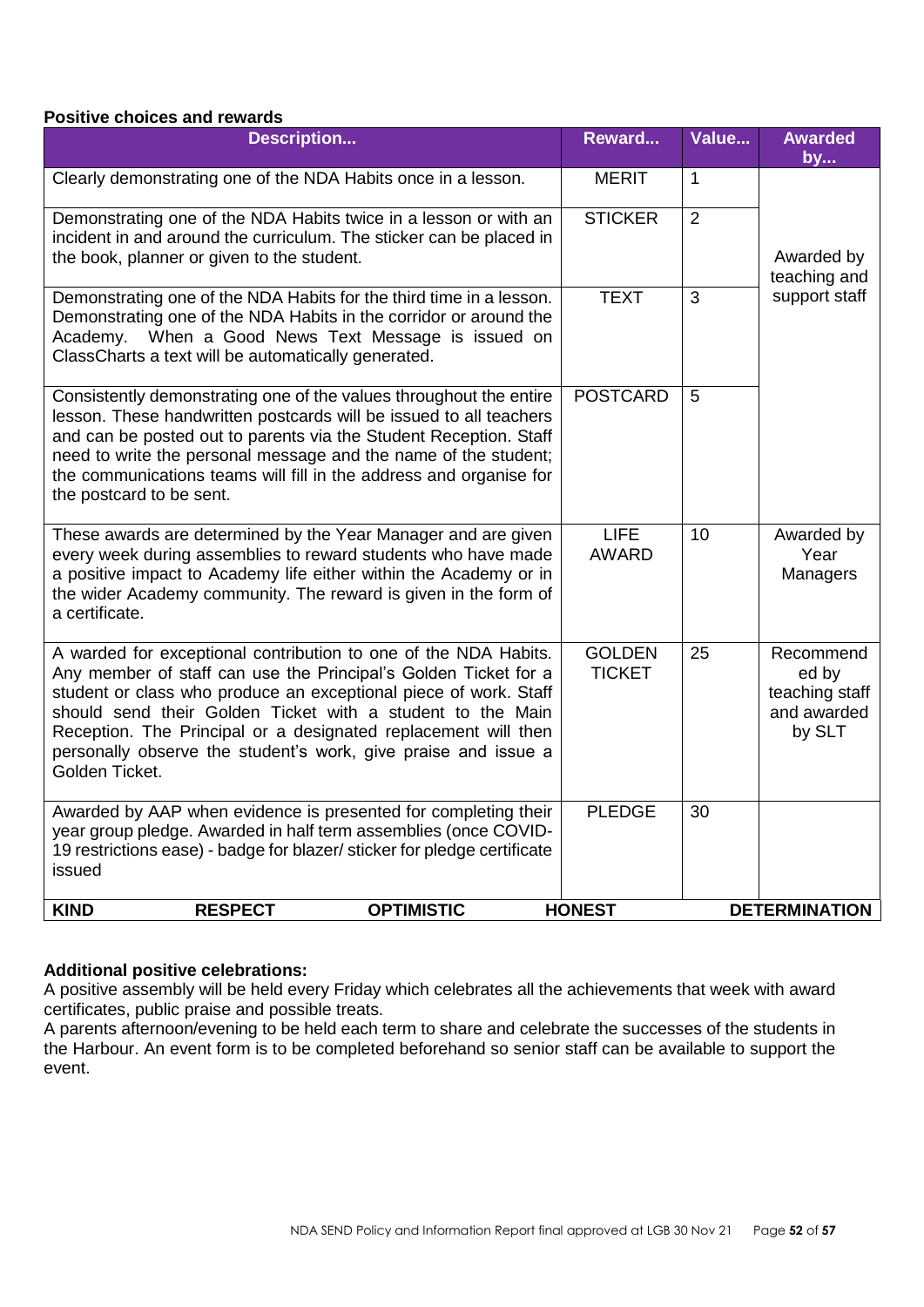## <span id="page-52-0"></span>**Appendix 9 - Harbour Regulation Room Procedures and Recording: Procedure**

Safe Practice: Regulation Room Therapy Room Regulation Room Log Carrying out Therapies

#### **Harbour Regulation Room Log**

| <b>Date</b> | Time in | Time out | <b>RPI</b> used | <b>Staff signature</b> |
|-------------|---------|----------|-----------------|------------------------|
|             |         |          |                 |                        |
|             |         |          |                 |                        |
|             |         |          |                 |                        |
|             |         |          |                 |                        |
|             |         |          |                 |                        |
|             |         |          |                 |                        |
|             |         |          |                 |                        |
|             |         |          |                 |                        |
|             |         |          |                 |                        |
|             |         |          |                 |                        |
|             |         |          |                 |                        |
|             |         |          |                 |                        |
|             |         |          |                 |                        |
|             |         |          |                 |                        |
|             |         |          |                 |                        |
|             |         |          |                 |                        |
|             |         |          |                 |                        |
|             |         |          |                 |                        |

## **Students in Crisis**

- Students must be supported/ supervised into the regulation room safely;
- All bags and equipment belonging to the student must be left outside of the regulation room or in full view of staff supervising student;
- When the student is safely in the regulation room the member of staff who is responsible for the student must complete the Harbour Regulation Room Log detailing date, time in time out RPI used and a staff signature is required;
- It is for the staff member responsible and Harbour manager to determine what support the student needs to support them in being able to re-regulate emotionally and de-escalate effectively; this incorporates verbal and non-communication, co regulation with a member of staff and the use equipment which will effectively support the child to calm and re-regulate successfully;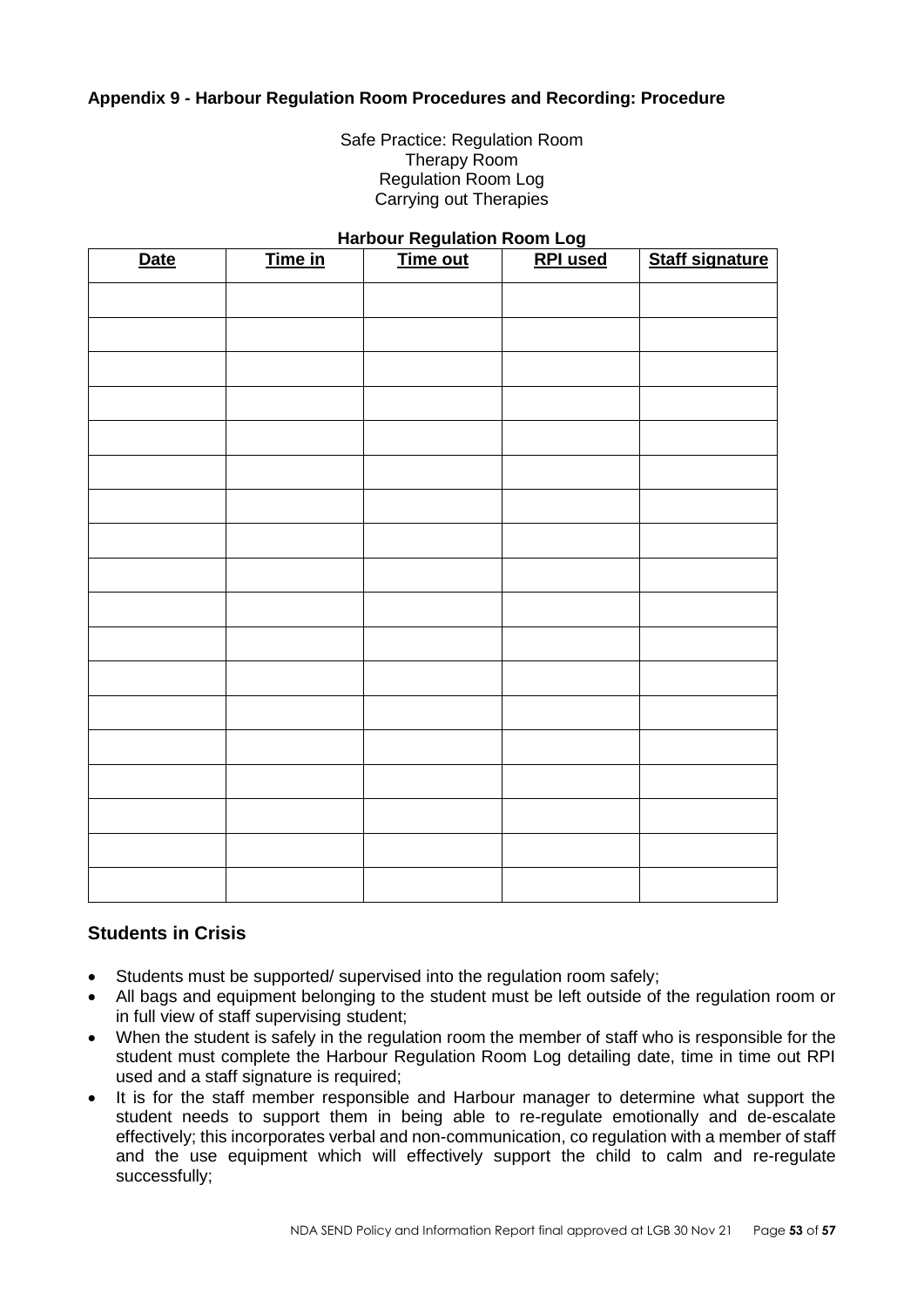- Throughout the time that the student is using the regulation room staff responsible must remain with the student and observe the de-escalation and re-regulation process; at no point is a student to be left unsupervised during a crisis at any stage;
- The Harbour regulation room is a progressive supportive environment and students who require the use of this room as part of a planned strategy may only use the room for a limited period of time and are not kept in longer than necessary;
- Staff responsible for the student are to ensure that the time spent in the regulation room is a supportive process and is used as constructively as possible;
- Students should be allowed access to the toilet and; if necessary time to eat during the time when using the regulation room;
- With the support of Harbour manager staff will determine the next most appropriate stage for the student once the student is calm and regulated;
- Staff responsible for the student are required to ensure the student are supervised to the next stage safely and are successful in reintegrating back into the mainstream learning environment or alternative provision eg (PLC).

A serious incident form MUST be completed.

## **Self-Regulation Use – Directed and non-directed Time and Movement Breaks**

## **Procedure**

As part of a planned strategy students may access the Regulation Room independently to enable them to self-regulate using the equipment provided in the room.

If a student requires the use of the regulation room they are able to request sensory equipment from staff to support this process and meet the sensory needs of the student; the member of staff responsible will provide requested equipment at their discretion.

Staff are responsible to monitor the time student spends in the room with a limit of **15 minutes;** this may vary depending on the level of dysregulation

## **Therapy Room Procedures in the delivery of Future Steps Sensory Programs and planned Therapeutic Approaches**

## **Harbour Therapy Room**

Harbour therapy room is used specifically for the assessment of students with identified sensory processing difficulties by a member of the Future Steps Occupational Therapy Team

## **A structured referral and assessment process is followed;**

- Harbour staff identify students with possible Sensory Processing Disorder/ difficulties through observations of student during their time in Harbour;
- Parents and Carers are informed via Harbour Manager phone call. Following this a Future Steps referral form is provided for parent/ Carer to complete (parent and carer section only);
- Following the above the Harbour Manager completes relevant sections in the referral detailing specific behaviours, concerns and actions observed by Harbour Team and the referral is submitted;
- Harbour Manager compiles a list of students and prioritises referrals using observations made by Harbour team, presentation of student, (severity of behaviour, responses, levels of disruption, concentration, accessing curriculum and so on) along with information completed in the parents/ carers section of the referral form is submitted;
- From the assessment process a Future Steps Occupational Therapist assesses each student individually; the time each assessment takes is on an individual basis. The Future Steps Therapist compiles all observations and raw scores and writes a bespoke program specific to the child to ensure their sensory needs are both fully and appropriately met (vestibular and proprioceptive) (arousal and calming) this program includes timings for the delivery of the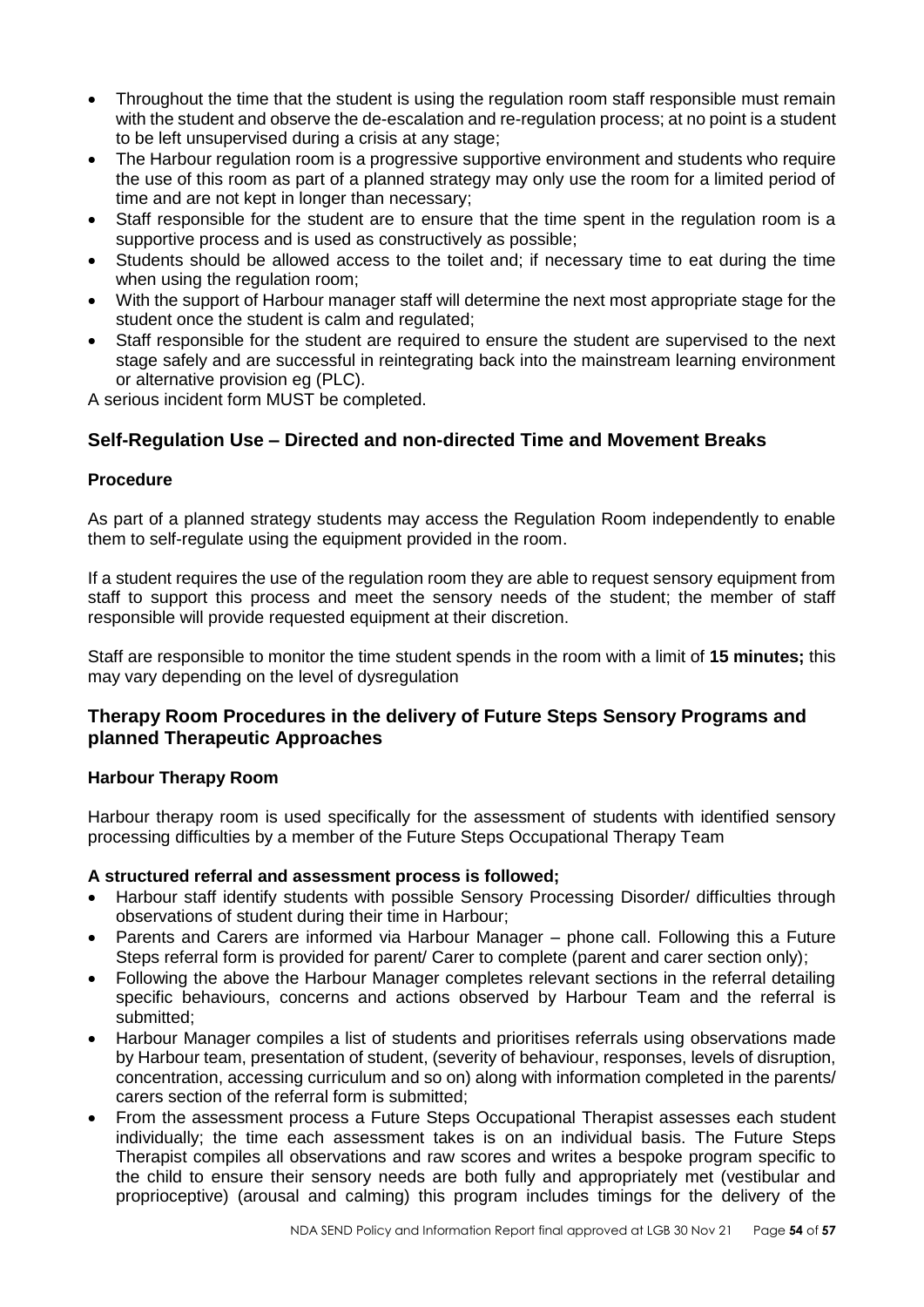program, timings of each element, order of program elements, pace of delivery, equipment and frequency to be implemented;

- Future Steps provide specific and ongoing training and support for Harbour staff in order for the bespoke programs to be delivered accurately and effectively for each student;
- All Future Steps programs are reviewed regular with the Harbour Manager and a Future Steps Therapist.

**Future Steps programs are only to be used to support the student it is written for, staff MUST NOT use a specific students' program to regulate another student.**

**Future Steps programs ARE ONLY to be delivered by Harbour trained staff who have completed specific training from a member of the Future Steps Team.**

## **General Sensory Processing Regulation Program**

#### **Optimal Levels of Arousal**

Harbour provision recognises that not all students need to be referred to Future Steps Occupational Therapy and that many students require sensory regulation throughout the day to enable students to learn effectively, manage their emotions, meet sensory and physical needs, engage, demonstrate appropriate social behaviours in the environment and cope with difficult feelings or task demands.

For these students Harbour has a General Harbour Base Regulation program incorporating both calming and alerting activities which all students can access on a daily basis without the referral process needed.

The Harbour regulation program can be delivered on an individual or small group basis by a member of Harbour staff who have been trained by a member of the Future Steps Occupational Therapy Team.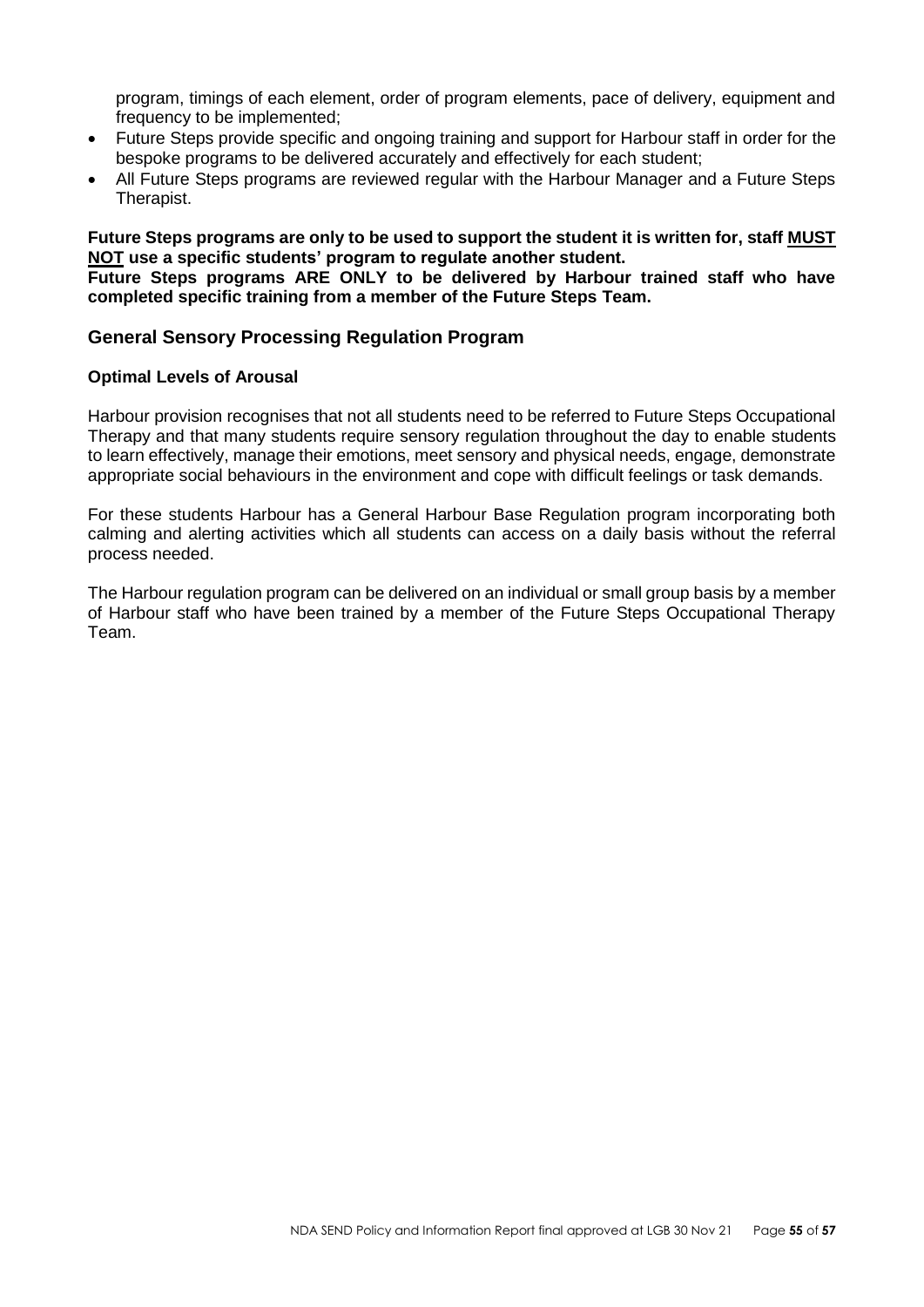# <span id="page-55-0"></span>**Appendix 10 - EHCP Initiation Cover Sheet**

# **North Durham Academy**

## Cover Sheet

Education, Health and Care Plan Assessment Initiation Request

| Content                                                          | Attached | Completed by |
|------------------------------------------------------------------|----------|--------------|
| 1. At least 2 high needs support plans, signed and reviewed with |          |              |
| parents and professionals                                        |          |              |
| <b>Educational Advice</b><br>2.                                  |          |              |
| 3.<br>Signed and dated request form (unless parent request)      |          |              |
| <b>Costed Provision Map</b><br>4.                                |          |              |
| <b>Support Timetables</b><br>5.                                  |          |              |
| My Story<br>6.                                                   |          |              |
| <b>Privacy Notice</b><br>7.                                      |          |              |
| 8. Signed Timetable Agreement                                    |          |              |
| Evidence of progress over time (data sheet)<br>9.                |          |              |
| 10. Up to date and signed Risk Assessment                        |          |              |
| 11. Up to date and signed Positive Handling Plan                 |          |              |
| 12. CAMHS reports and recommendations clearly implemented into   |          |              |
| <b>Support Plan</b>                                              |          |              |
| 13. OT / Future Steps reports and recommendations clearly        |          |              |
| implemented into Support Plan                                    |          |              |
| 14. Cognition and Learning / Toucan Education reports and        |          |              |
| recommendations clearly implemented into Support Plan            |          |              |
| 15. EWEL Team reports and recommendations clearly implemented    |          |              |
| into Support Plan                                                |          |              |
| 16. Educational Psychologist reports and recommendations clearly |          |              |
| implemented into Support Plan                                    |          |              |
| 17. Other agencies reports and recommendations (please list)     |          |              |
|                                                                  |          |              |